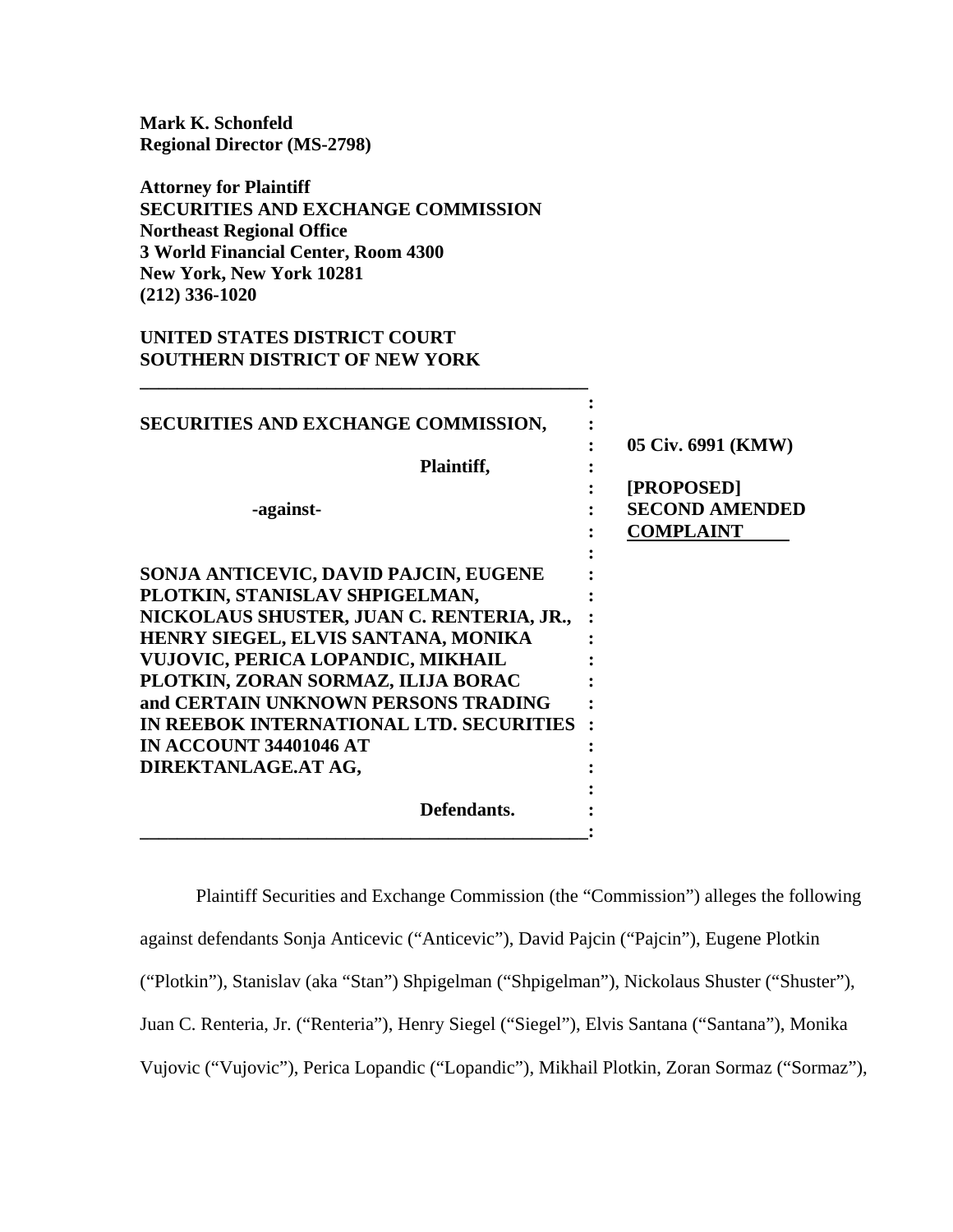Ilija Borac ("Borac") and certain unknown persons trading in Reebok International Ltd. ("Reebok") securities in account 34401046 at Direktanlage.at AG (the "Direktanlage Traders"), collectively ("Defendants"):

## **SUMMARY**

1. This case involves a widespread and brazen international scheme of serial insider trading orchestrated by Plotkin, an Associate in the Fixed Income Research division at Goldman Sachs Group ("Goldman Sachs"), and Pajcin, a former analyst at Goldman Sachs, resulting in at least \$6.7 million of illicit gains. Beginning in late 2004, Pajcin and Plotkin engaged in a conspiracy with several individuals to surreptitiously obtain confidential non-public information from a variety of sources, including investment banks and financial publications. Pursuant to this conspiracy, Pajcin and Plotkin developed, organized, and participated in, at least two separate insider-trading schemes. Pajcin and Plotkin agreed to share all proceeds from their fraudulent enterprises.

2. In the first scheme, Pajcin and Plotkin recruited Shpigelman, a Mergers and Acquisitions Analyst at Merrill Lynch & Co., Inc. ("Merrill Lynch"), to provide them with information about pending mergers and acquisitions deals on which Merrill Lynch was working, prior to the time such information became public (the "Merrill Lynch Scheme"). As part of this scheme, Plotkin and Pajcin promised to compensate Shpigelman with a percentage of the profits they made from trades entered into on the basis of the insider information Shpigelman provided. Pursuant to this scheme, from late 2004 to the summer of 2005 (the "Relevant Period"), Shpigelman provided Pajcin and Plotkin with non-public information concerning at least six mergers or acquisitions that Merrill Lynch was working on prior to the time the deals became public, including mergers or acquisitions involving Reebok International Ltd. ("Reebok"), Eon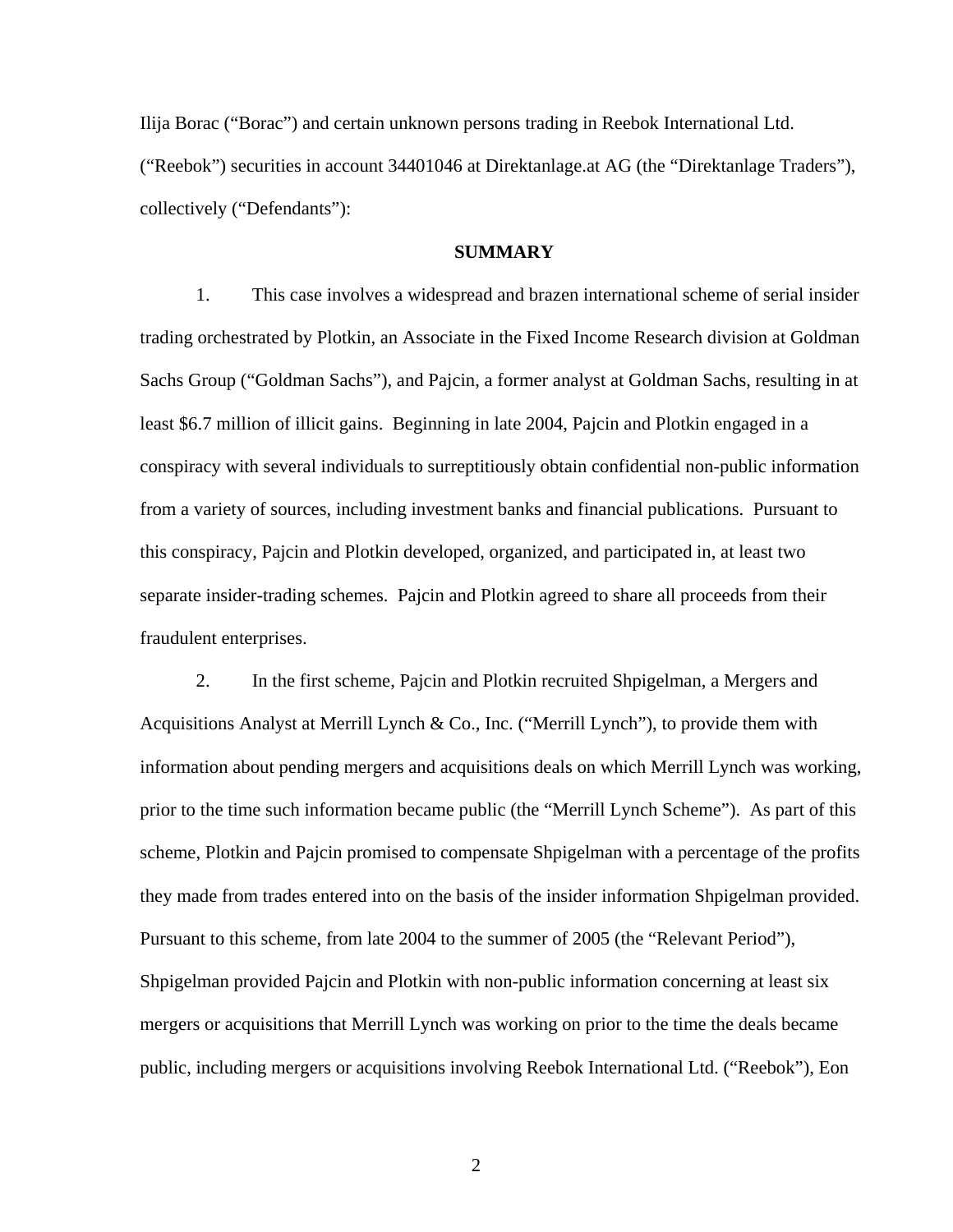Labs, Inc. ("Eon Labs"), Cinergy Corp. ("Cinergy"), Celgene Corp. ("Celgene"), The Gillette Company ("Gillette"), and LabOne, Inc. ("LabOne").

3. In the second scheme, Plotkin and Pajcin recruited two individuals, first Shuster, and later Renteria, to obtain employment at Quad/Graphics, Inc. ("Quad"), one of the four printing plants that print Business Week magazine, for the sole purpose of stealing copies of the magazine before it was distributed to the public (the "Business Week Scheme"). Pursuant to this scheme, Shuster and Renteria were hired at Quad, repeatedly obtained copies of the upcoming edition of Business Week, and then called Pajcin and/or Plotkin and read them key portions of the "Inside Wall Street" column – a widely-read column that generally moves the price of the securities of companies mentioned in it – prior to the time the column was made available to the public. Collectively, Shuster and Renteria provided Pajcin and Plotkin with material non-public information concerning at least twenty companies that were featured in the "Inside Wall Street" column.

4. After obtaining the material non-public information stemming from both the Merrill Lynch and Business Week Schemes, Pajcin first executed trades based on such information through an account in his own name, and later through accounts in the name of Pajcin's aunt, Anticevic, and Vujovic, an exotic dancer whom Pajcin and Plotkin met at a gentleman's club. Pajcin and Plotkin also tipped several individuals in Europe, including Lopandic, a German national residing in Reinbek, Germany, and several individuals in the United States, including Plotkin's father, Mikhail Plotkin, about the Merrill Lynch deals and the companies mentioned in Business Week. Lopandic, in turn, tipped various other individuals residing in Europe about the non-public information. Pajcin and Plotkin had arrangements with the individuals in the United States and with Lopandic in Europe to be paid a percentage of all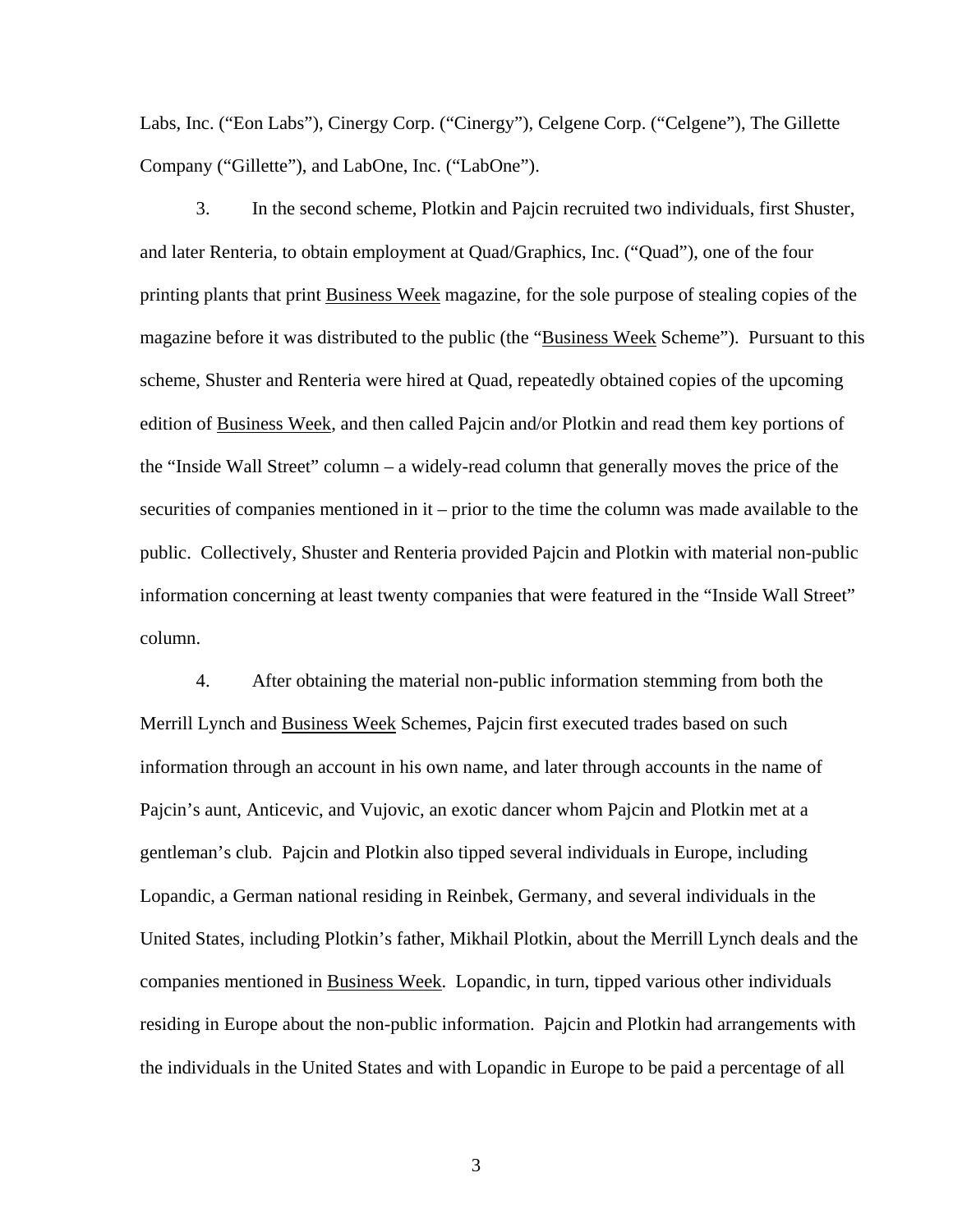profits made on the basis of the information provided pursuant to the Merrill Lynch and Business Week Schemes. Lopandic, in turn, had an arrangement with other Europeans to share in the profits made on the basis of this confidential information. As a result of the inside-information gleaned from these various sources, the Defendants collectively garnered at least \$6.4 million in illicit gains through the Merrill Lynch Scheme, and at least \$345,000 in illicit gains through the Business Week Scheme.

5. By this action, the Commission seeks, among other things, an order providing for: permanent injunctive relief against all of the Defendants, the repatriation of all profits realized from the unlawful insider trading activity set forth herein currently held abroad, and disgorgement of all profits realized from the unlawful insider trading activity set forth herein, along with civil monetary penalties.

## **JURISDICTION AND VENUE**

6. Venue lies in this Court pursuant to Section 27 of the Securities Exchange Act of 1934 ("Exchange Act"), 15 U.S.C. § 78aa. Certain of the acts, practices, transactions and courses of business alleged herein occurred within the Southern District of New York. For example, certain of the common stocks referred to herein are traded on the New York Stock Exchange, located in New York, New York, and several of the option contracts referred to herein are traded on the American Stock Exchange, located in New York, New York. Defendants Pajcin and Plotkin engaged in several meetings in furtherance of the illegal trading schemes set forth herein in New York, New York, and Shpigelman, the source of much of the information that served as the basis for many of the trades discussed herein, works at Merrill Lynch in New York, New York.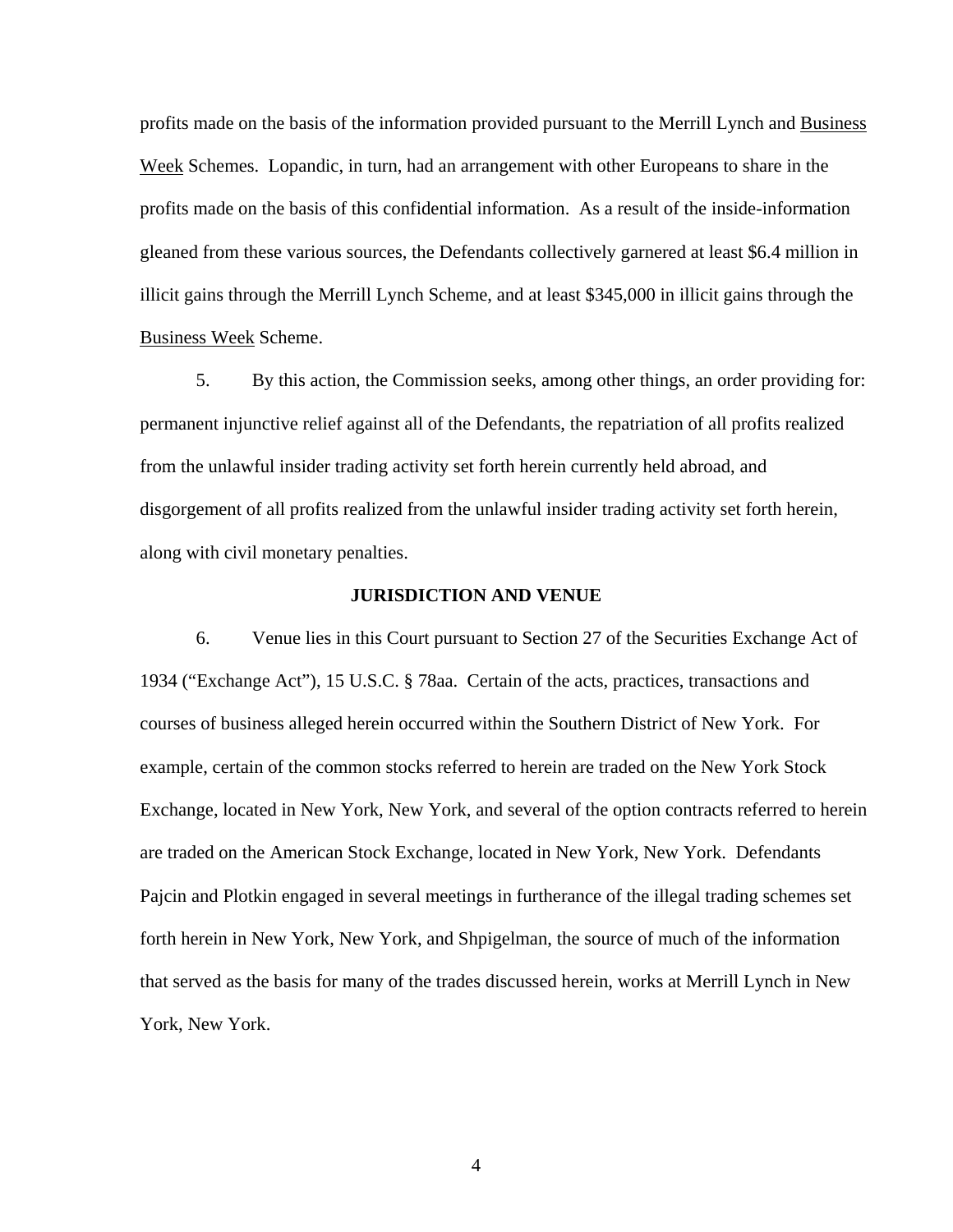7. Defendants, directly or indirectly, have made use of the means or instrumentalities of interstate commerce, or of the mails, or the facilities of a national securities exchange in connection with the transactions, acts, practices and courses of business alleged herein.

### **DEFENDANTS**

8. **Anticevic**, age 63, is a Croatian national residing in OMIS, Croatia. Anticevic, a retired seamstress, is Defendant Pajcin's aunt. During the Relevant Period, certain of the securities referred to herein were traded through the following accounts held in Anticevic's name: an account at CyberTrader, Inc. ("CyberTrader"), account number 19660984 (the "Anticevic CyberTrader Account"), and an account at Saxo Bank A/S ("Saxo Bank"), a bank located in Copenhagen, Denmark, account number 66855INET (the "Anticevic Saxo Bank Account"). In addition, during the Relevant Period, Anticevic held an account in her name at Direktanlage.at AG ("Direktanlage"), a bank located in Salzburg, Austria, account number 658- 73351-0007 (the "Anticevic Direktanlage Account"). Anticevic gave Pajcin permission to execute trades through the various accounts in her name, and Pajcin executed trades through the various Anticevic accounts discussed herein.

9. **Pajcin**, age 29, was, during the Relevant Period, a resident of Clifton, New Jersey. Pajcin was formerly associated with several broker-dealers, including Goldman Sachs. Pajcin obtained a degree in Economics from the University of Notre Dame in 2000. During the Relevant Period, Pajcin traded certain of the securities referred to herein through an account held in his name at OptionsXpress Holdings, Inc. ("OptionsXpress"), account number 5AL93N1 (the "Pajcin Account").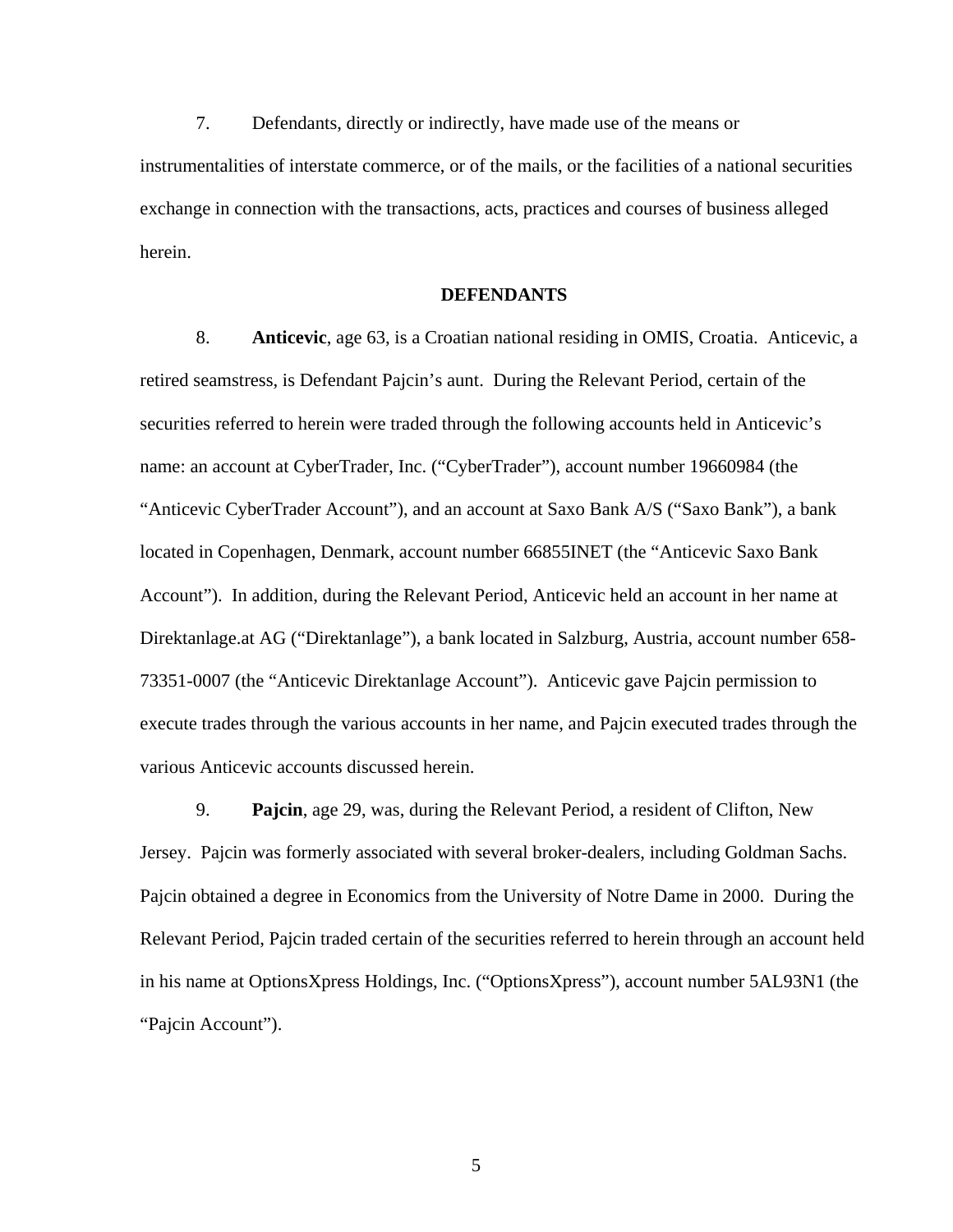10. **Plotkin**, age 26, is a resident of New York, New York. Plotkin has been employed at Goldman Sachs since July 2000, where he is currently an Associate in the Fixed Income Research division. Plotkin holds Series 7 and Series 63 securities licenses. Plotkin obtained a Bachelor of Arts degree in Economics from Harvard University in 2000.

 11. **Shpigelman**, age 23, is a resident of Brooklyn, New York. Shpigelman has been employed as a Mergers and Acquisitions Analyst at Merrill Lynch since July 2004. Shpigelman holds Series 7 and Series 63 securities licenses. Shpigelman obtained a Bachelor of Science degree in Business Management from the School of Management at Binghamton University in 2004. Shpigelman was the source of the confidential non-public information, and a tipper, in connection with the Merrill Lynch Scheme.

 12. **Shuster,** age 24, was, during the Relevant Period, a resident of Newark, New Jersey, Hartford, Wisconsin, and, most recently, Lexington, Tennessee. Shuster was employed at Quad from approximately October 11, 2004, to approximately January 6, 2005, when he was terminated. Shuster was, along with Renteria, a source of the confidential non-public information, and a tipper, in the Business Week Scheme.

 13. **Renteria**, age 20, is a resident of Milwaukee, Wisconsin. Renteria began working at Quad on or about May 15, 2005, where he is currently employed. Renteria was, along with Shuster, a source of the confidential non-public information, and a tipper, in the Business Week Scheme.

14. **Siegel**, age 55, is a resident of Pomona, New York. During the Relevant Period, Siegel traded certain of the securities referred to herein through an account held in his name at Charles Schwab & Co., Inc. ("Charles Schwab"), account number 71780879 (the "Siegel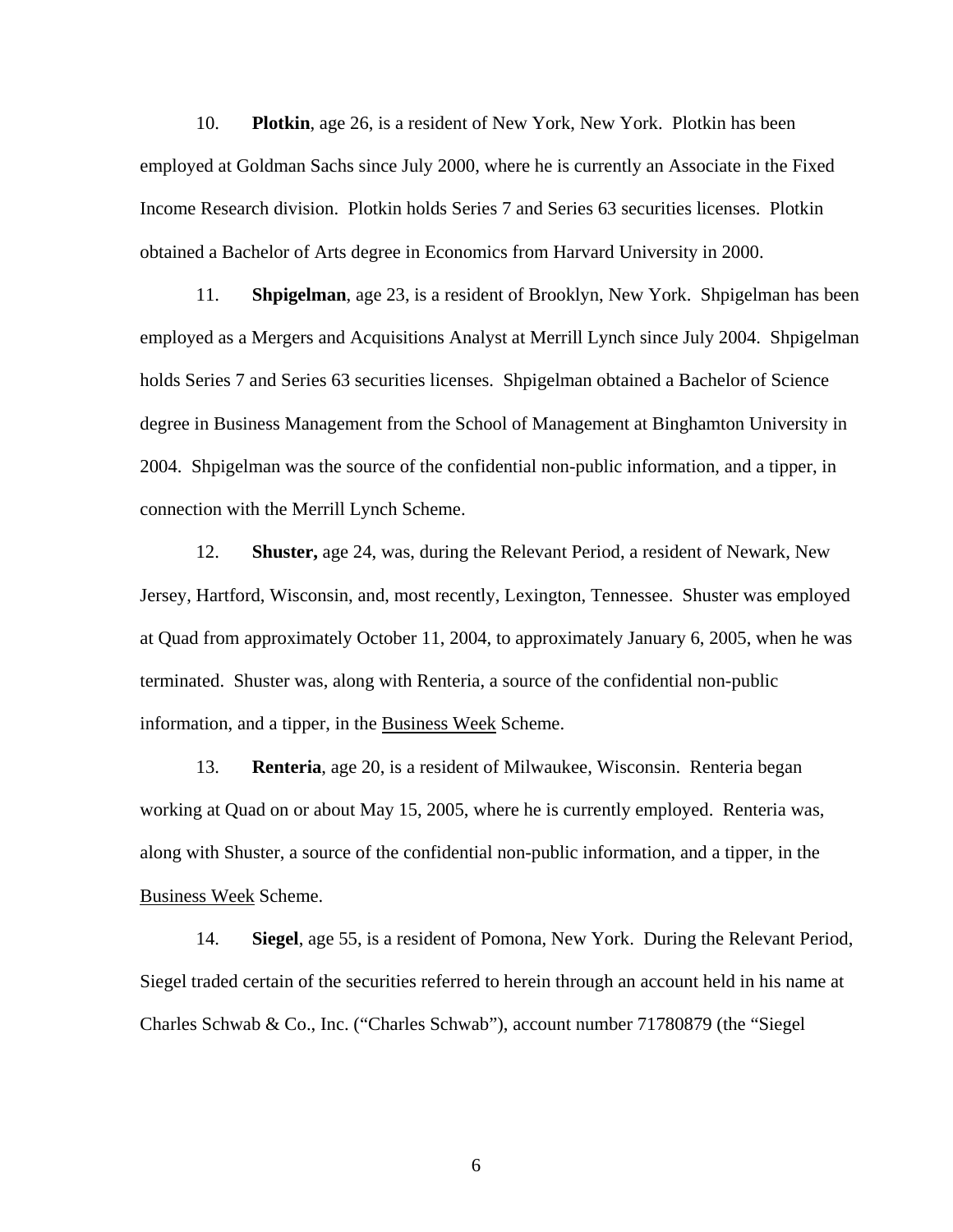Account"). Siegel was a tippee of Pajcin and Plotkin in the Merrill Lynch and Business Week Schemes.

15. **Santana**, age 23, is a resident of Brooklyn, New York. During the Relevant Period, Santana traded certain of the securities referred to herein through an account held in his name at OptionsXpress, account number 05AV-3ET1 (the "Santana Account"). Santana was a tippee of Pajcin and Plotkin in the Merrill Lynch and Business Week Schemes.

16. **Vujovic**, age 23, is a resident of New York, New York. During the Relevant Period, certain of the securities referred to herein were traded through an account held in Vujovic's name at Ameritrade, Inc. ("Ameritrade"), account number 782-827190 (the "Vujovic Account"). Vujovic gave Pajcin permission to execute trades through the Vujovic Account, and Pajcin executed trades through the Vujovic Account discussed herein.

17. **Lopandic**, age 39, is a German national residing in Reinbek, Germany. During the Relevant Period, Lopandic traded certain of the securities referred to herein through an account held in his name at Saxo Bank, account number 67316INET, and/or in account number 056-01490 at Lehman Brothers International Europe ("LBIE") (the two accounts collectively, the "Lopandic Account"), which was the executing broker for the Lopandic Account. Lopandic was both a tipper and a tippee in the Merrill Lynch and Business Week Schemes.

18. **Mikhail Plotkin**, age 49, is a resident of Palo Alto, California and the father of Plotkin. During the Relevant Period, Mikhail Plotkin traded certain of the securities referred to herein through an account jointly held in his name and in the name of his wife, Marina Plotkin, at OptionsXpress, account number 5AT5-X01 (the "Mikhail Plotkin Account"). Mikhail Plotkin was a tippee in the Merrill Lynch and Business Week Schemes.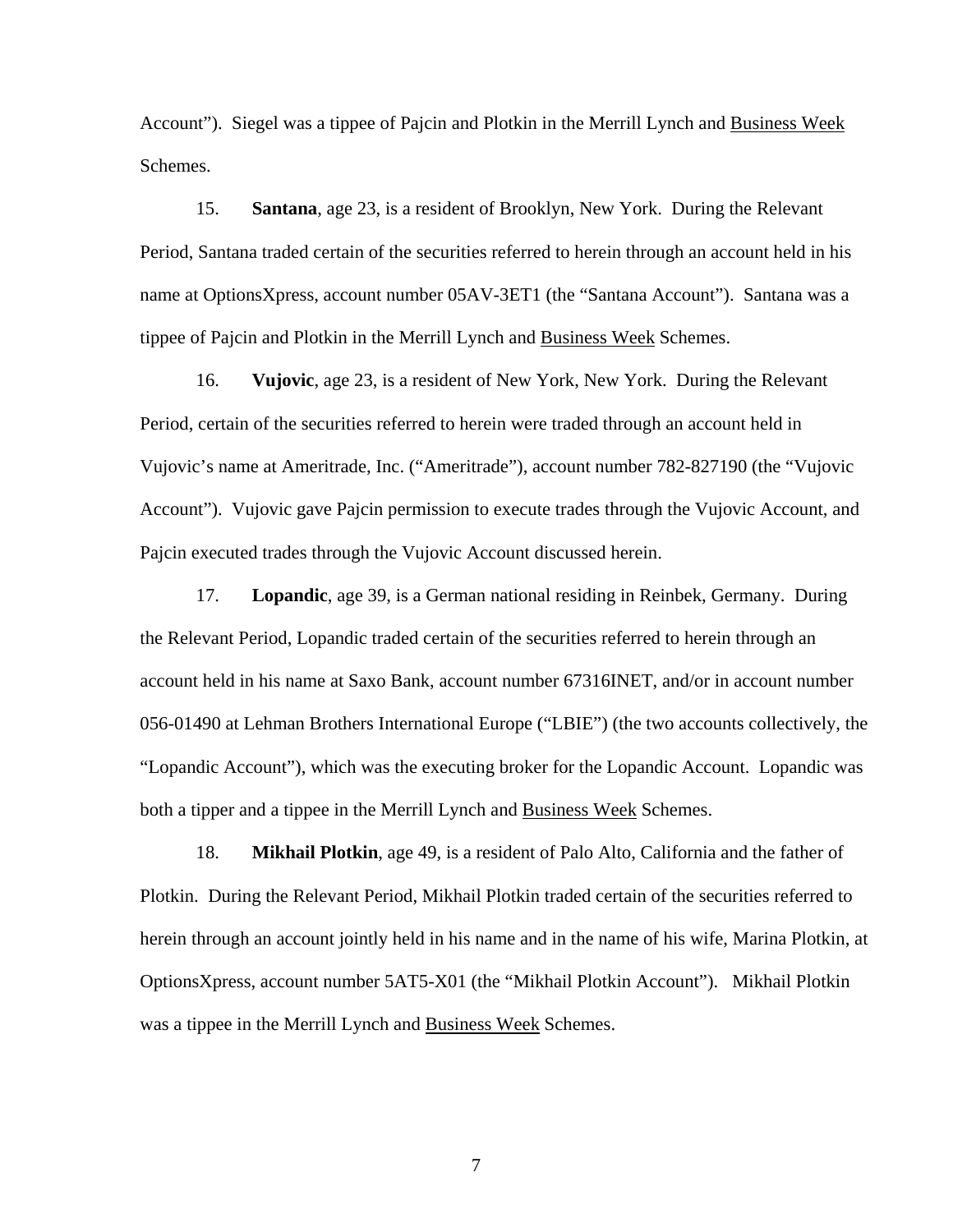19. **Sormaz**, age 40, is a Croatian national residing in Zagreb, Croatia. During the Relevant Period, Sormaz traded certain of the securities referred to herein through an account held in his name at Saxo Bank, account number 67247INET, and/or in account number 056- 01490 at LBIE (the two accounts collectively, the "Sormaz Account"), which was the executing broker for Sormaz' Saxo Bank account. Sormaz was a tippee in the Merrill Lynch and Business Week Schemes.

20. **Borac**, age 50, is a Croatian national residing in Zagreb, Croatia. During the Relevant Period, Borac traded certain of the securities referred to herein through an account held in his name at Saxo Bank, account number 66374INET, and/or in account 056-01490 at LBIE (the two accounts collectively, the "Borac Account"), which was the executing broker for Borac's Saxo Bank account. Borac was a tippee in the Merrill Lynch and Business Week Schemes.

21. **The Direktanlage Traders** are certain unidentified individuals who traded certain securities as set forth herein through Direktanlage account number 34401046. The Direktanlage Traders were tippees in the Merrill Lynch and Business Week Schemes.

#### **RELEVANT ENTITIES**

22. **Merrill Lynch** is a Delaware corporation, with headquarters in New York, New York. It is one of the world's leading financial management and advisory companies with offices in 36 countries and territories. Its Global Markets & Investment Banking Group is a leading global strategic advisor to corporations, governments, institutions and individuals worldwide, that routinely works on large mergers and acquisitions between public corporations. During the Relevant Period, Merrill Lynch served as a financial advisor on transactions between, among others, The Proctor & Gamble Company ("P&G") and Gillette; Novartis AG ("Novartis")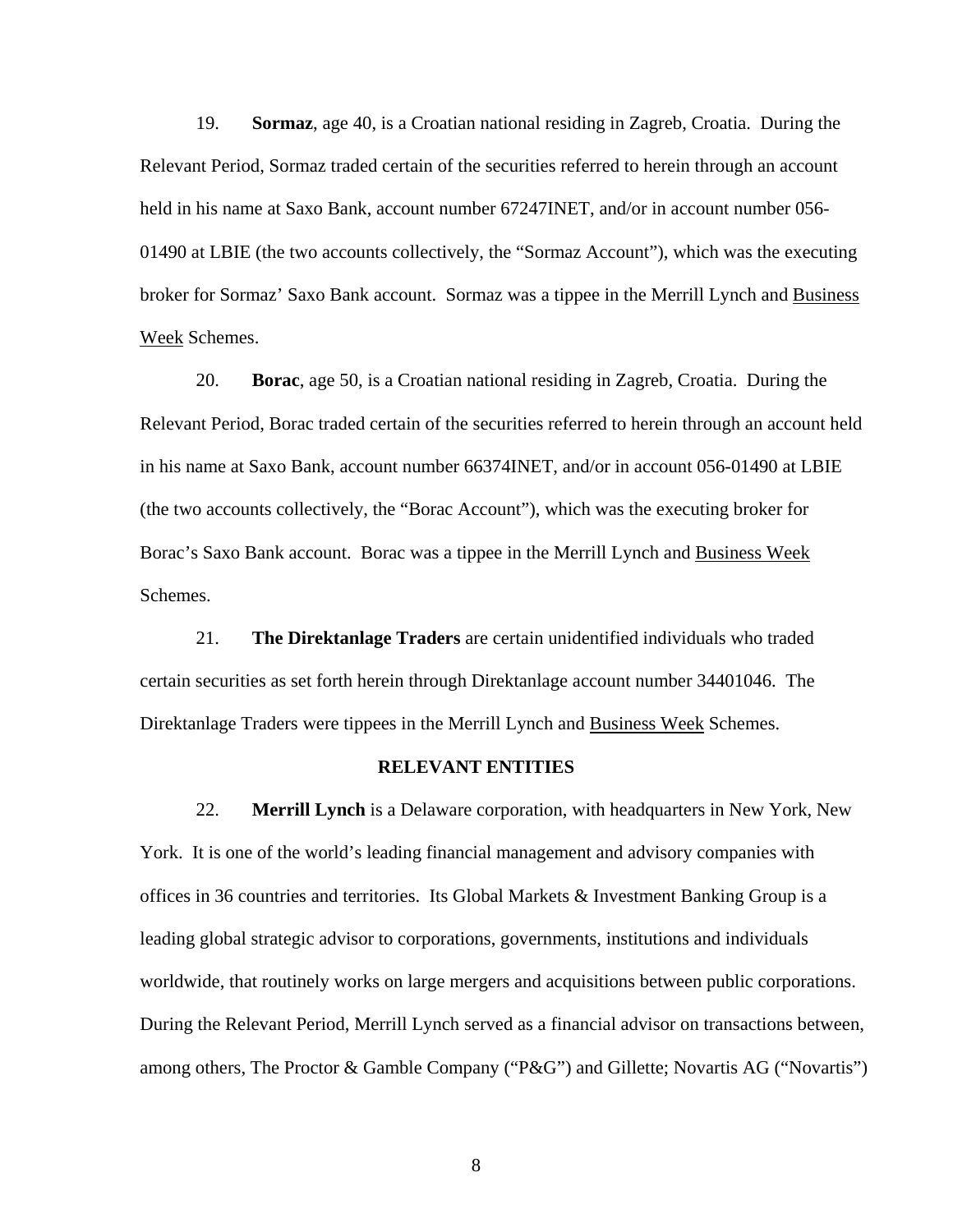and Eon Labs; Duke Energy ("Duke") and Cinergy; Quest Diagnostics, Inc. ("Quest") and LabOne; and Reebok and adidas-Salomon AG ("Adidas").

23. **Business Week** is a weekly financial news magazine owned and published by The McGraw-Hill Companies, Inc. ("McGraw-Hill"), with headquarters in New York, New York.

24. **Quad** is a privately-held, employee-owned, Wisconsin corporation that operates and owns several printing plants, including a plant in Hartford, Wisconsin, that serves as one of four plants that prints Business Week magazine.

25. **Direktanlage** is a Salzburg, Austria, based subsidiary of Direkt Anlage Bank AG ("DAB"), which is headquartered in Munich, Germany. Direktanlage operates as a discount broker. Direktanlage's trades are cleared by Merrill Lynch, which otherwise acts as an agent for Direktanlage.

26. **Saxo Bank** is a bank based in Copenhagen, Denmark. Saxo Bank is also an online trading bank.

27. **LBIE** is a London-based affiliate of Lehman Brothers Inc., a subsidiary of Lehman Brothers Holdings Inc. LBIE is an investment firm and a broker-dealer, and is regulated by the Securities and Futures Authority in the United Kingdom. In addition, LBIE is a member of several European stock exchanges. LBIE acts as an agent for certain trades that Saxo Bank places in the United States securities markets.

### **FACTS**

28. Pajcin and Plotkin met and became friends in 2000 when they were both working at Goldman Sachs. Beginning in or about mid-2004, they began to devise a series of schemes whereby they could obtain confidential non-public information from a variety of sources in order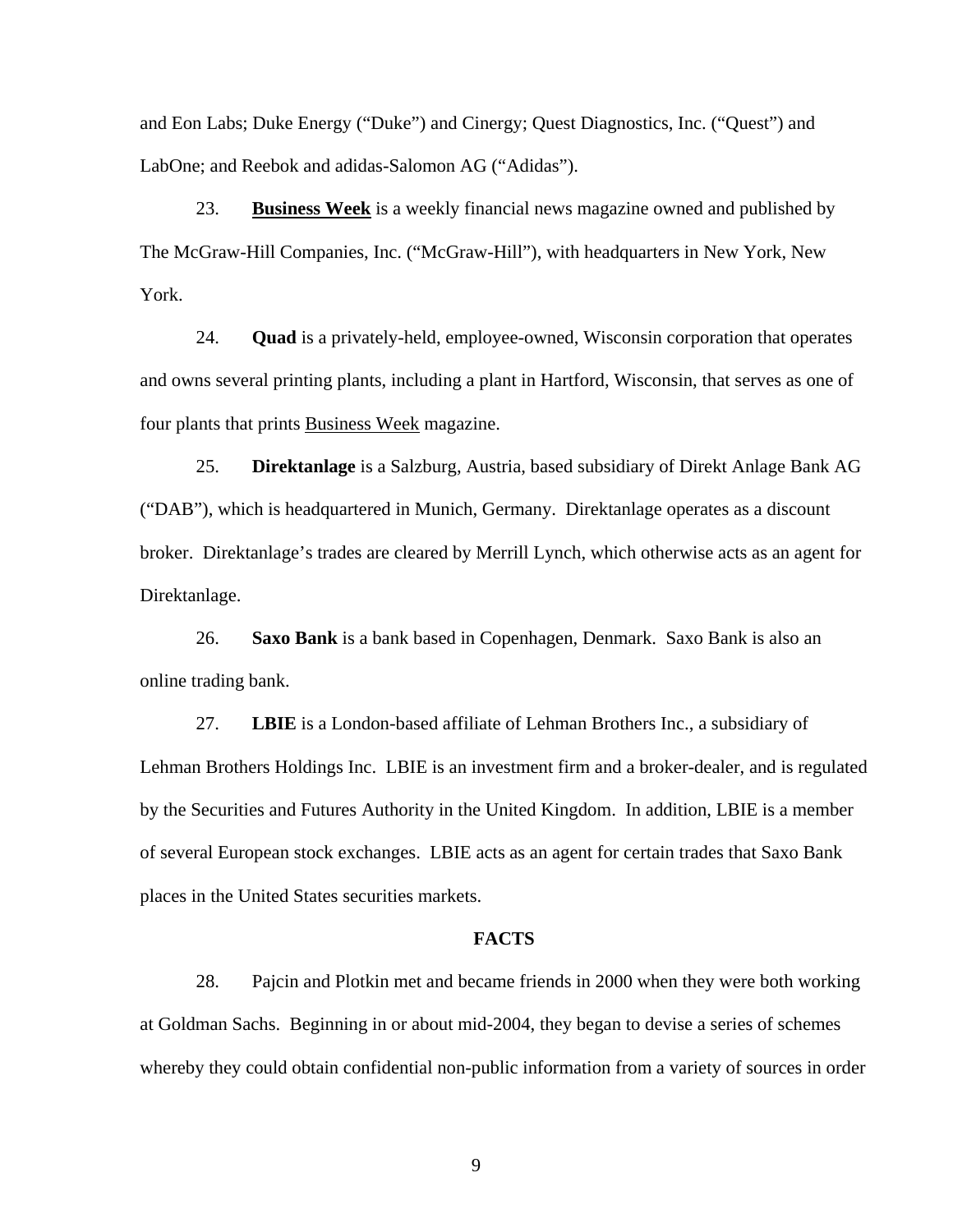to enable them to profit from trades made on the basis of such information. Among the schemes undertaken by Pajcin and Plotkin were: (i) a scheme to obtain confidential non-public information from a variety of investment banks about pending mergers and acquisitions transactions; and (ii) a scheme to obtain confidential non-public information from business periodicals before publication. As part of their effort to obtain confidential non-public information, Pajcin and Plotkin placed a series of online job advertisements and met with a number of individuals, including individuals employed at various investment banks who, Pajcin and Plotkin believed, might provide them with confidential non-public information concerning pending mergers and acquisitions; a number of exotic dancers who, Pajcin and Plotkin believed, might garner information from individuals employed on Wall Street; and a number of individuals who, Pajcin and Plotkin believed, would be able to steal copies of a periodical before it was distributed to the public.

29. Ultimately, Pajcin and Plotkin consummated at least two of the schemes: (i) the Merrill Lynch Scheme, whereby Pajcin and Plotkin obtained from Shpigelman confidential nonpublic information about pending mergers and acquisitions originating from Merrill Lynch; and (ii) the Business Week Scheme, whereby Pajcin and Plotkin obtained from Shuster and Renteria confidential non-public information about the contents of the "Inside Wall Street" column in upcoming editions of Business Week. Plotkin booked travel for Pajcin and Pajcin traveled to Europe to meet with tippees, and to Milwaukee to investigate the feasibility of the Business Week Scheme.

### **The Merrill Lynch Scheme**

30. Plotkin initially met Shpigelman when Shpigelman was in college, and assisted Shpigelman in preparing for interviews at Wall Street firms. Shpigelman ultimately obtained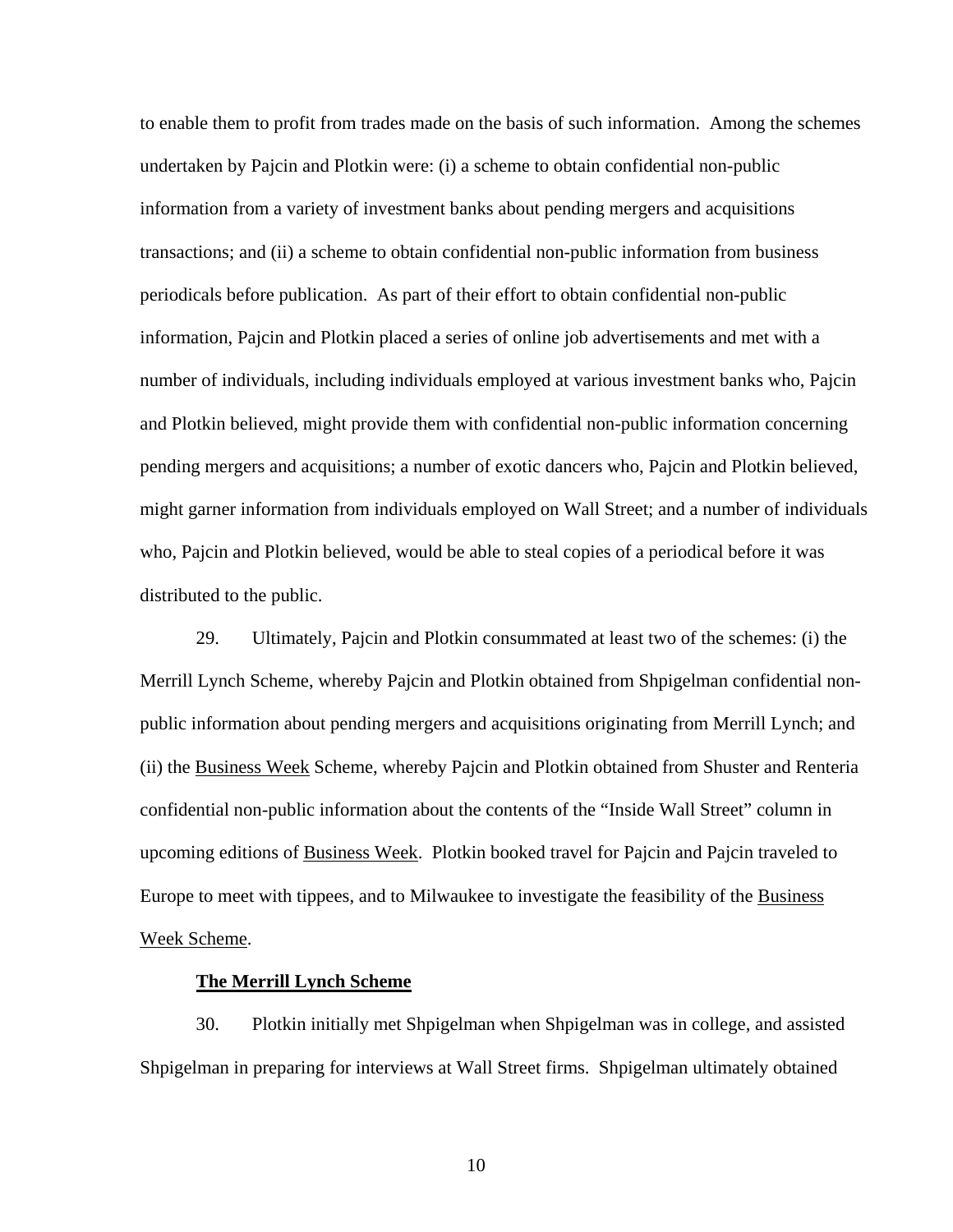summer internships at Merrill Lynch during the summers 2000 through 2002. Shpigelman eventually joined Merrill Lynch as a Mergers and Acquisitions Analyst in July 2004.

31. Shpigelman and Plotkin re-established contact towards the end of 2004. Shortly thereafter, Pajcin and Plotkin met with Shpigelman at Spa 88, a "day spa and Russian Sauna" located in downtown Manhattan. Pajcin and Plotkin recruited Shpigelman to participate in a scheme whereby Shpigelman would provide Pajcin and Plotkin with confidential non-public information concerning pending mergers and acquisition transactions being handled by Merrill Lynch.

32. Pajcin and Plotkin told Shpigelman that they would pay him a percentage of all profits they made as a result of the non-public information Shpigelman provided them.

33. Shpigelman agreed to provide Pajcin and Plotkin with non-public information about the Merrill Lynch deals. In doing so, he knowingly violated confidentiality agreements he had with Merrill Lynch to maintain the confidentiality of information he obtained in the course of his employment, and knowingly violated the federal securities laws prohibiting insider trading. Shpigelman's knowledge of the pertinent laws prohibiting insider trading is reflected in an e-mail he sent from his Merrill Lynch e-mail account, dated October 20, 2004, in which he responded to a question whether information he was discussing in connection with a deal he worked on was public by stating: "Yes, the offer is public. I would not be telling you, especially via email, unless I wanted to chill with Martha in Connecticut for a little while." In a separate email, Shpigelman discussed a criminal insider trading case brought by federal prosecutors against a desktop publishing contractor for Merrill Lynch who profited from confidential merger information he learned while preparing documents for Merrill Lynch.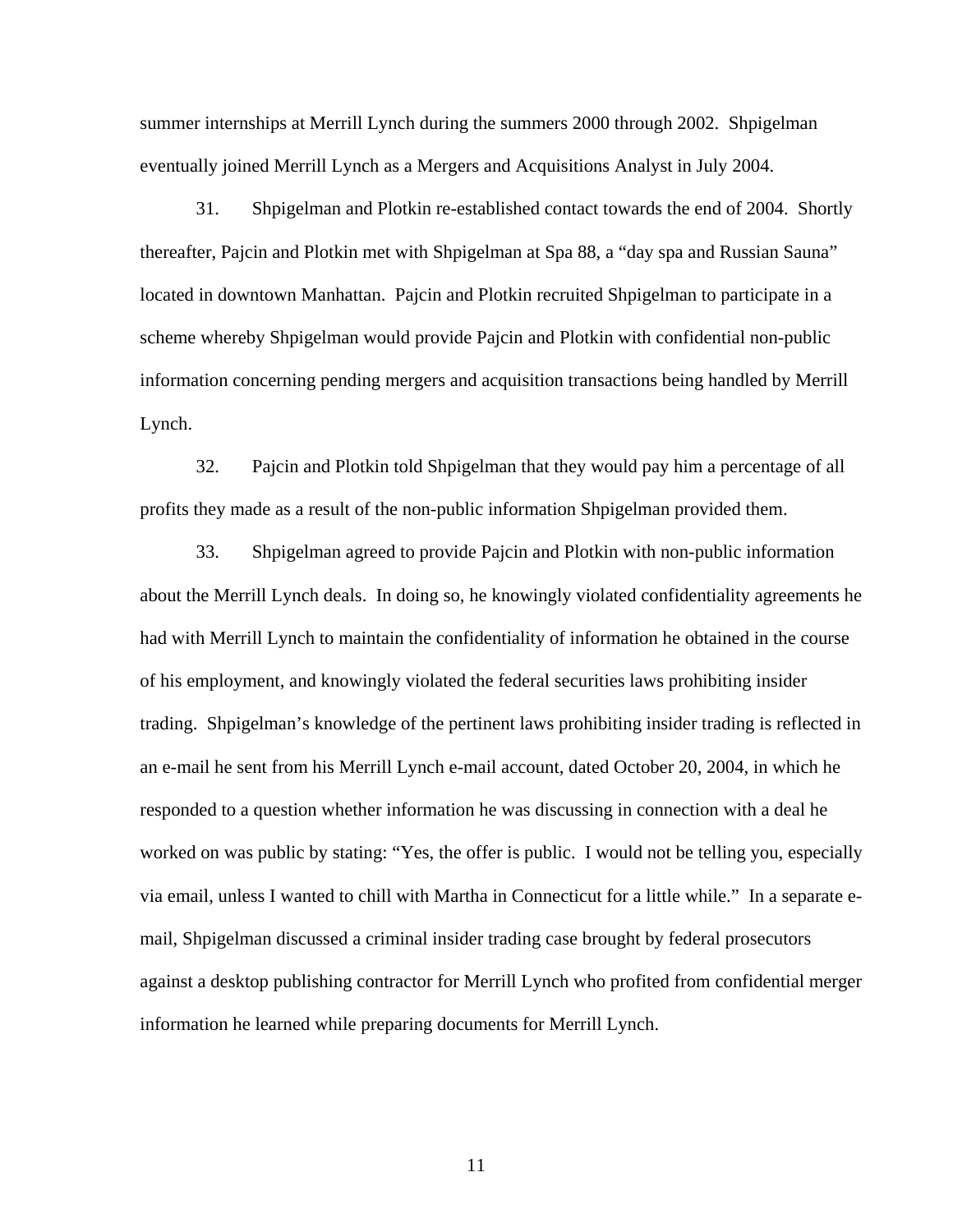34. In addition to the compensation agreement Pajcin and Plotkin made with Shpigelman, Pajcin and Plotkin also made agreements with several of the other defendants, whereby the other defendants would pay Pajcin and Plotkin for providing them with information Pajcin and Plotkin obtained from Shpigelman. Thus, Siegel and Santana each agreed to pay Pajcin and Plotkin a percentage of all profits they made from trades based on such information; Vujovic agreed to pay Pajcin and Plotkin a percentage of the profits Pajcin made by trading through the Vujovic Account; and Lopandic and the Direktanlage Traders agreed to pay Pajcin and Plotkin a percentage of the profits they made from trades based on the information Pajcin and Plotkin provided them. Lopandic, in turn, had agreements with Borac, Sormaz and the Direktanlage Traders to share in the profits they made from trades based on the information Lopandic provided them. Pajcin and Plotkin agreed to split the profits from Pajcin's trading, along with all proceeds they collected from the other defendants, evenly between themselves.

35. At their initial meeting at Spa 88, Shpigelman began providing Plotkin and Pajcin with information about deals that Merrill Lynch was working on as a financial advisor. Over the course of the next several months, Shpigelman provided Pajcin and Plotkin with information about the following transactions before their public announcement:

- (a) On January 27, 2005, P&G announced that it was acquiring Gillette (the "Gillette Transaction"). Merrill Lynch served as P&G's financial advisor during the negotiations leading up to the transaction;
- (b) On February 21, 2005, Novartis announced that it would commence a cash tender offer to purchase the outstanding public shares of Eon Labs (the "Eon Labs Transaction"). By the time the tender offer period expired on July 20, 2005, Novartis had acquired approximately 97% of the total outstanding shares of Eon Labs. Merrill Lynch served as Eon Labs' financial advisor during the negotiations leading up to the transaction;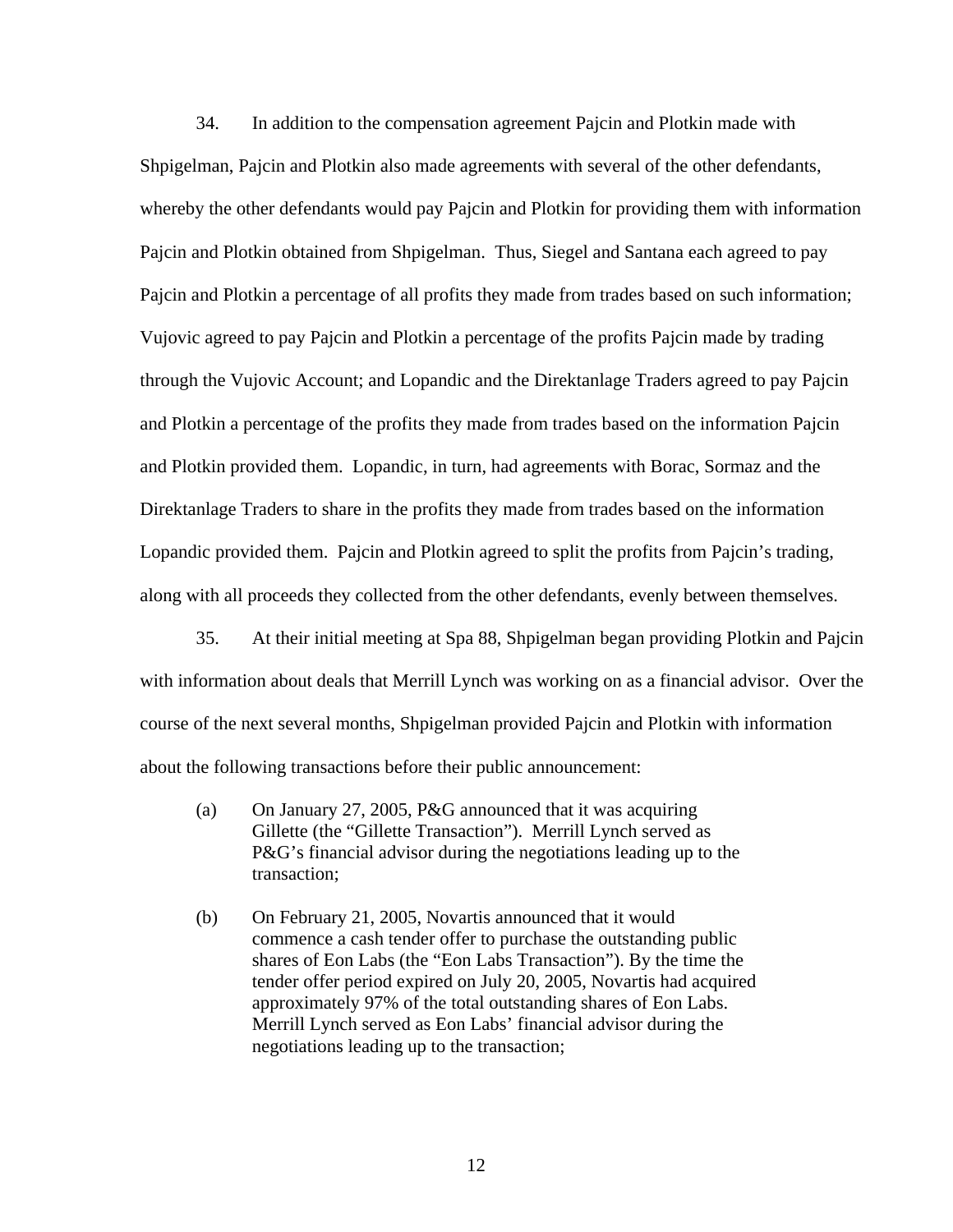- (c) On May 9, 2005, Duke announced that it was acquiring Cinergy (the "Cinergy Transaction"). Merrill Lynch served as Cinergy's financial advisor during the negotiations leading up to the transaction;
- (d) On August 8, 2005, Quest announced that it was acquiring LabOne (the "LabOne Transaction"). Merrill Lynch served as Quest's financial advisor during the negotiations leading up to the transaction; and
- (e) On August 3, 2005, Reebok announced that it had agreed to be acquired by Adidas (the "Reebok Transaction"). Merrill Lynch served as Adidas' financial advisor during the negotiations leading up to the transaction.

36. In addition to these deals which were consummated, Shpigelman also informed

Pajcin and Plotkin during the summer of 2005 that Celgene was the target of a takeover or merger by another company in another potential transaction (the "Celgene Transaction"). Merrill Lynch served as Celgene's financial advisor during these negotiations. Information concerning the merger negotiations was not publicly available at the time Shpigelman disclosed it to Pajcin and Plotkin. Although the Celgene Transaction never closed, as discussed below, certain of the Defendants actively traded Celgene securities during July 2005, based on Shpigelman's disclosure of the merger negotiations. In addition, Shpigelman also provided Pajcin and Plotkin with non-public information concerning MedImmune, Inc., MCI, Inc. and Central Parking Corp., based on information he learned during the course of his employment at Merrill Lynch.

37. Shpigelman obtained this non-public information through his employment at Merrill Lynch. For example, Shpigelman was staffed on the Eon Labs Transaction, and worked on that transaction prior to its public announcement. Shpigelman highlighted his efforts on the Eon Labs Transaction on his resume. Similarly, Shpigelman traveled to Cincinnati to deliver documents related to the Gillette transaction, and lobbied to get a "deal toy" (a token gift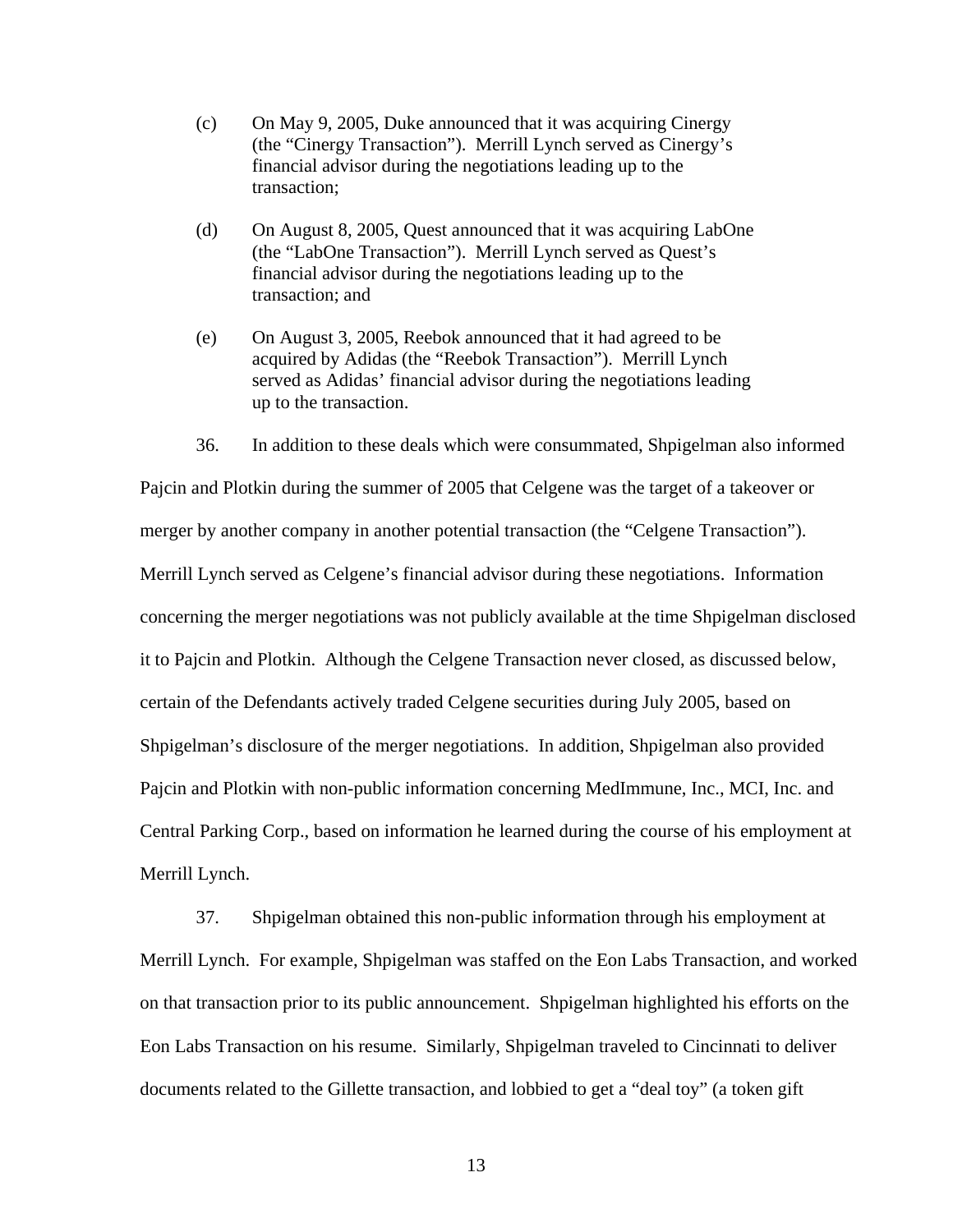typically distributed to investment bankers and others after the completion of a significant transaction) for his having made the trip. Shpigelman learned about the other transactions through fellow Merrill Lynch employees who were either working on such transactions or were otherwise aware of such transactions. For example, in an e-mail dated July 31, 2005, Shpigelman asked a colleague if he had been at work all night on "Atlantic," the code name assigned to the Reebok Transaction. As noted above, the transaction was announced on August 3, 2005. Shpigelman also made frequent attempts to learn about pending transactions that other Merrill Lynch employees were working on in order to provide Pajcin and Plotkin with the pertinent information.

38. After receiving the tips from Shpigelman concerning the each of the abovedescribed Merrill Lynch transactions, Pajcin initially traded through the Pajcin Account, which he held in his own name. Plotkin provided Pajcin money to fund the Pajcin Account in order to enable Pajcin to make illicit trades.

39. Subsequently, beginning in approximately June 2005, in order to avoid detection, Pajcin ceased trading in the Pajcin Account, and began trading through the Anticevic CyberTrader Account, the Anticevic Saxo Bank Account and the Vujovic Account. Pajcin assisted Anticevic and Vujovic in opening these accounts, and Anticevic and Vujovic authorized Pajcin to execute trades through their respective accounts. In exchange, Pajcin gave Anticevic at least 30,000 Euros to open the accounts in her name in order to enable him to execute trades through them, and Pajcin promised Anticevic further proceeds from the trading. Pajcin and Plotkin agreed to pay Vujovic a percentage of all profits Pajcin made from trading through her account.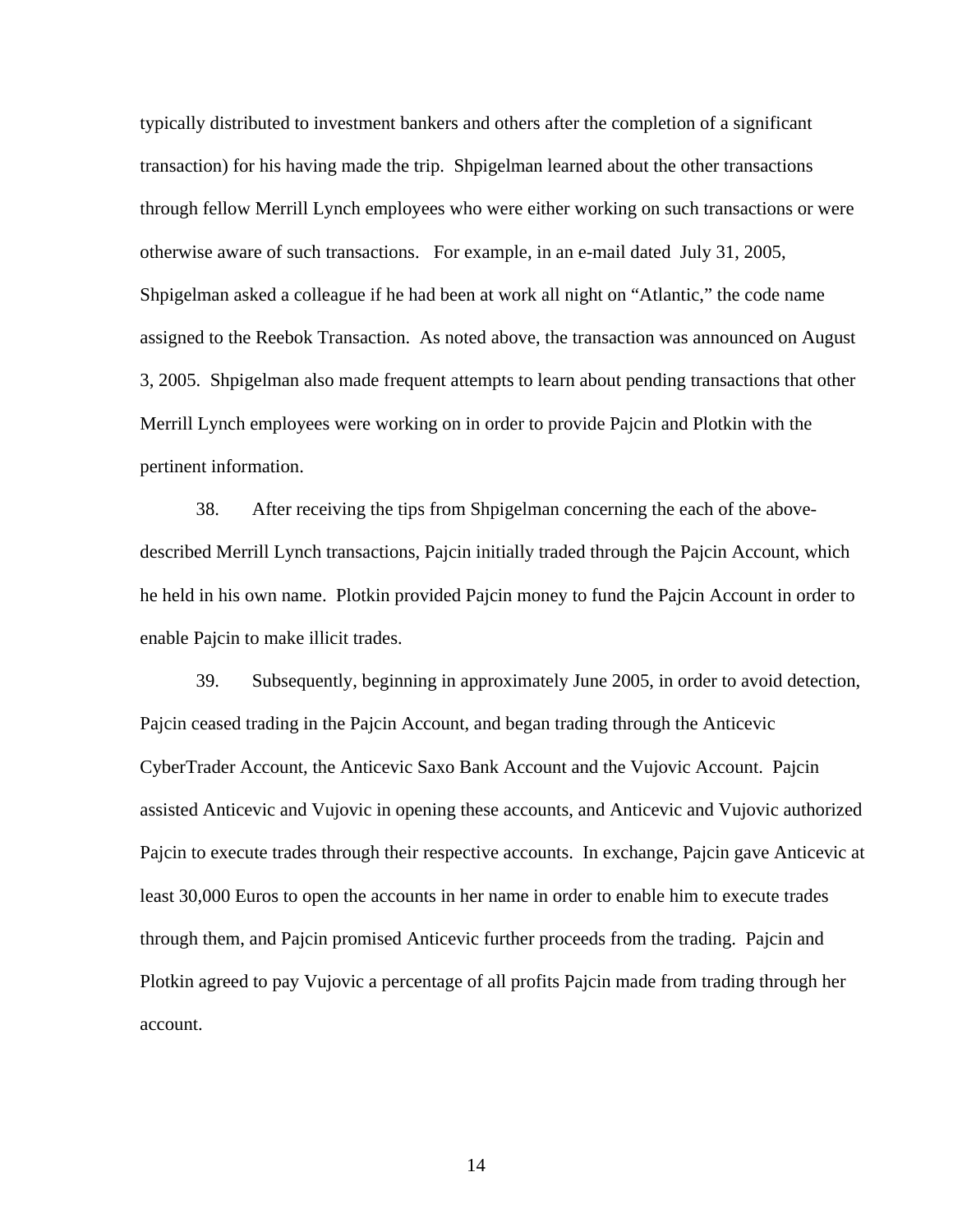40. In addition to executing trades himself based on the non-public information provided by Shpigelman, Pajcin, along with Plotkin, tipped defendants Lopandic, Siegel, Santana, and Mikhail Plotkin with the information concerning certain of these transactions. Mikhail Plotkin used a phone that was not in his name to receive stock tips from Plotkin and Pajcin. Lopandic, in turn, tipped defendants Sormaz and Borac with the information concerning certain of these transactions. Pajcin, Plotkin, and Lopandic also tipped the Direktanlage Traders with the information concerning certain of these transactions. Specifically:

- Pajcin traded in his own account based on the information provided by Shpigelman relating to the Gillette, Cinergy, and Eon Labs Transactions; traded in the Anticevic CyberTrader Account based on the information provided by Shpigelman relating to the Celgene and Reebok Transactions; traded in the Anticevic Saxo Bank Account based on the information provided by Shpigelman relating to the Celgene, LabOne and Reebok Transactions; and traded in the Vujovic Account based on the information provided by Shpigelman relating to the Reebok Transaction;
- Pajcin and Plotkin tipped Lopandic about certain of the Merrill Lynch transactions, including the information provided by Shpigelman relating to the Cinergy, Reebok, LabOne and Celgene transactions; Lopandic, in turn, tipped Borac about certain of the Merrill Lynch transactions, including the information relating to the Cinergy, LabOne, Reebok and Celgene Transactions, and tipped Sormaz about certain of the Merrill Lynch transactions, including the information relating to the Reebok and Celgene Transactions;
- Pajcin and Plotkin tipped Siegel about certain of the Merrill Lynch transactions, including the information provided by Shpigelman relating to the Reebok, LabOne and Celgene Transactions; tipped Santana about certain of the Merrill Lynch transactions, including the information relating to the Reebok and Celgene Transactions; and tipped Mikhail Plotkin about certain of the Merrill Lynch transactions, including the information relating to the Reebok and LabOne Transactions; and
- Pajcin, Plotkin and Lopandic tipped the Direktanlage Traders about certain of the Merrill Lynch transactions, including the information relating to the Reebok and Celgene Transactions.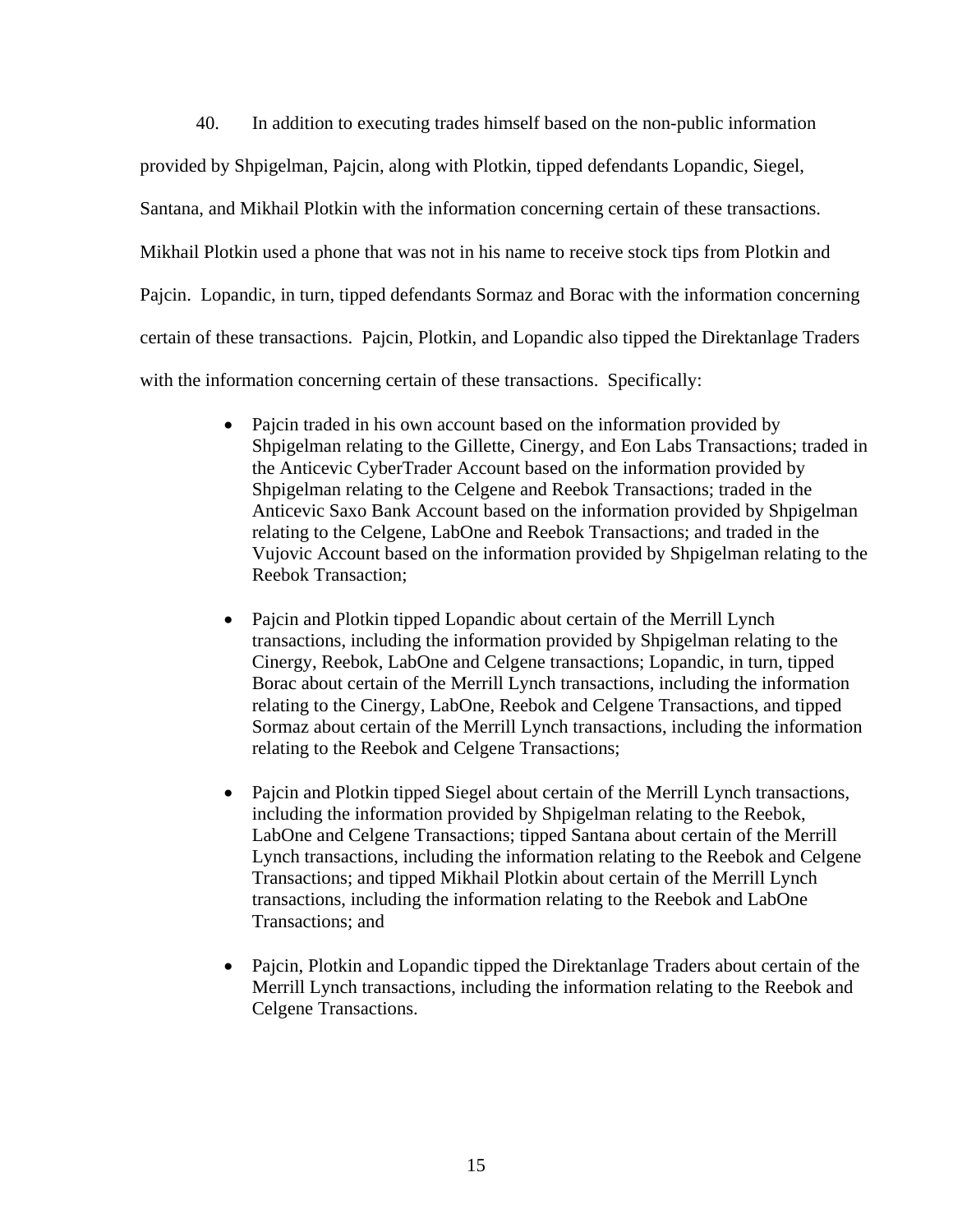41. As a result of the information provided by Shpigelman, the Defendants made at

least \$6.46 million in illicit gains from the Merrill Lynch Scheme, based on trading in the

securities of the following companies as outlined below:

| <b>ISSUER</b>   | <b>NAME OF ACCOUNT HOLDER</b><br><b>THROUGH WHICH SECURITIES</b><br><b>TRADED</b> | <b>APPROXIMATE PROFITS AND</b><br><b>NUMBER OF SECURITIES</b><br><b>TRADED</b>                              |
|-----------------|-----------------------------------------------------------------------------------|-------------------------------------------------------------------------------------------------------------|
| <b>Gillette</b> | Pajcin                                                                            | Approximate profits of \$94,581.42 on<br>the purchase and sale of 346 call<br>options and 3,000 shares      |
|                 | <b>Approximate Total Profits: Gillette:</b>                                       | \$94,581.42                                                                                                 |
| <b>Eon Labs</b> | Pajcin                                                                            | Approximate profits of \$29,292.20 on<br>the purchase and sale of 50 call options<br>and 9,000 shares       |
|                 | <b>Approximate Total Profits: Eon Labs:</b>                                       | \$29,292.20                                                                                                 |
| <b>Cinergy</b>  | Pajcin                                                                            | Approximate profits of \$112,468.94 on<br>the purchase and sale of 645 call<br>options                      |
|                 | <b>B</b> orac                                                                     | Approximate profits of \$30,260 on the<br>purchase and sale of 15,000 shares                                |
|                 | <b>Approximate Total Profits: Cinergy:</b>                                        | \$142,728.94                                                                                                |
| <b>Reebok</b>   | Anticevic                                                                         | Approximate profits of \$2,044,160.96<br>on the purchase and sale of 1,997 call<br>options and 240 shares   |
|                 | Siegel                                                                            | Approximate profits of \$1,242,378.34<br>on the purchase and sale of 1,180 call<br>options and 8,000 shares |
|                 | Santana                                                                           | Approximate profits of \$463,279.58 on<br>the purchase and sale of 465 call<br>options and 520 shares       |
|                 | Direktanlage Traders                                                              | Approximate profits of \$104,275.15 on<br>the purchase and sale of 7,545 shares                             |
|                 | Vujovic                                                                           | Approximate profits of \$313,402.08 on<br>the purchase and sale of 455 call<br>options                      |
|                 | Mikhail Plotkin                                                                   | Approximate profits of<br>\$63,064.95 on the purchase<br>and sale of 60 call options and<br>120 shares      |
|                 | <b>Borac</b>                                                                      | Approximate profits of \$693,325.80<br>based on the purchase and sale of<br>50,000 shares                   |
|                 | Sormaz                                                                            | Approximate profits of \$511,052 on the<br>purchase and sale of 40,000 shares                               |
|                 | Lopandic                                                                          | Approximate profits of \$735,192.00 on<br>the purchase and sale of 55,000 shares                            |
|                 | <b>Approximate Total Profits: Reebok:</b>                                         | \$6,170,130.86                                                                                              |
|                 | <b>Approximate Grand Total Profits:</b><br><b>Merrill Lynch Deals:</b>            | \$6,436,733.42                                                                                              |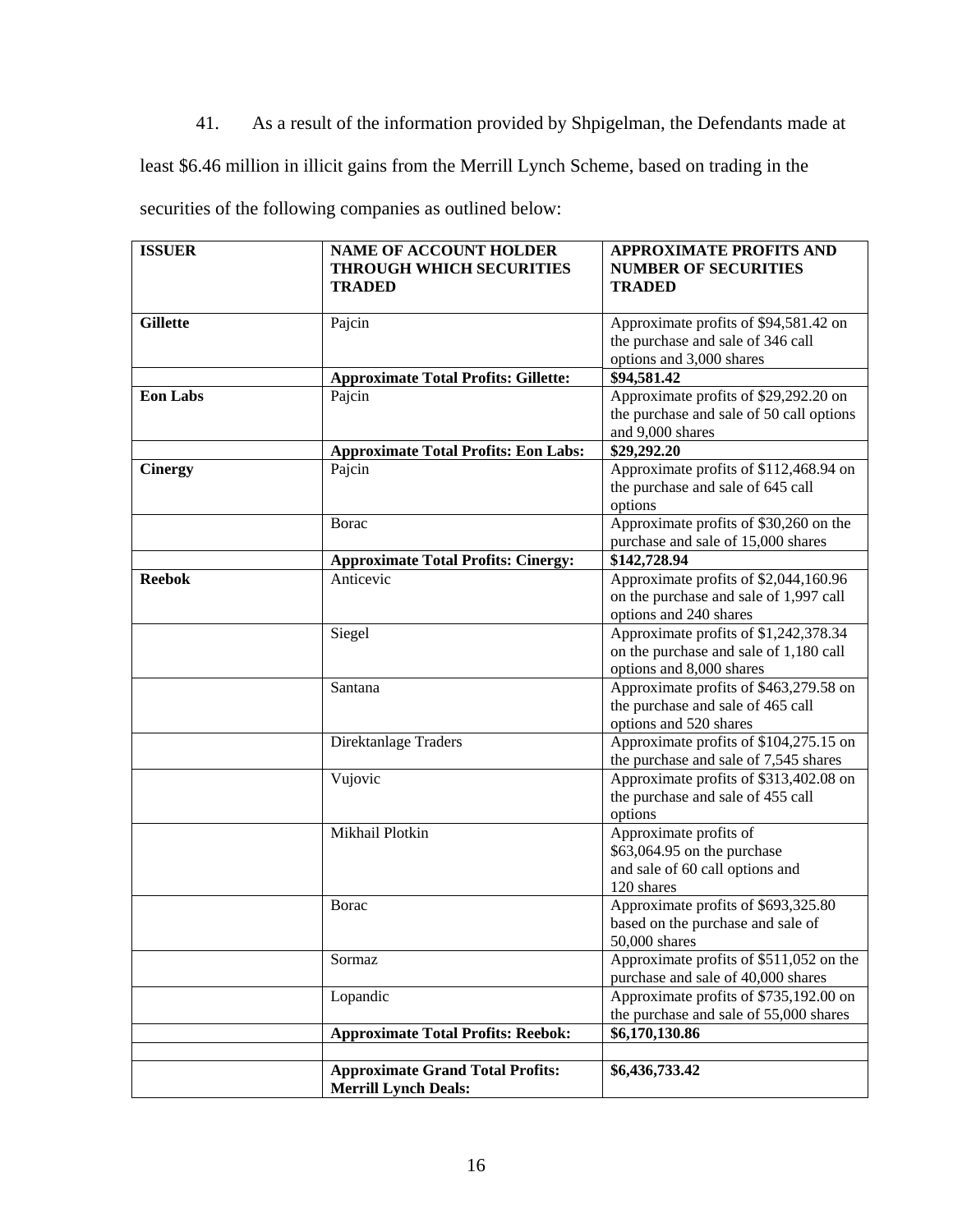42. In addition to the trades set forth above, based on the information provided by Shpigelman, Pajcin also traded in the securities of LabOne and Celgene through the Anticevic Saxo Bank Account; Borac, Siegel and Mikhail Plotkin traded in the securities of LabOne; and Siegel, Santana, Sormaz, Borac, Lopandic and the Direktanlage Traders traded in the securities of Celgene.

43. In general, the Defendants purchased securities in the target company in each of these transactions shortly before the public announcement of the transaction, and then liquidated their positions immediately following the public announcement of the transaction, so as to lock in a profit resulting from the rise in the stock price generated by the public announcement. The details, including trade dates and number of securities traded, of the Defendants' trading in the securities relating to the Merrill Lynch Scheme are set forth in the annexed Exhibit A, which is incorporated herein by reference.

44. As discussed above, Shpigelman was promised a percentage of all profits from the Merrill Lynch Scheme and payments from Pajcin and Plotkin for the confidential non-public information he provided them before the Commission brought this action.

45. Pajcin and Plotkin also met with a series of individuals employed at various other investment banks in an attempt to get them to participate in similar illegal trading schemes. Pajcin and Plotkin helped certain individuals obtain jobs at investment banks, hoping that doing so would help recruit them to provide material, non-public information to Pajcin and Plotkin. Pajcin and Plotkin also contemplated various schemes involving exotic dancers, including having them garner information from bankers while dancing, and using them to induce investment bankers to provide Pajcin and Plotkin with information.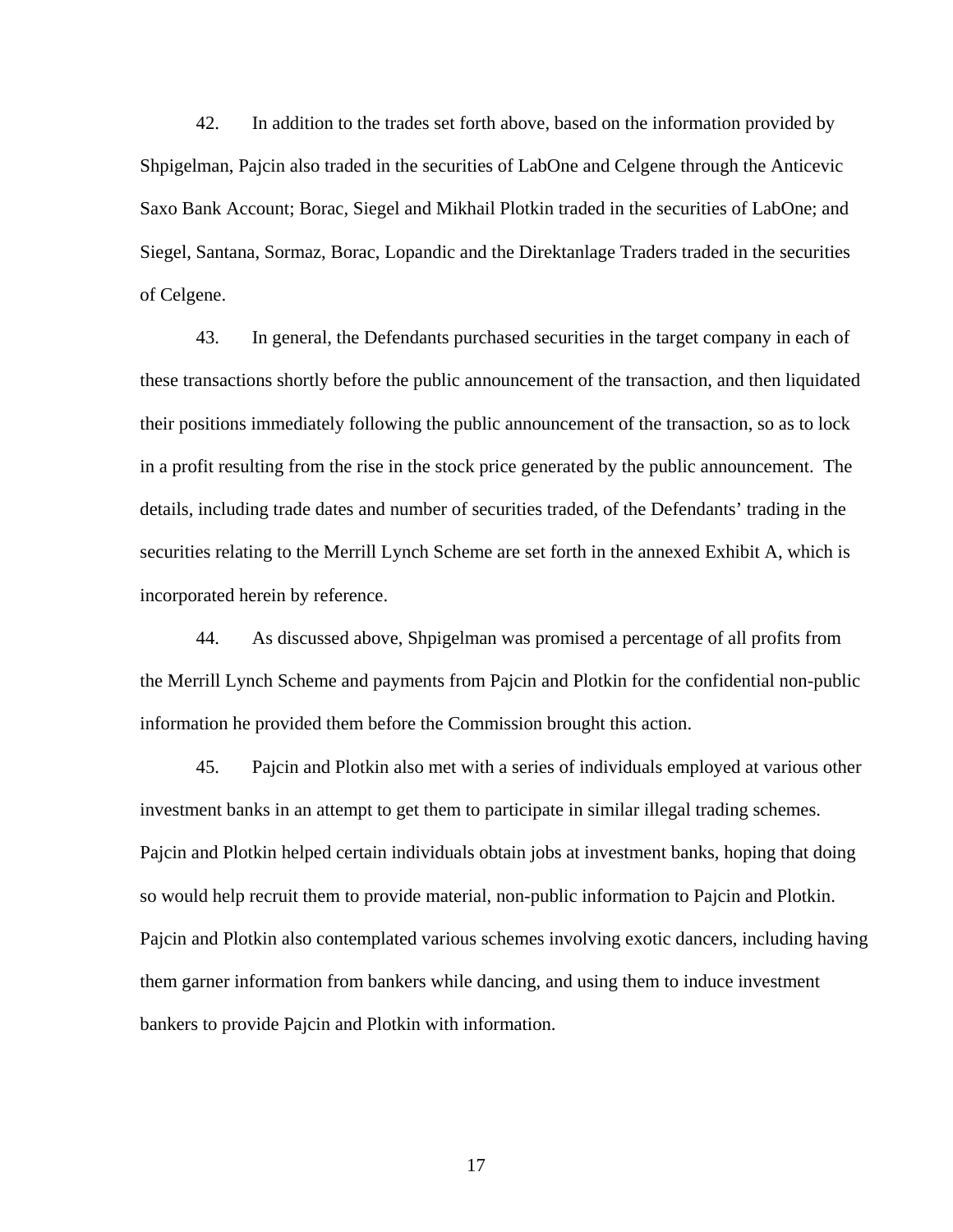## **The Business Week Scheme**

# **Business Week's "Inside Wall Street Column" and Related Policies of Confidentiality**

46. Business Week is printed on Wednesday evenings and is distributed to the public only after the close of the major stock exchanges on Thursdays (after 5:00 p.m. Eastern Standard Time), at which time it becomes available via the Internet, and then becomes available in hard copy at newsstands on Friday mornings before the stock exchanges open. The hard copy of Business Week is dated two Mondays, or 11 days, after its contents first become publicly available via the Internet. Accordingly, for purposes of this Second Amended Complaint, references to a particular publication date refer to the issue of Business Week that is dated 11 days later.

47. Each issue of Business Week contains a column titled "Inside Wall Street," often written by Gene Marcial, which provides commentary on publicly-traded companies. The favorable mention of a company in the column generally has a positive effect on the market price of that company's securities. Accordingly, the contents of the "Inside Wall Street" column constitute material information.

48. Since at least the early 1980's, **Business Week**'s owner and publisher, McGraw-Hill, has taken extensive measures to secure the confidentiality of the contents of Business Week, and the "Inside Wall Street" column in particular. Thus, for example, there is limited computer access to "Inside Wall Street" at Business Week's offices as the column is written and edited each week. The column can only be read by a few select editors at Business Week, and its contents cannot be altered without the use of a computer password known only to the column's author and his immediate editor. The names of the companies discussed in the column are not inserted into the stock charts used in the column until 5:00 p.m. East Coast time on Wednesday,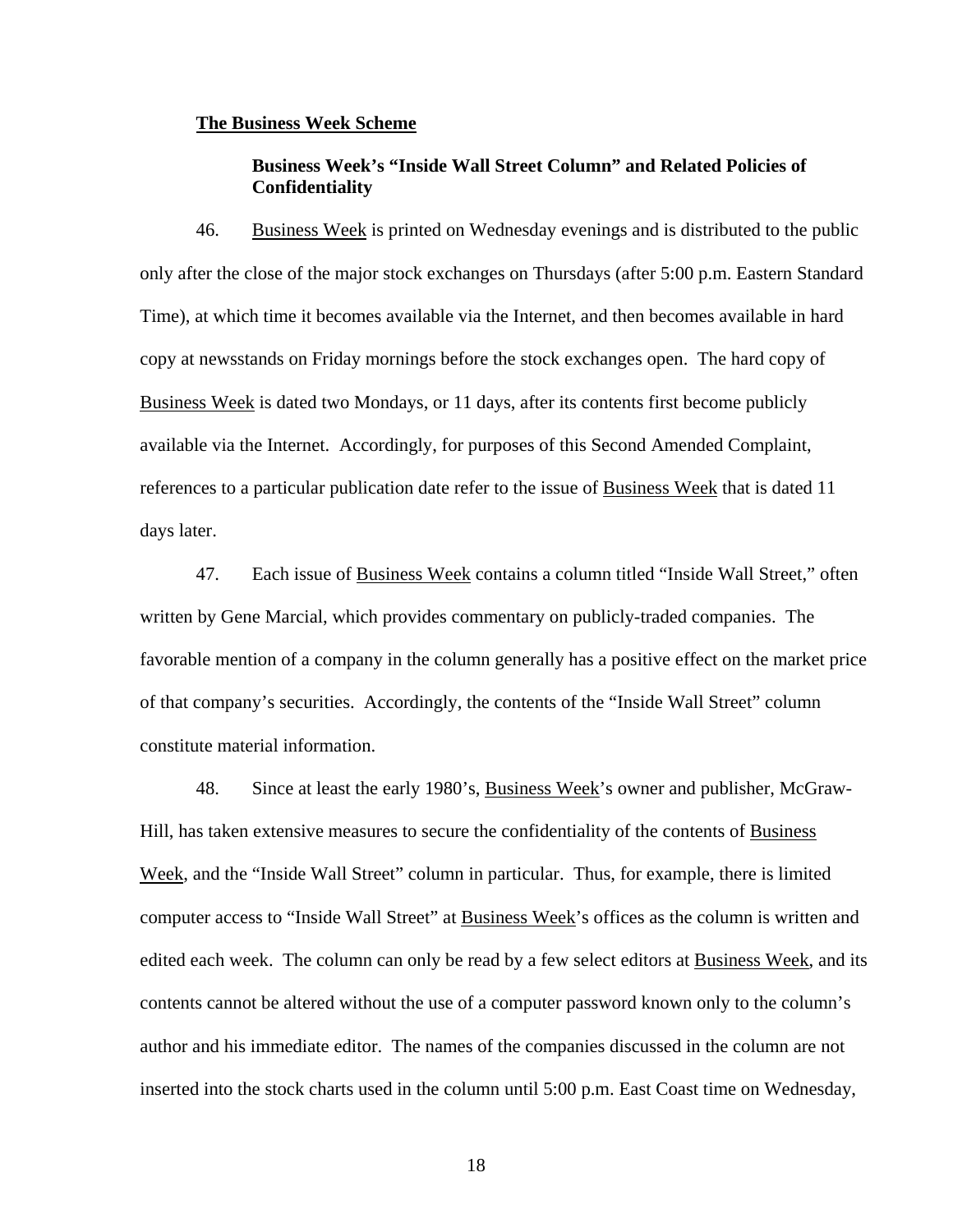the day of printing. Business Week staff have been notified in writing that Business Week's contents are off-limits to anyone outside Business Week staff until after 5:00 p.m. Eastern Standard Time on Thursdays with no exceptions because the magazine's contents could affect stock prices. Business Week staff are required annually to sign an affirmation to this effect.

49. McGraw-Hill has instructed Quad, as well as Business Week's other printers, that Business Week is not to be made available to the public until after 5:00 p.m. Eastern Standard Time on Thursdays, after the stock market has closed, unless specifically authorized by McGraw-Hill. Quad and the other printers have been instructed both in writing and verbally by McGraw-Hill that no one is to be given access to Business Week without the explicit consent of Business Week executives. Quad has, in turn, directed its employees to maintain the confidentiality of information entrusted to its customers, including McGraw-Hill. Pursuant to Quad's written policies contained in the handbook distributed to all employees, Quad employees are prohibited from disclosing, removing or disseminating information contained in, or relating to, material submitted by its customers to be printed. Quad has warned its employees that violation of these policies could subject them to discharge and other penalties. Shuster and Renteria were informed of the need to keep confidential any and all information from materials submitted by customers to be printed.

### **The Scheme to Obtain Advance Copies of the "Inside Wall Street" Column**

50. In the summer of 2004, Pajcin and Plotkin placed online job listings seeking employees. In fact, the purpose of these listings was to enable Pajcin and Plotkin to find someone who would be willing to steal a copy of Business Week prior to its public release. Shuster responded to one of the online ads and met with with Pajcin and Plotkin several times. Pajcin and Plotkin explained a scheme whereby Shuster would obtain employment at Quad,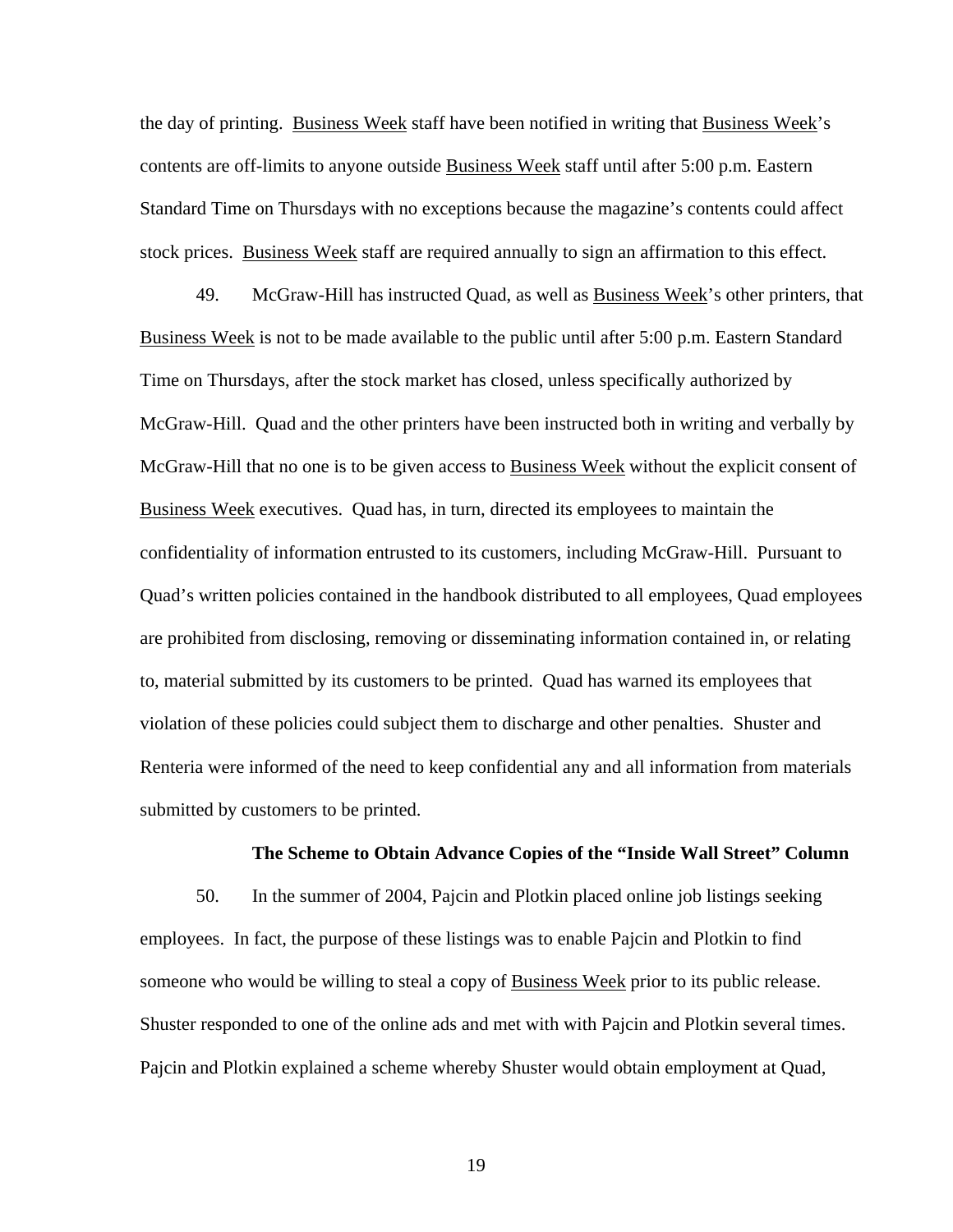Business Week's printing plant in Hartford, Wisconsin, and would inform Plotkin and Pajcin of the contents of the "Inside Wall Street" prior to its publication. Pajcin and Plotkin agreed to pay Shuster a flat fee for each Business Week issue on which he provided information. At the time Pajcin and Plotkin initially met with Shuster, Shuster was living in New Jersey, but he agreed to move to Wisconsin, where he filed an employment application with Staffing Partners, an employment agency sometimes used by Quad to find employees. Both Pajcin and Plotkin served as references on Shuster's employment application (under the pseudonyms "Jeff Dauzich" (Pajcin) and "Peter Jones" (Plotkin)).

51. Shuster began working at Quad on or about October 11, 2004, as a forklift operator. Within two weeks of beginning work at Quad, Shuster began carrying out the scheme. On Thursday morning of each week he would steal a copy of the upcoming issue of Business Week, and would call Plotkin and Pajcin and inform them of the contents of the "Inside Wall Street" column. Shuster provided Pajcin and Plotkin with information concerning the contents of the "Inside Wall Street" column with respect to the following companies on the following weeks: The Street.com and Biolase Technology, Inc. ("Biolase") (in the November 18, 2004 Business Week publication), Curis Inc. ("Curis") (in the December 2, 2004 publication), SIPEX Corp. ("SIPEX") (in the December 9, 2004 publication), Alltel Corp., Inc. ("Alltel") (in the December 16, 2004 publication), Cornell Companies, Inc. ("Cornell") (in the January 6, 2005 publication), Spectrum Pharmaceuticals, Inc. ("Spectrum") (in the January 13, 2005 publication), Arbitron Inc. ("Arbitron") (in the January 20, 2005 publication), IMAX Corp. ("IMAX") (in the February 3, 2005 publication) and Impax Laboratories, Inc. ("Impax") (in the March 3, 2005 publication).

52. Shuster was officially terminated from Quad on or about January 6, 2005. However, he continued to gain access to the Quad facilities by sneaking in undetected wearing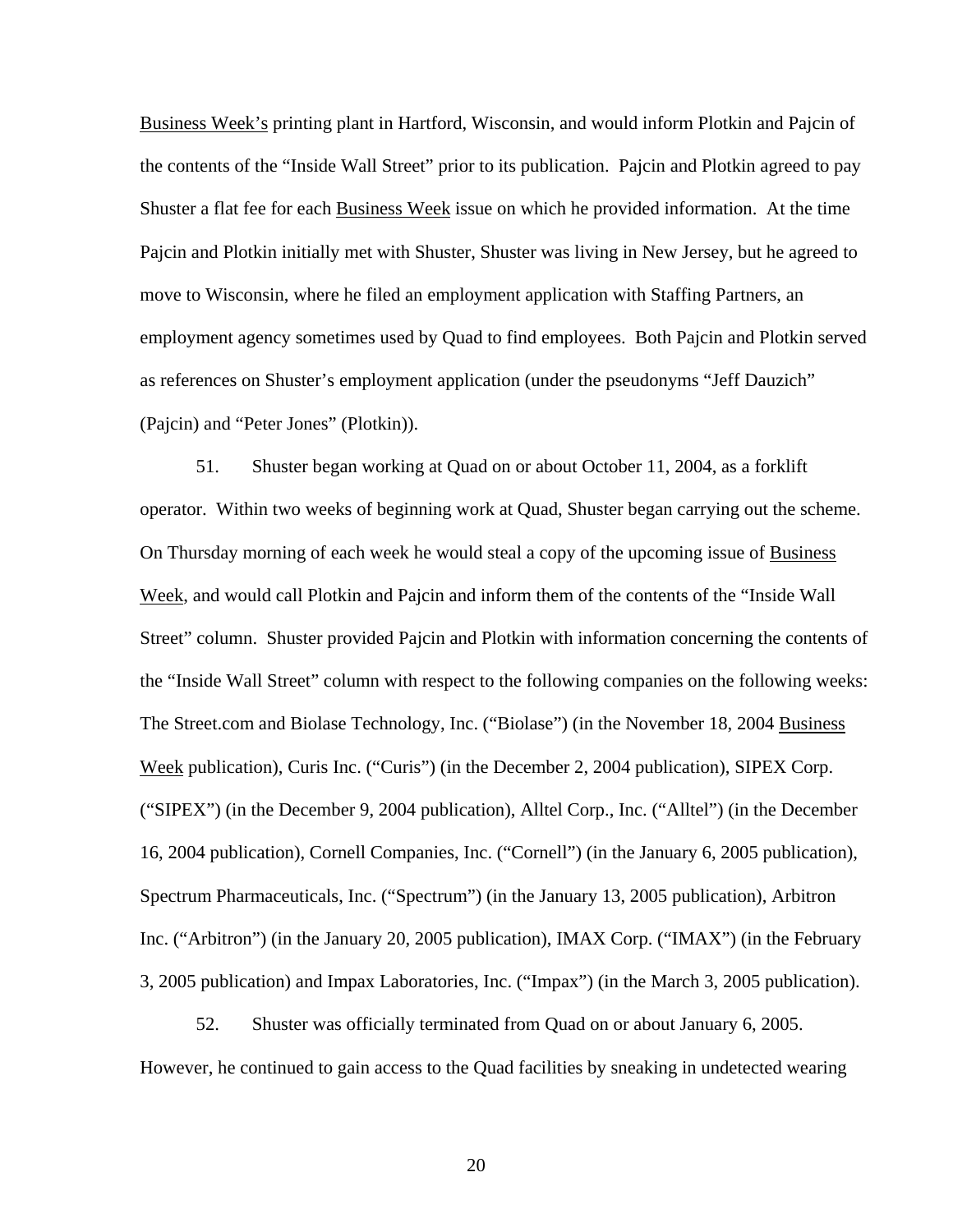his old uniform, and provided Pajcin and Plotkin with information concerning the non-public contents of the "Inside Wall Street" column until approximately March 31, 2005, at which time he was arrested on unrelated state charges of identity theft. Pursuant to Pajcin and Plotkin's instructions, Shuster also placed job listing ads in the Milwaukee Sentinel and other local papers in order to find a replacement for himself. The advertisement listed a number to contact, which was Pajcin's. Pajcin then screened the applicants, and instructed Shuster to interview some of them in person.

53. Renteria ultimately replaced Shuster and entered into a similar agreement with Pajcin and Plotkin, whereby he would provide them with information concerning the pre-release contents of Business Week in exchange for payments on a per issue basis. Renteria began employment with Quad in or about May 2005. Pajcin served as a reference on Renteria's job application under the name "Jeff Densorth." Before long, Renteria had picked up where Shuster left off, and from June 2005 onward provided Pajcin and Plotkin with non-public information concerning the contents of the "Inside Wall Street" column with respect to Perficient, Inc. ("Perficient") and PriceSmart, Inc. ("PriceSmart") (in the June 9, 2005 publication), Alaska Communications Systems ("Alaska Communications"), Casual Male Retail Group, Inc. ("Casual Male") and FedEx Corporation ("FedEx") (in the June 16, 2005 publication), Energy Conversion Devices, Inc. ("Energy Conversion") (in the June 23, 2005 publication), Progressive Gaming International Corp. (formerly known as Mikohn Gaming Corp.) ("Mikohn Gaming") (in the June 30, 2005 publication), Polycom, Inc. ("Polycom") (in the July 7, 2005 publication), Spectrum (in the July 14, 2005 publication) and Symbol Technologies, Inc. ("Symbol") (in the July 28, 2005 publication).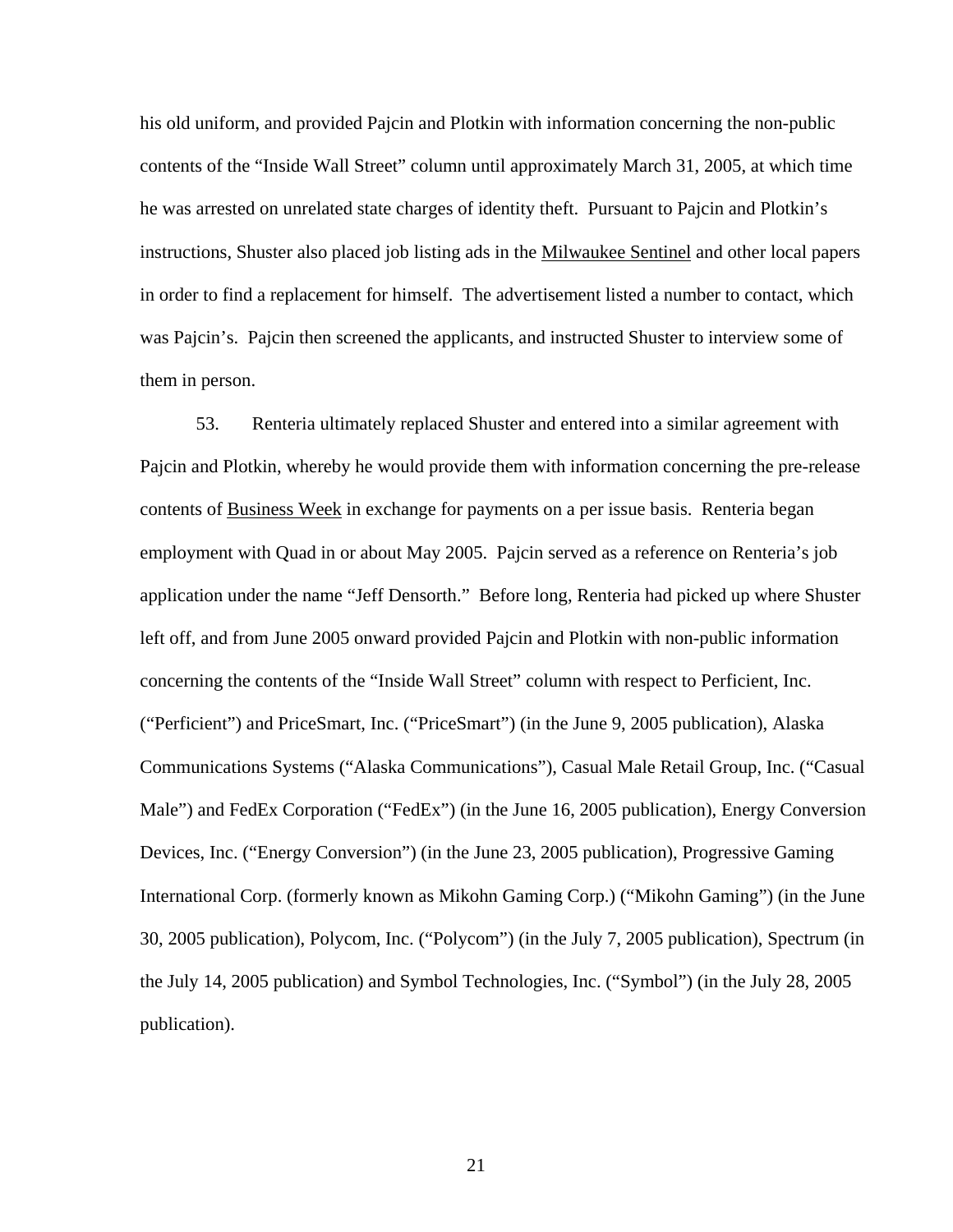54. With respect to the Business Week Scheme, Pajcin and Plotkin had the same arrangements with defendants Siegel, Santana, Anticevic, Vujovic and Lopandic and the Direktanlage Traders that they had in connection with the Merrill Lynch Scheme, whereby these defendants were to pay Pajcin and Plotkin a portion of their profits generated by trades they made based on the information provided by Pajcin and Plotkin. Similarly, Pajcin and Plotkin had the same agreement between themselves, whereby they were to split evenly all profits Pajcin made through his trades, as well as all proceeds collected from the other Defendants.

55. After receiving the tips from Shuster concerning the contents of the "Inside Wall Street" column, Pajcin traded in his own account, and, along with Plotkin, also tipped Lopandic with the information Shuster had provided Pajcin and Plotkin. Pajcin, Plotkin, and/or Lopandic then tipped the Direktanlage Traders with the information Shuster had provided Pajcin and Plotkin. After receiving the tips from Renteria concerning the companies mentioned in the "Inside Wall Street" column, Pajcin traded through the Vujovic and Anticevic Accounts, and, along with Plotkin, also tipped defendants Lopandic, Siegel, Santana and Mikhail Plotkin with the information concerning certain of these contents. Lopandic, in turn, tipped defendant Borac with the information concerning certain of these companies. Specifically:

- Pajcin traded in his own account based on the information provided by Shuster relating to the contents of the "Inside Wall Street" column in the securities of The Street.com, Biolase, Curis, SIPEX, Alltell, Cornell, Spectrum, Arbitron, IMAX and IMPAX; traded through the Anticevic Saxo Bank Account based on the information provided by Renteria relating to the contents of the "Inside Wall Street" column in the securities of FedEx; traded through the Anticevic CyberTrader Account based on the information provided by Renteria relating to the contents of the "Inside Wall Street" column in the securities of Mikohn Gaming, Polycom, Spectrum and Symbol; and traded through the Vujovic Account based on the information provided by Renteria relating to the contents of the "Inside Wall Street" column in the securities of Symbol;
- Pajcin, Plotkin, and/or Lopandic tipped the Direktanlage Traders with the information provided by Shuster relating to the contents of the "Inside Wall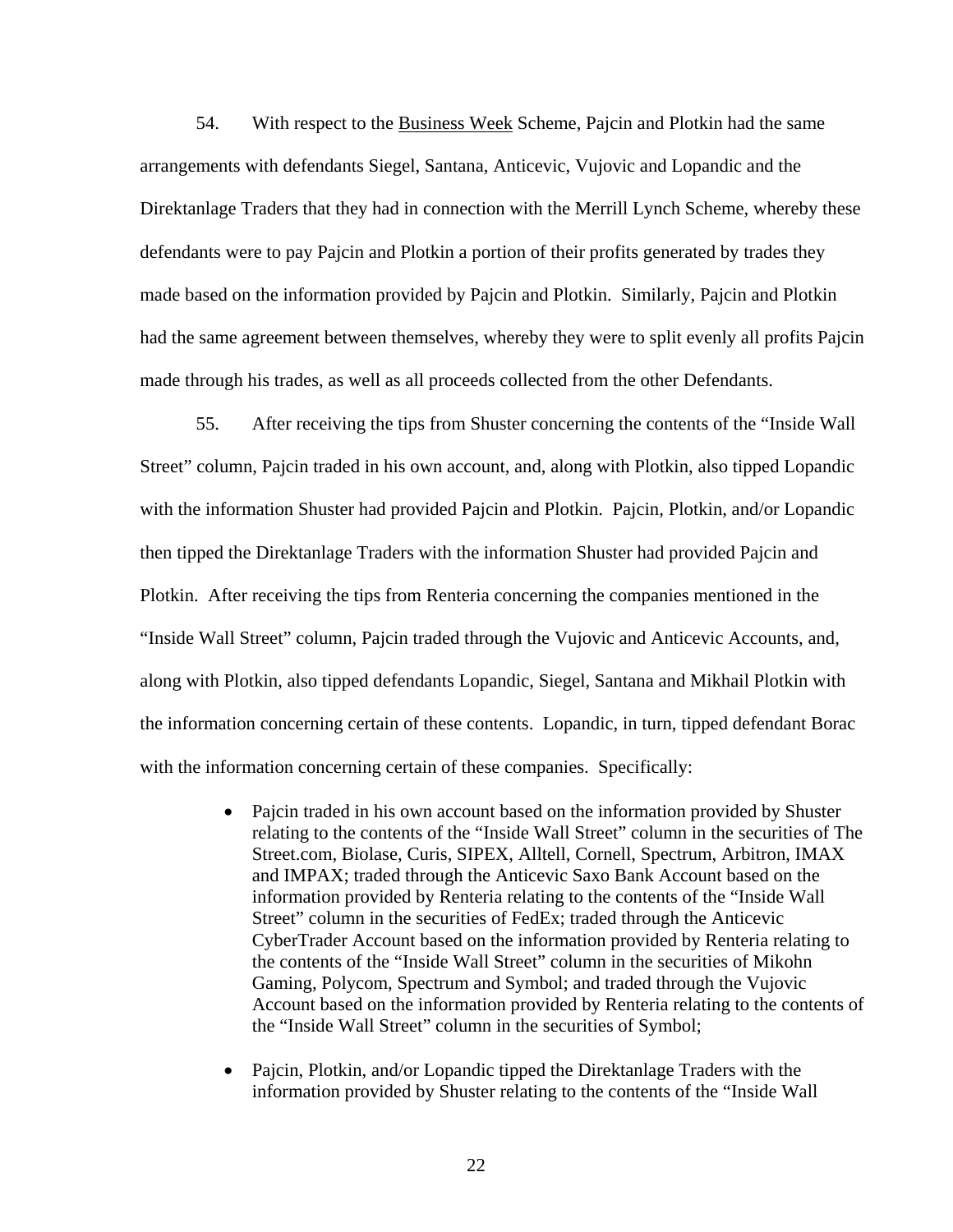Street" column concerning the securities of at least TheStreet.com, Biolase, Curis, SIPEX, Arbitron and IMPAX; and tipped the Direktanlage Traders with the information provided by Renteria relating to the contents of the "Inside Wall Street" column concerning the securities of at least Casual Male, Energy Conversion, Mikohn Gaming and Spectrum;

- Pajcin and Plotkin tipped Lopandic with the information provided by Renteria relating to the contents of the "Inside Wall Street" column concerning the securities of at least Perficient, PriceSmart, FedEx and Mikohn Gaming; Lopandic, in turn, tipped Borac on at least each of these pieces of information;
- Pajcin and Plotkin tipped Siegel with the information provided by Renteria relating to the contents of the "Inside Wall Street" column concerning the securities of at least Perficient, Alaska Communications, Casual Male, FedEx, Energy Conversion, Mikohn Gaming, Polycom, and Spectrum; tipped Santana with the information provided by Renteria relating to the contents of the "Inside Wall Street" column concerning the securities of at least Casual Male, FedEx, Energy Conversion, Mikohn Gaming, Polycom, Spectrum and Symbol; and tipped Mikhail Plotkin with the information provided by Renteria relating to the contents of the "Inside Wall Street" column concerning the securities of at least Perficient and Alaska Communications.
- 56. As a result of the information provided by Shuster and Renteria, the Defendants

made at least \$345,000 in illicit gains from the **Business Week Scheme based on trading in the** 

| <b>ISSUER</b>        | <b>NAME OF ACCOUNT</b>            | <b>APPROXIMATE PROFITS AND</b>             |
|----------------------|-----------------------------------|--------------------------------------------|
|                      | <b>HOLDER THROUGH WHICH</b>       | <b>NUMBER OF SECURITIES TRADED</b>         |
|                      | <b>SECURITIES TRADED</b>          |                                            |
|                      |                                   |                                            |
| <b>TheStreet.com</b> | Pajcin                            | Approximate profits of \$2,586.47 on the   |
|                      |                                   | purchase and sale of 6,000 shares          |
|                      | Direktanlage Traders              | Approximate profits of \$279.44 on the     |
|                      |                                   | purchase and sale of 500 shares            |
|                      | <b>Approximate Total Profits:</b> | \$2,865.91                                 |
|                      | TheStreet.com:                    |                                            |
| <b>Biolase</b>       | Pajcin                            | Approximate profits of \$898.13 on the     |
|                      |                                   | purchase and sale of 6,000 shares          |
|                      | <b>Approximate Total Profits:</b> | \$898.13                                   |
|                      | <b>Biolase:</b>                   |                                            |
| <b>Curis</b>         | Pajcin                            | Approximate profits of \$4,325.86 on the   |
|                      |                                   | purchase and sale of 10,000 shares         |
|                      | Direktanlage Traders              | Approximate profits of \$137,436.92 on the |
|                      |                                   | purchase and sale of 310,130 shares        |
|                      | <b>Approximate Total Profits:</b> | \$141,762.78                               |
|                      | Curis:                            |                                            |
| <b>SIPEX</b>         | Pajcin                            | Approximate profits of \$2,551.32 on the   |
|                      |                                   | purchase and sale of 8,500 shares          |

securities of the following companies as outlined below: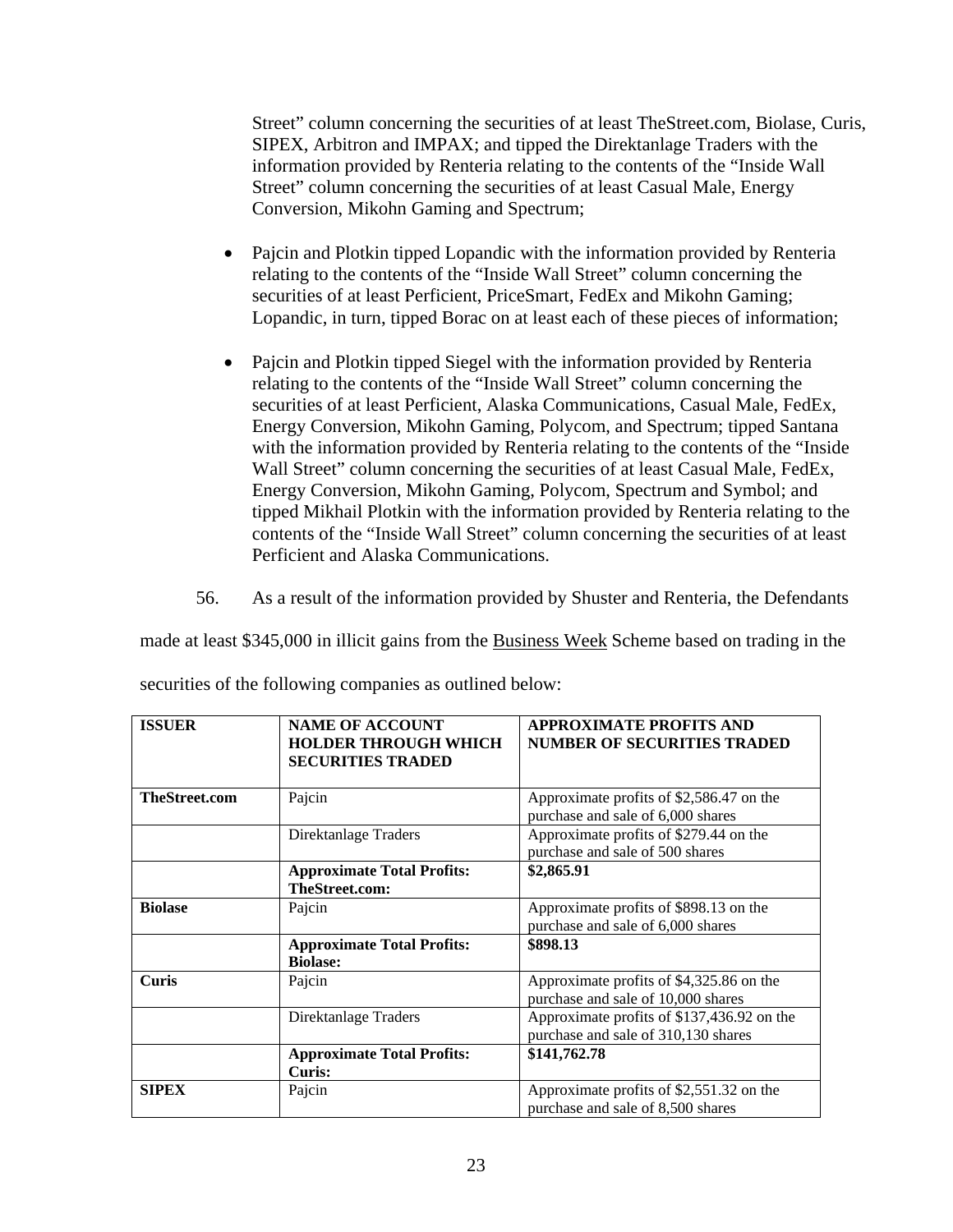|                       | Direktanlage Traders                               | Approximate profits of \$10,132.10 on the<br>purchase and sale of 80,000 shares |
|-----------------------|----------------------------------------------------|---------------------------------------------------------------------------------|
|                       |                                                    | \$12,683.42                                                                     |
|                       | <b>Approximate Total Profits:</b><br><b>SIPEX:</b> |                                                                                 |
| <b>Alltell</b>        | Pajcin                                             | Approximate profits of \$3,148.04 on the                                        |
|                       |                                                    | purchase and sale of 370 call option contracts                                  |
|                       | <b>Approximate Total Profits:</b>                  | \$3,148.04                                                                      |
|                       | Alltell:                                           |                                                                                 |
| Spectrum (Jan. 13,    | Pajcin                                             | Approximate profits of \$2,653.95 on the                                        |
| 2005 issue)           |                                                    | purchase and sale of 17,000 shares                                              |
|                       | <b>Approximate Total Profits:</b>                  | \$2,653.95                                                                      |
|                       | Spectrum:                                          |                                                                                 |
| <b>Arbitron</b>       | Pajcin                                             | Approximate profits of \$802.76 on the                                          |
|                       |                                                    | purchase and sale of 3,500 shares                                               |
|                       | Direktanlage Traders                               | Approximate profits of \$4,622.34 on the                                        |
|                       |                                                    | purchase and sale of 18,400 shares                                              |
|                       | <b>Approximate Total Profits:</b>                  | \$5,425.10                                                                      |
|                       | Arbitron:                                          |                                                                                 |
| <b>IMAX</b>           | Pajcin                                             | Approximate profits of \$5,712.90 on the                                        |
|                       |                                                    | purchase and sale of 21,000 shares                                              |
|                       | <b>Approximate Total Profits:</b><br><b>IMAX:</b>  | \$5,712.90                                                                      |
| <b>IMPAX</b>          | Pajcin                                             | Approximate profits of \$10,203.69 on the                                       |
|                       |                                                    | purchase and sale of 11,500 shares                                              |
|                       | Direktanlage Traders                               | Approximate profits of \$31,273.43 on the                                       |
|                       |                                                    | purchase and sale of 24,000 shares                                              |
|                       | <b>Approximate Total Profits:</b>                  | \$41,477.12                                                                     |
|                       | <b>IMPAX:</b>                                      |                                                                                 |
| Perficient            | Siegel                                             | Approximate profits of \$3,910.25 on the                                        |
|                       |                                                    | purchase and sale of 10,000 shares                                              |
|                       | Mikhail Plotkin                                    | Approximate profits of \$1,544.83 on the                                        |
|                       |                                                    | purchase and sale of 4,500 shares                                               |
|                       | <b>Borac</b>                                       | Approximate profits of \$559.10 on the                                          |
|                       |                                                    | purchase and sale of 2,345 shares                                               |
|                       | <b>Approximate Total Profits:</b><br>Perficient:   | \$6,014.18                                                                      |
| <b>PriceSmart</b>     | <b>B</b> orac                                      | Approximate profits of \$2,930 on the                                           |
|                       |                                                    | purchase and sale of 5,000 shares                                               |
|                       | <b>Approximate Total Profits:</b>                  | \$2,930                                                                         |
|                       | <b>PriceSmart:</b>                                 |                                                                                 |
| <b>Alaska</b>         | Siegel                                             | Approximate profits of \$1,589 on the                                           |
| <b>Communications</b> |                                                    | purchase and sale of 10,000 shares                                              |
|                       | Mikhail Plotkin                                    | Approximate profits of \$608.43 on the                                          |
|                       |                                                    | purchase and sale of 4,000 shares                                               |
|                       | <b>Approximate Total Profits:</b>                  | \$2,197.43                                                                      |
|                       | <b>Alaska Communications:</b>                      |                                                                                 |
| <b>Casual Male</b>    | Siegel                                             | Approximate profits of \$4,284.30 on the                                        |
|                       |                                                    | purchase and sale of 21,000 shares                                              |
|                       |                                                    |                                                                                 |
|                       | Santana                                            | Approximate profits of \$243.56 on the                                          |
|                       |                                                    | purchase and sale of 2,035 shares                                               |
|                       | Direktanlage Traders                               | Approximate profits of \$10,873.58 on the                                       |
|                       |                                                    | purchase and sale of 40,200 shares                                              |
|                       | <b>Approximate Total Profits:</b>                  | \$15,401.44                                                                     |
|                       | <b>Casual Male:</b>                                |                                                                                 |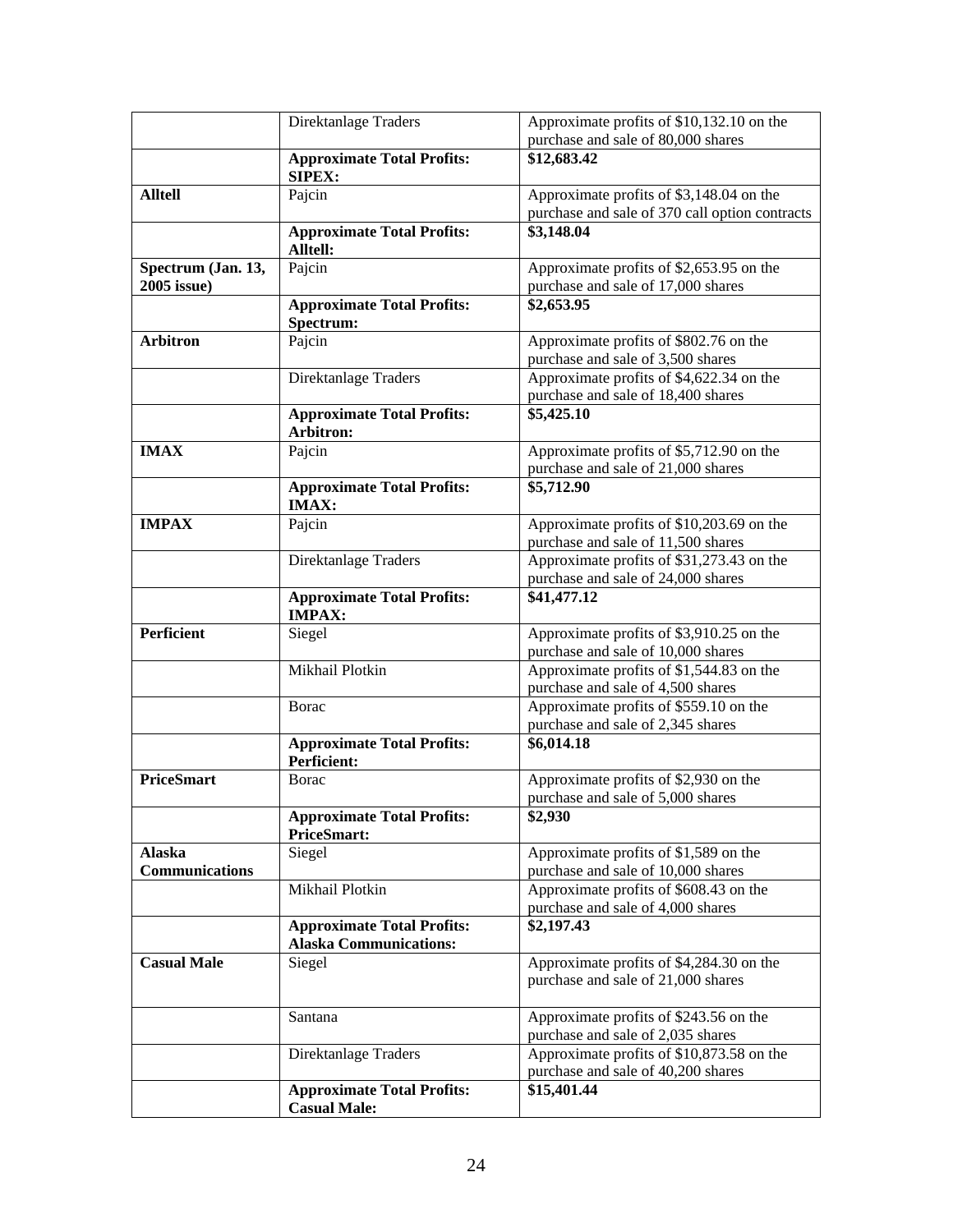| FedEx                    | Siegel                                         | Approximate profits of \$7,900 on the                                            |
|--------------------------|------------------------------------------------|----------------------------------------------------------------------------------|
|                          |                                                | purchase and sale of 130 call options                                            |
|                          | Santana                                        | Approximate profits of \$4,418.23 on the<br>purchase and sale of 50 call options |
|                          | Borac                                          | Approximate profits of \$1,818.98 on the                                         |
|                          |                                                | purchase and sale of 2,200 shares                                                |
|                          | Anticevic                                      | Approximate profits of \$3,530 on the                                            |
|                          |                                                | purchase and sale of 8,000 shares                                                |
|                          | <b>Approximate Total Profits:</b><br>FedEx:    | \$14,137.21                                                                      |
| <b>Energy Conversion</b> | Siegel                                         | Approximate profits of \$18,169.80 on the                                        |
|                          |                                                | purchase and sale of 9,000 shares                                                |
|                          | Santana                                        | Approximate profits of \$6,103.66 on the                                         |
|                          |                                                | purchase and sale of 3,235 shares                                                |
|                          | Direktanlage Traders                           | Approximate profits of \$40,025.35 on the                                        |
|                          |                                                | purchase and sale of 22,053 shares                                               |
|                          | <b>Approximate Total Profits:</b>              | \$64,298.81                                                                      |
|                          | <b>Energy Conversion:</b>                      |                                                                                  |
| <b>Mikohn Gaming</b>     | Anticevic                                      | Approximate profits of \$1,997.38 on the                                         |
|                          |                                                | purchase and sale of 5,336 shares                                                |
|                          | Direktanlage Traders                           | Approximate profits of \$8.51 on the purchase                                    |
|                          |                                                | and sale of 7,000 shares                                                         |
|                          | <b>Approximate Total Profits:</b>              | \$2,005.89                                                                       |
|                          | <b>Mikohn Gaming:</b>                          |                                                                                  |
| Polycom                  | Anticevic                                      | Approximate profits of \$2,996.31 on the                                         |
|                          |                                                | purchase and sale of 16,091 shares                                               |
|                          | Siegel                                         | Approximate profits of \$638 on the purchase                                     |
|                          |                                                | and sale of 10,000 shares                                                        |
|                          | Santana                                        | Approximate profits of \$983.83 on the                                           |
|                          |                                                | purchase and sale of 5,500 shares                                                |
|                          | <b>Approximate Total Profits:</b>              | \$4,618.14                                                                       |
|                          | Polycom:                                       |                                                                                  |
| Spectrum (July 14,       | Anticevic                                      | Approximate profits of \$1,639.50 on the                                         |
| 2005 issue)              |                                                | purchase and sale of 16,400 shares                                               |
|                          | Siegel                                         | Approximate profits of \$7,214.69 on the                                         |
|                          |                                                | purchase and sale of 67,500 shares                                               |
|                          | Direktanlage Traders                           | Approximate profits of \$567.01 on the                                           |
|                          |                                                | purchase and sale of 13,700 shares                                               |
|                          | <b>Approximate Total Profits:</b><br>Spectrum: | \$9,421.20                                                                       |
| <b>Symbol</b>            | Anticevic                                      | Approximate profits of \$8,724 on the                                            |
|                          |                                                | purchase and sale of 36,500 shares                                               |
|                          | Santana                                        | Approximate profits of \$122.93 on the                                           |
|                          |                                                | purchase and sale of 7,450 shares                                                |
|                          | Vujovic                                        | Approximate profits of \$1,057.11 on the                                         |
|                          |                                                | purchase and sale of 45 call options                                             |
|                          |                                                |                                                                                  |
|                          | <b>Approximate Total Profits:</b><br>Symbol:   | \$9,904.04                                                                       |
|                          | <b>Approximate Total Profits</b>               | \$347,555.69                                                                     |
|                          | <b>Business Week Stocks:</b>                   |                                                                                  |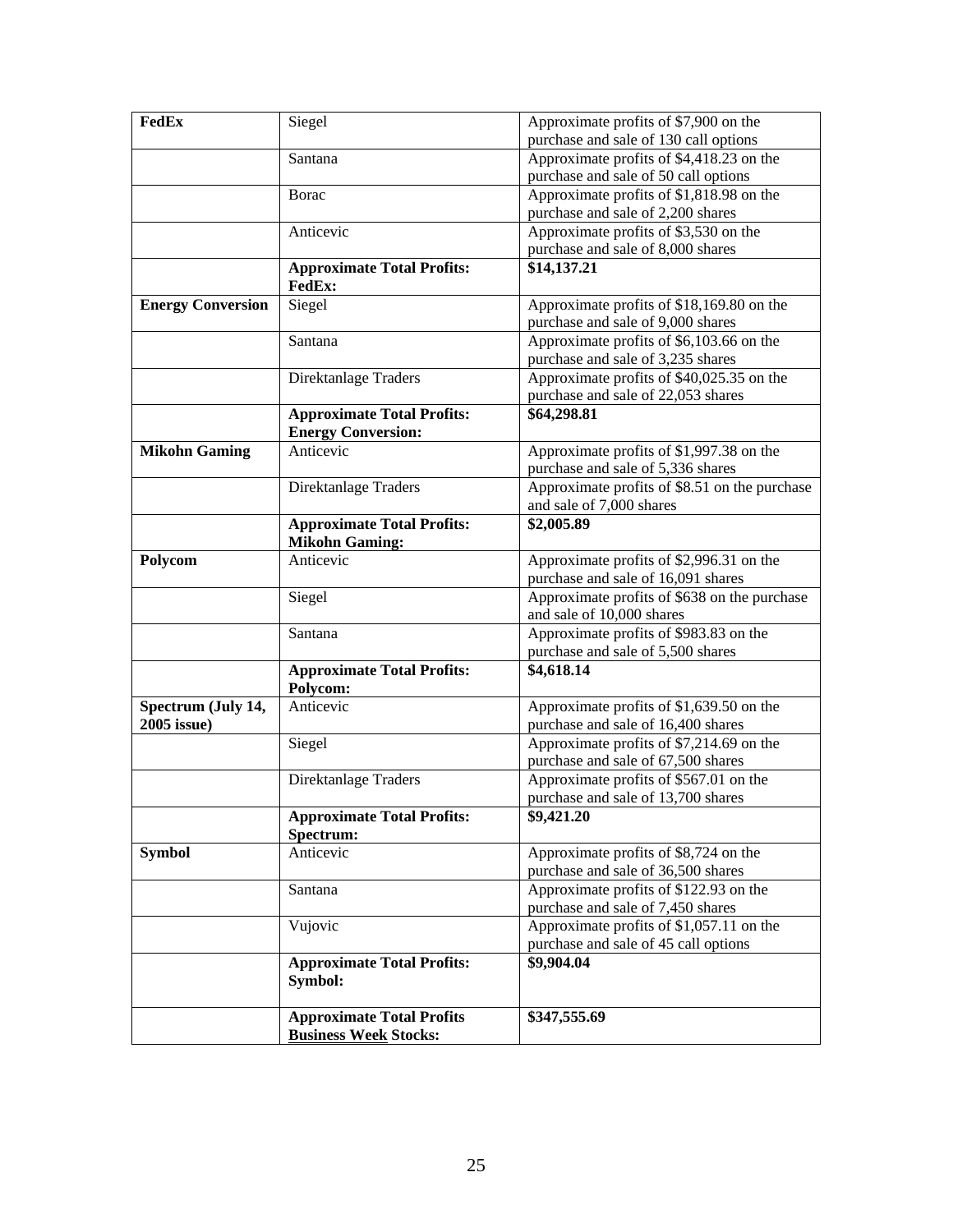57. In addition to the trades set forth above, based on the information that was provided by Shuster and Renteria, Pajcin also traded in the securities of Cornell; the Direktanlage Traders traded in the securities of Biolase; Siegel, Santana, and Borac traded in the securities of Mikohn Gaming; and Santana traded in the securities of Spectrum.

58. Following the filing of the complaint in this action in August 2005, Pajcin fled the United States for the Dominican Republic. Nevertheless, Plotkin continued to participate in the Business Week Scheme. Pursuant to the ongoing scheme, Renteria provided Plotkin with nonpublic information concerning the contents of the "Inside Wall Street" column with respect to Check Point Software Technology ("Check Point"), in the September 29, 2005 Business Week publication. Plotkin then tipped his father, Mikhail Plotkin, with this information, and, on the basis of this information, Mikhail Plotkin bought and sold 215 shares, garnering a profit of approximately \$48.69.

59. In general, the Defendants purchased securities in the companies mentioned in the "Inside Wall Street" column before the close of the market on the Thursday on which the column became available after the market close, and then sold the securities the following day, so as to lock in a profit resulting from the change in the stock price generated by the mention of the company in the "Inside Wall Street" column. The details, including trade dates and number of securities traded, of the Defendants' trading in the securities relating to the Business Week Scheme is set forth in the annexed Exhibit B, which is incorporated herein by reference.

60. Pajcin and Plotkin paid Shuster and Renteria on a "per issue" basis for the confidential non-public information Shuster and Renteria provided Pajcin and Plotkin through the Business Week Scheme.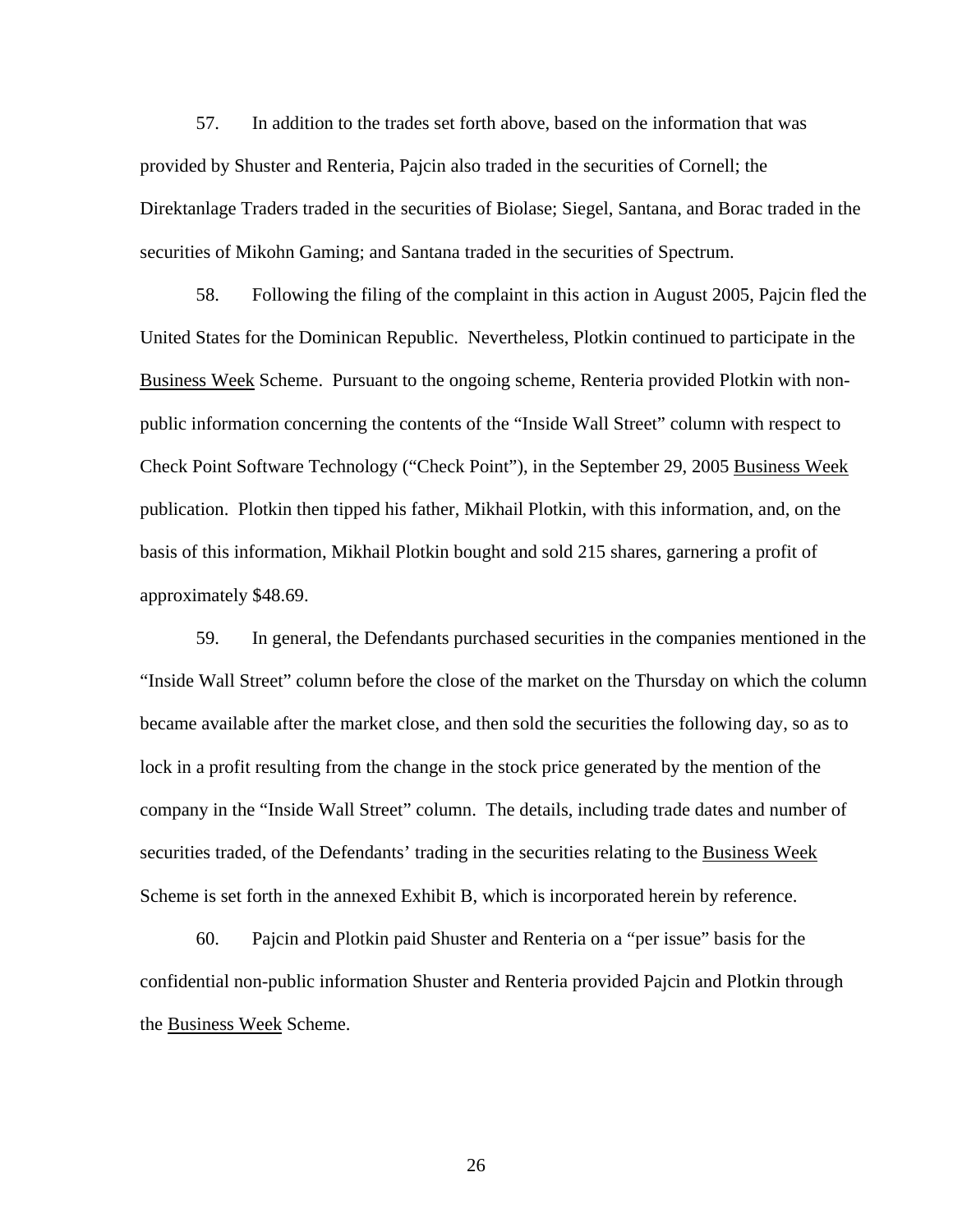### **Defendants' Payments to Pajcin and Plotkin**

61. As a result of the non-public information provided through the Merrill Lynch and Business Week Schemes, Siegel paid Pajcin and Plotkin at least \$16,000 and Lopandic paid Pajcin and Plotkin more than \$100,000.

## **Defendants' Attempts To Conceal The Frauds or Otherwise Evade Justice**

62. After the filing of the initial complaint in this action and after learning that the Federal Bureau of Investigation ("FBI") was investigating suspicious trading in Reebok, Plotkin and Pajcin destroyed laptop computers on which they had stored information relating to the Merrill Lynch and Business Week Schemes. Plotkin and Pajcin also destroyed certain cellular phones they had used during the course of their insider trading. Shortly thereafter, Pajcin traveled to the Dominican Republic in order to evade law enforcement. While abroad, Pajcin communicated with Plotkin by phone and e–mail, and discussed, among other things, how to evade law enforcement. Plotkin sent money to Pajcin so that Pajcin could remain abroad. Mikhail Plotkin knew that Plotkin and Pajcin were attempting to evade law enforcement. As indicated above, Mikhail Plotkin continued to trade on at least one of Plotkin's tips after he was told of the involvement of law enforcement authorities. While Pajcin was still abroad, Plotkin retained an attorney to represent Pajcin in this action, in order to try to get some of the assets that were subject to the asset freezes ordered by the Court unfrozen. Pajcin – who had been in default in this action for months – then returned to the United States to, among other things, appear for a deposition in this action. Prior to his deposition, Plotkin and Pajcin met and conjured up false explanations for the purchases of Reebok securities at issue in this case for Pajcin to use during his deposition. Pajcin testified as to these false explanations at his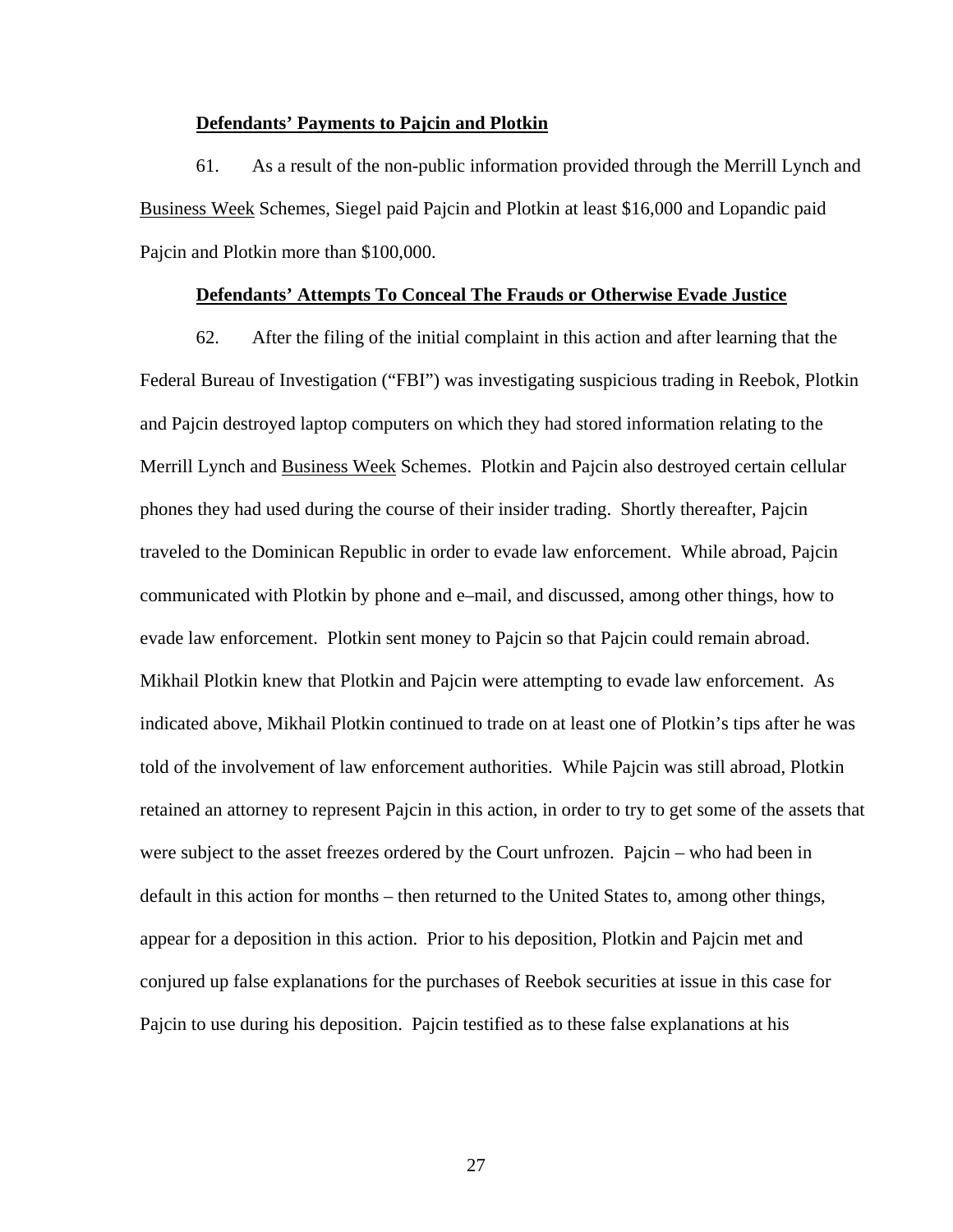deposition, and throughout the course of the deposition, repeatedly lied, and denied any involvement with insider-trading.

63. After Pajcin's deposition, he was arrested for his role in the Business Week Scheme. U.S. v. David Pajcin, 05 Mag. 1953.

### **Location of the Foreign Defendants' Trading Proceeds**

64. Upon information and belief, trades through the Anticevic Saxo Bank Account and the Sormaz, Lopandic and Borac Accounts are executed and cleared through account number 056-01490 at LBIE. Accordingly, the proceeds from these foreign accounts' trades in the securities discussed herein currently physically reside either in each of the respective accounts at Saxo Bank, located in Denmark, or in the LBIE executing and clearing account number 056- 01490, located in the United Kingdom.

65. The Direktanlage Traders traded through account 34401046 at Direktanlage. Account 3441046 appears to be an omnibus trading account at Direktanlage, meaning that it encompasses trades in several individual accounts held at Direktanlage. Upon information and belief, the proceeds from the trading in certain of the securities referred to herein through account number 34401046 at Direktanlage are currently held at Merrill Lynch in an account referenced as Direktanlage Account number 34401046 (the "Merrill Lynch Direktanlage Account").

66. At least some of the trades in securities in the Anticevic Saxo Bank, account number 34401046 at Direktanlage, and the Sormaz, Lopandic and Borac Accounts referenced herein were executed through contracts for difference ("CFD Contract"), which are contracts designed to make a profit or avoid a loss by reference to movements in the price of an underlying item. With respect to these trades, the customer purchased a CFD Contract and Saxo Bank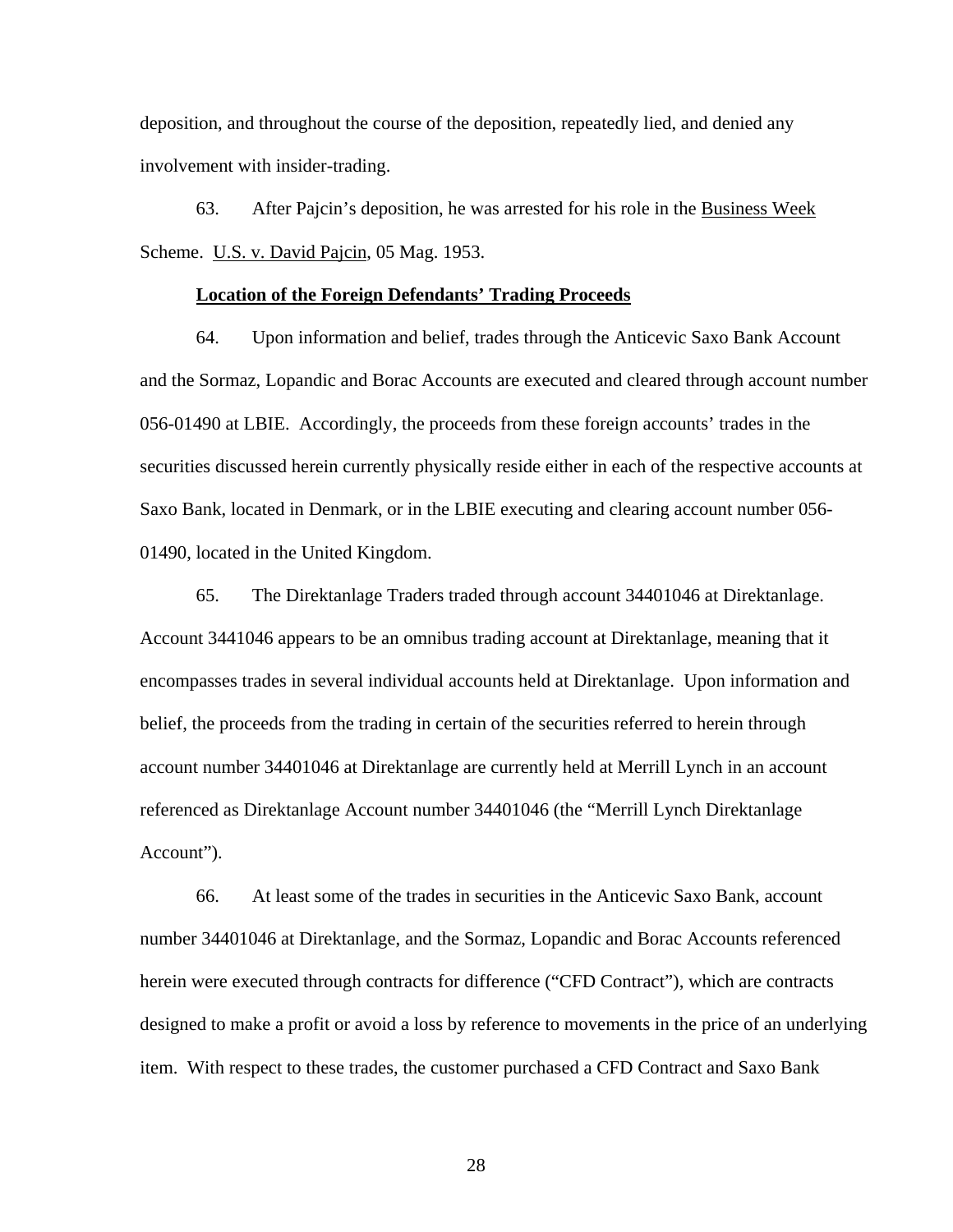hedged the trades by buying the underlying security on the New York Stock Exchange. As the customers appeared to purchase the CFD Contracts at the price at which the underlying security was then trading, for purposes of this Second Amended Complaint, purchases of CFD Contracts are referred to as purchases of common stock ("shares").

#### **CLAIMS FOR RELIEF**

67. By virtue of the foregoing, and as set forth below, Defendants Anticevic, Plotkin, Pajcin, Shpigelman, Shuster, Renteria, Siegel, Santana, Vujovic, Lopandic, Mikhail Plotkin, Sormaz, Borac and the Direktanlage Traders, in connection with the purchase or sale of securities, have: (a) employed devices, schemes or artifices to defraud; (b) made untrue statements of material facts and omitted to state material facts necessary in order to make the statements made, in light of the circumstances under which they were made, not misleading; and (c) engaged in acts, practices and courses of business which operate as a fraud or deceit upon purchasers, prospective purchasers, and other persons.

 68. Defendants Anticevic, Plotkin, Pajcin, Shpigelman, Shuster, Renteria, Siegel, Santana, Vujovic, Lopandic, Mikhail Plotkin, Sormaz, Borac and the Direktanlage Traders engaged in the conduct described above knowingly or with severe recklessness.

 69. By reason of the foregoing, Defendants Anticevic, Plotkin, Pajcin, Shpigelman, Shuster, Renteria, Siegel, Santana, Vujovic, Lopandic, Mikhail Plotkin, Sormaz, Borac and the Direktanlage Traders violated, and unless enjoined, will continue to violate Section 10(b) of the Exchange Act. [15 U.S.C. § 78j(b)] and Rule 10b-5 [17 C.F.R. § 240.10b-5].

#### **COUNT I**

# **(Trading in Gillette Securities in Violation of Section 10(b) of the Exchange Act and Rule 10b-5 thereunder as to Defendants Shpigelman, Pajcin and Plotkin)**

70. Paragraphs 1 through 69 are realleged and incorporated herein by reference.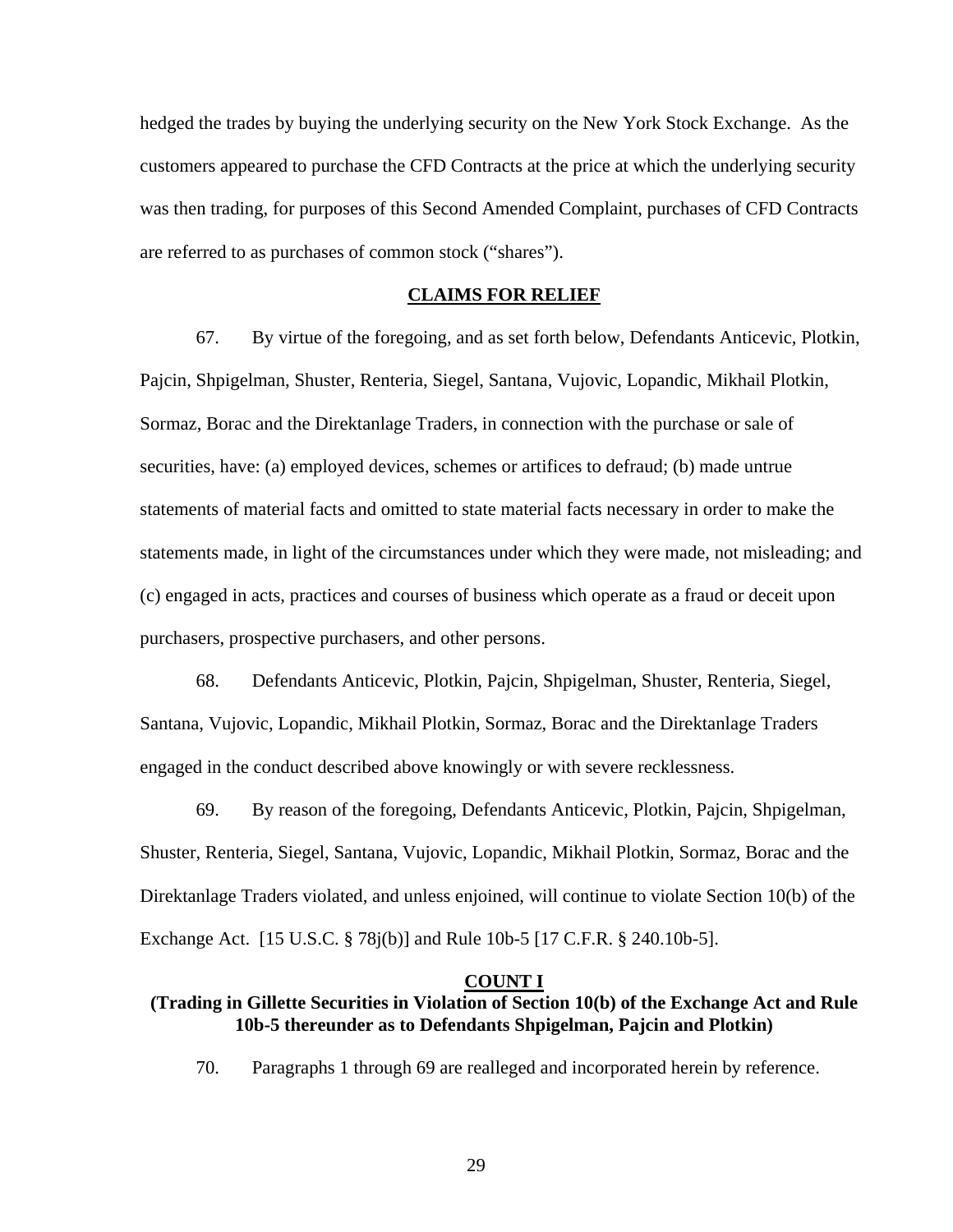71. Prior to the public announcement of the acquisition of Gillette by P&G on January 27, 2005, information relating to the offer to acquire Gillette was material, non-public information. This information also was considered confidential by Merrill Lynch, and was intended solely for internal corporate use on behalf of its client, P&G.

72. Shpigelman learned of the material, non-public information concerning P&G's offer to acquire Gillette in the course of his employment at Merrill Lynch. Shpigelman further knew or recklessly disregarded the fact that he owed Merrill Lynch a fiduciary duty to maintain such information in confidence until it was publicly disseminated.

73. In breach of a fiduciary duty or similar relationship of trust or confidence owed to Merrill Lynch, Shpigelman misappropriated material, non-public information about P&G's offer to acquire Gillette, and, while in possession of this information, communicated this information, directly or indirectly, to Plotkin and Pajcin, while expecting to benefit from his disclosure and knowing, reasonably suspecting, or recklessly disregarding the likelihood that these defendants would use such information to trade and/or tip others to trade in the securities of Gillette.

74. Plotkin and Pajcin knew, had reason to know, or recklessly disregarded that the information they learned about Gillette from Shpigelman was material and non-public, and had been misappropriated and/or disclosed to them in violation of a fiduciary duty or similar relationship of trust or confidence, and that they could not purchase or sell any Gillette securities or tip others so that they could purchase or sell any Gillette securities while possessing such information.

75. Notwithstanding their respective obligations, Plotkin and Pajcin agreed that Pajcin would purchase Gillette securities and the profits from those purchases would be shared between them. As described above and in connection with this agreement, Pajcin purchased Gillette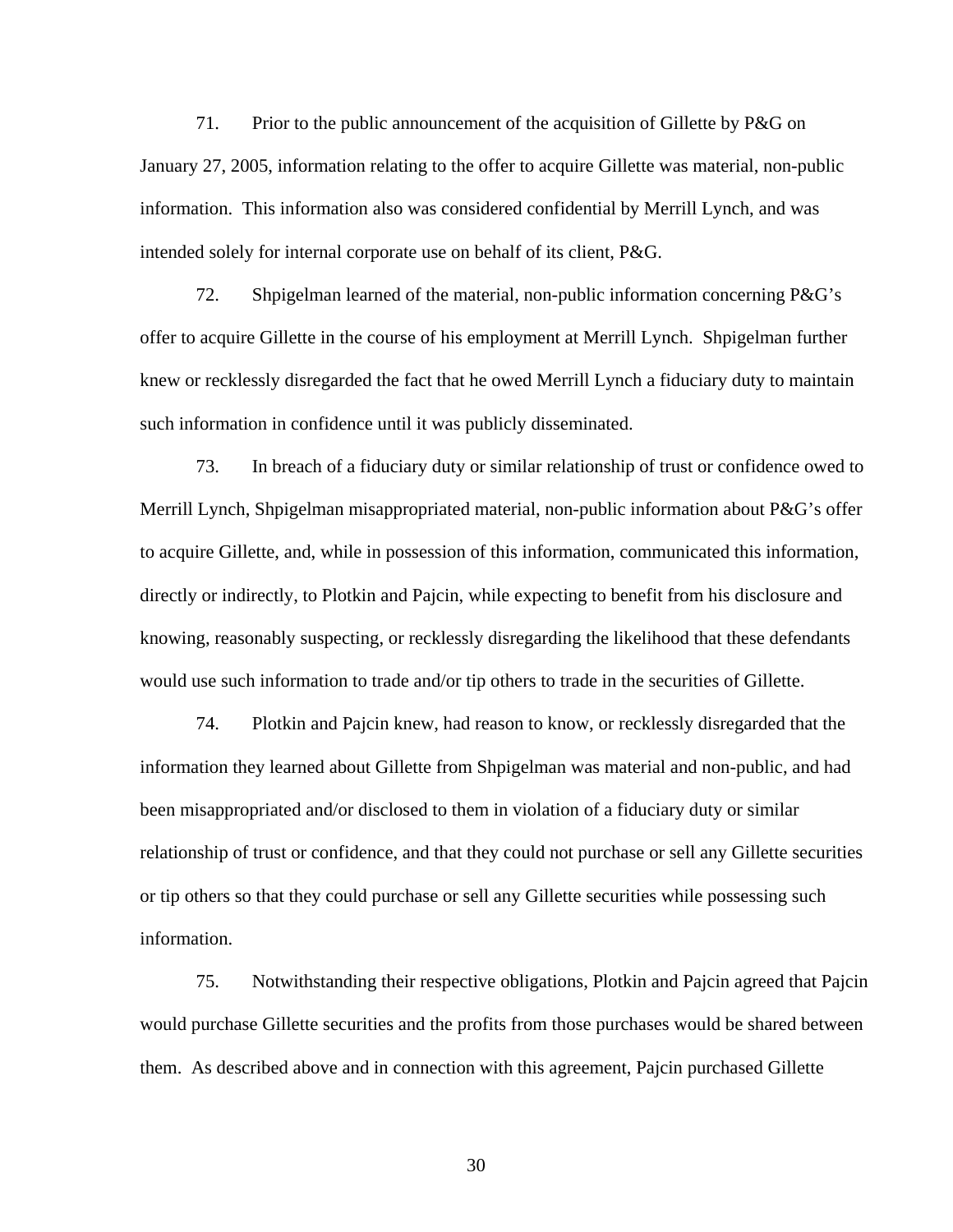securities while in possession of this misappropriated, material, non-public information, as set forth on the annexed Exhibit A, which is incorporated herein by reference.

76. By the conduct described above, defendants Shpigelman, Plotkin, and Pajcin, directly or indirectly, violated Section 10(b) of the Exchange Act [15 U.S.C. § 78j(b)] and Rule 10b-5 thereunder [17 C.F.R. § 240.10b-5].

77. Shpigelman, Pajcin and Plotkin are jointly and severally liable for the disgorgement of all ill-gotten profits realized through Pajcin's trading in Gillette securities.

#### **COUNT II**

# **(Trading in Eon Labs Securities in Violation of Section 10(b) the Exchange Act and Rule 10b-5 Thereunder as to Defendants Shpigelman, Pajcin and Plotkin)**

78. Paragraphs 1 through 69 are realleged and incorporated herein by reference.

79. Prior to the public announcement that Novartis would commence a cash tender offer to purchase the outstanding public shares of Eon Labs on February 21, 2005, information relating to this transaction was material, non-public information. This information was also considered confidential by Merrill Lynch, and was intended solely for internal corporate use on behalf of its client, Eon Labs.

80. Shpigelman learned of the material, non-public information concerning the tender offer for Eon Labs in the course of his employment at Merrill Lynch. Shpigelman further knew or recklessly disregarded the fact that he owed Merrill Lynch a fiduciary duty to maintain such information in confidence until it was publicly disseminated, and that he owed Eon Labs shareholders a duty to abstain from disclosing this information for the purpose of obtaining personal gain.

81. In breach of these fiduciary duties or similar relationships of trust or confidence owed to Merrill Lynch and Eon Labs shareholders, Shpigelman misappropriated material, non-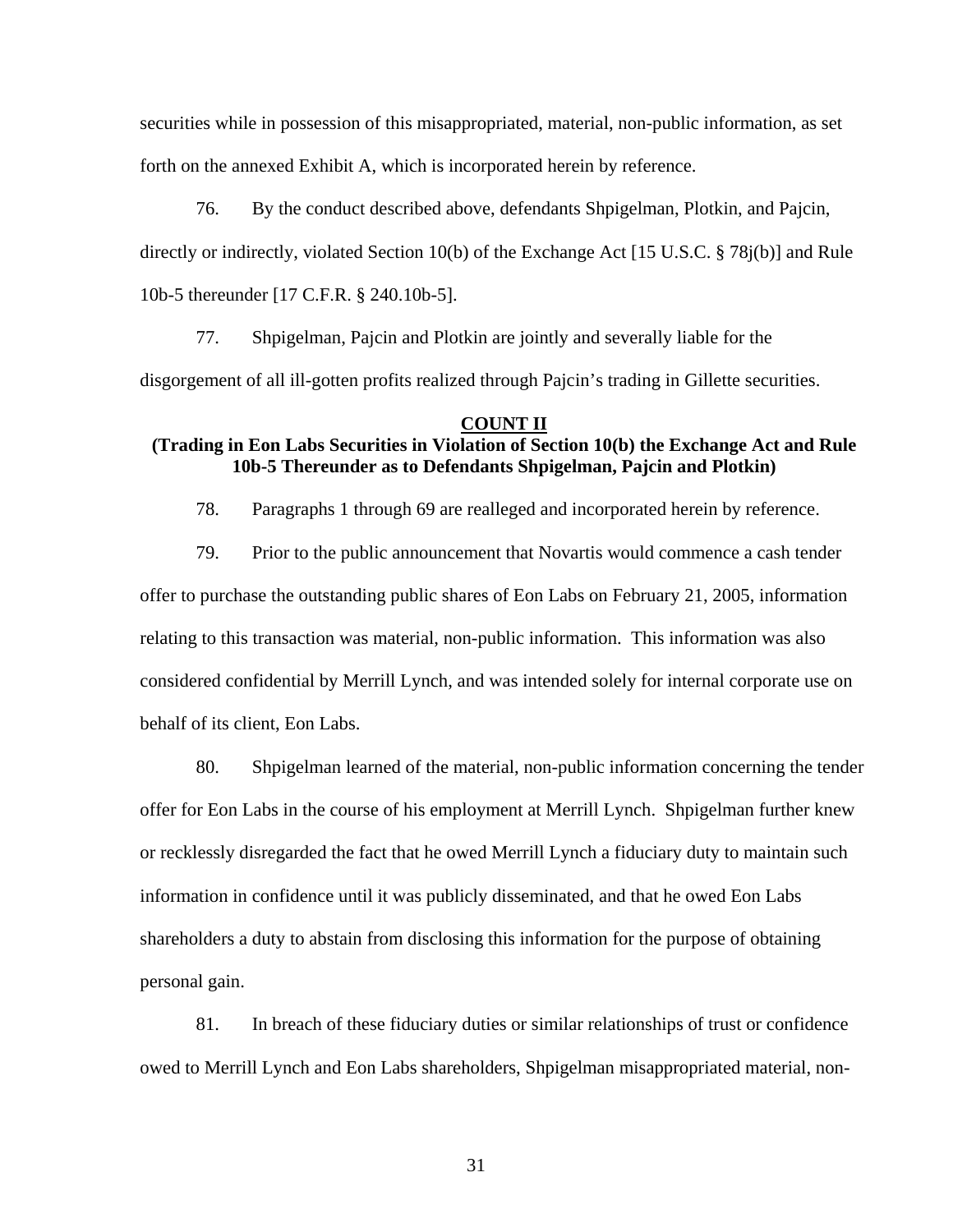public information about the tender offer for Eon Labs, and, while in possession of this information, communicated this information, directly or indirectly, to Plotkin and Pajcin, while expecting to benefit from his disclosure and knowing, reasonably suspecting, or recklessly disregarding the likelihood that these defendants would use such information to trade and/or tip others to trade in the securities of Eon Labs.

82. Plotkin and Pajcin knew, had reason to know, or recklessly disregarded that the information they learned about the tender offer for Eon Labs from Shpigelman was material and non-public, and had been misappropriated and/or disclosed to them in violation of a fiduciary duty or similar relationship of trust or confidence, and that they could not purchase or sell any Eon Labs securities or tip others so that they could purchase or sell any Eon Labs securities while possessing such information.

83. Notwithstanding their respective obligations, Plotkin and Pajcin agreed that Pajcin would purchase Eon Labs securities and the profits from those purchases would be shared between them. As described above and in connection with this agreement, Pajcin purchased Eon Labs securities while in possession of this misappropriated, material, non-public information, as set forth on the annexed Exhibit A, which is incorporated herein by reference.

84. By the conduct described above, defendants Shpigelman, Plotkin, and Pajcin, directly or indirectly, violated Section 10(b) [15 U.S.C. § 78j(b)] of the Exchange Act and Rule 10b-5 [17 C.F.R. § 240.10b-5] thereunder.

85. Shpigelman, Pajcin and Plotkin are jointly and severally liable for the disgorgement of all ill-gotten profits realized through Pajcin's trading in Eon Labs securities.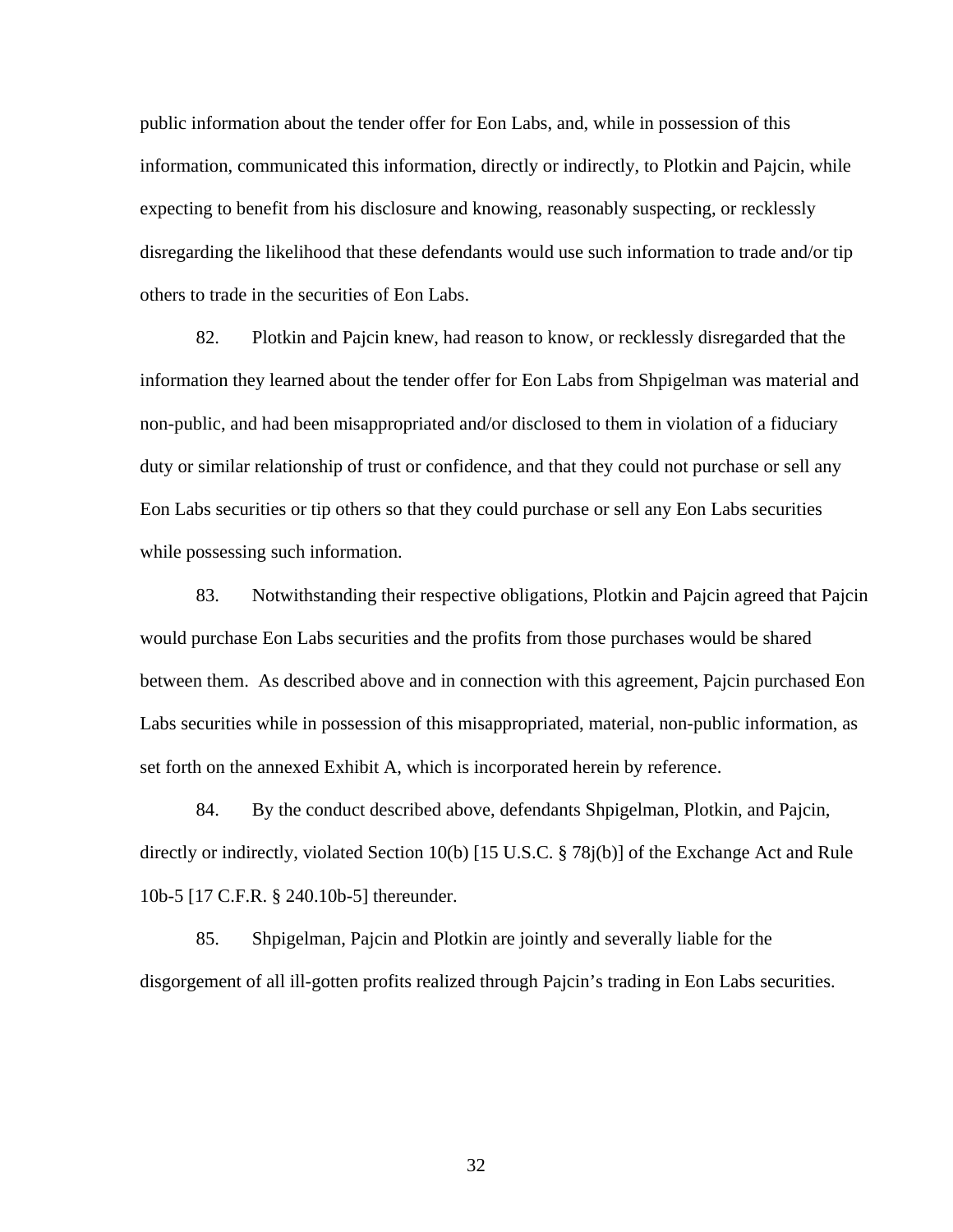#### **COUNT III**

# **(Trading in Eon Labs Securities in Violation of Section 14(e) of the Exchange Act and Rule 14e-3 thereunder as to Defendants Shpigelman, Pajcin and Plotkin )**

86. Paragraphs 1 through 69 are realleged and incorporated herein by reference.

87. By February 17, 2005, Novartis had taken a substantial step or steps to commence a cash tender offer to purchase the outstanding public shares of Eon Labs.

88. Beginning on or about February 17, 2005, Shpigelman, Pajcin, and Plotkin had engaged directly or indirectly in fraudulent, deceptive or manipulative acts or practices in connection with the tender offer for Eon Labs' stock by (i) purchasing or causing to be purchased the securities of Eon Labs while in possession of material, non-public information related to the tender offer, which information they knew or had reason to known was obtained directly or indirectly from the companies involved in the transactions or a person acting on behalf of one or more of the companies; or (ii) communicating to others material non-public information relating to the tender offer for Eon Labs' stock, under circumstances in which it was reasonably foreseeable that such communications were likely to result in the purchase or sale of the securities of Eon Labs.

89. By reason of the foregoing, Shpigelman, Pajcin, and Plotkin, directly and indirectly, violated Section 14(e) of the Exchange Act [15 U.S.C. § 78n(e)] and Rule 14e-3 thereunder [17 C.F.R. § 240.14e-3].

#### **COUNT IV**

## **(Trading in Cinergy Securities in Violation of Section 10(b) of the Exchange Act and Rule 10b-5 Thereunder as to Defendants Shpigelman, Pajcin, Plotkin, Lopandic and Borac)**

- 90. Paragraphs 1 through 69 are realleged and incorporated herein by reference.
- 91. Prior to the public announcement of the acquisition of Cinergy by Duke on May
- 9, 2005, information relating to the offer to acquire Cinergy was material, non-public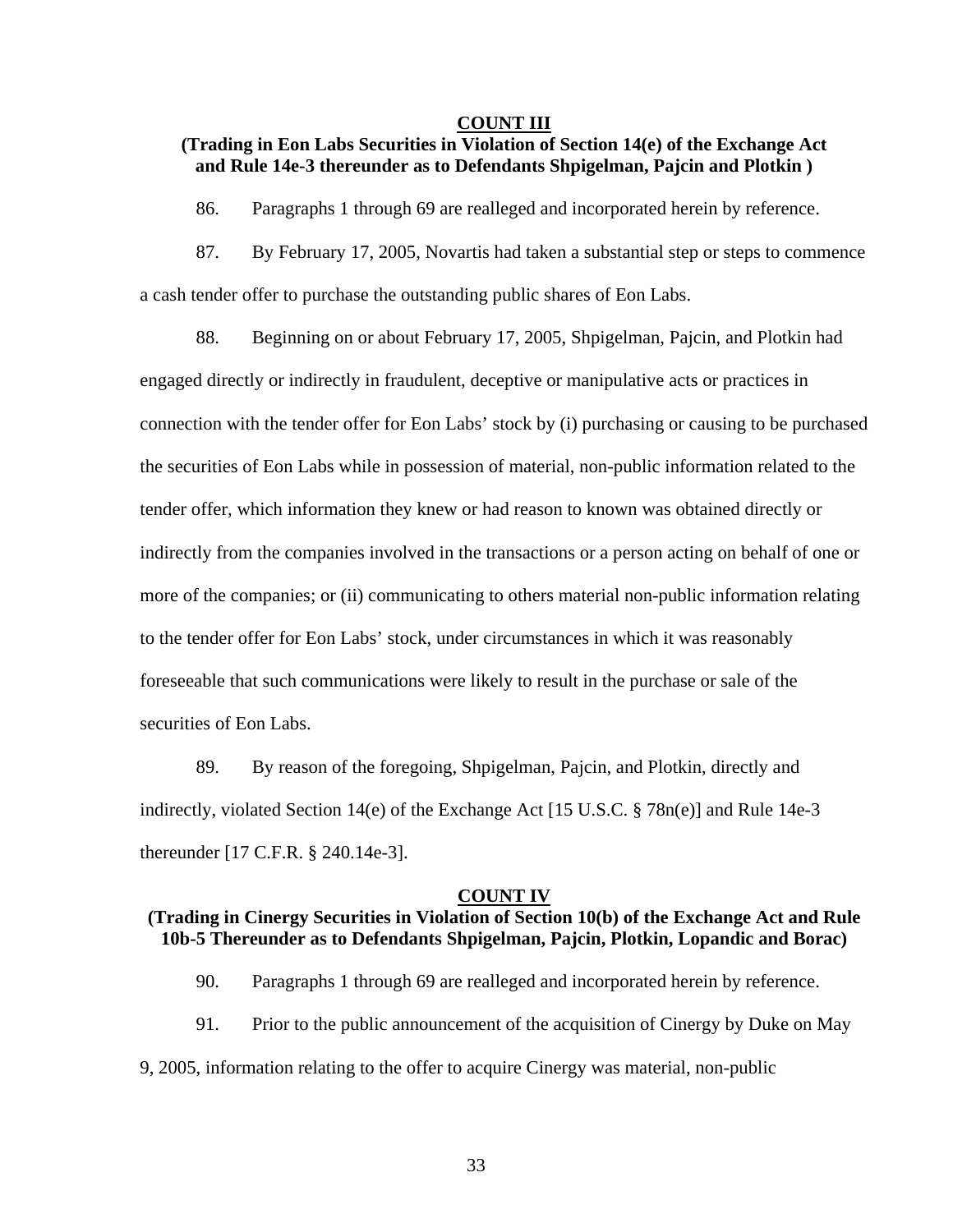information. This information also was considered confidential by Merrill Lynch, and was intended solely for internal corporate use on behalf of its client, Cinergy.

92. Shpigelman learned of the material, non-public information concerning Duke's offer to acquire Cinergy in the course of his employment at Merrill Lynch. Shpigelman further knew or recklessly disregarded the fact that he owed Merrill Lynch a fiduciary duty to maintain such information in confidence until it was publicly disseminated, and that he owed Cinergy shareholders a duty to abstain from disclosing this information for the purpose of obtaining personal gain.

93. In breach of these fiduciary duties or similar relationships of trust or confidence owed to Merrill Lynch and Cinergy shareholders, Shpigelman misappropriated material, nonpublic information about Duke's offer to acquire Cinergy, and, while in possession of this information, communicated this information, directly or indirectly, to Plotkin and Pajcin while expecting to benefit from his disclosure and knowing, reasonably suspecting, or recklessly disregarding the likelihood that these defendants would use such information to trade and/or tip others to trade in the securities of Cinergy.

94. Plotkin and Pajcin knew, had reason to know, or recklessly disregarded that the information they learned about Duke's offer to acquire Cinergy from Shpigelman was material and non-public, and had been misappropriated and/or disclosed to them in violation of a fiduciary duty or similar relationship of trust or confidence, and that they could not purchase or sell any Cinergy securities or tip others so that they could purchase or sell any Cinergy securities while possessing such information.

95. Notwithstanding their respective obligations, Plotkin and Pajcin agreed that Pajcin would purchase Cinergy securities and the profits from those purchases would be shared between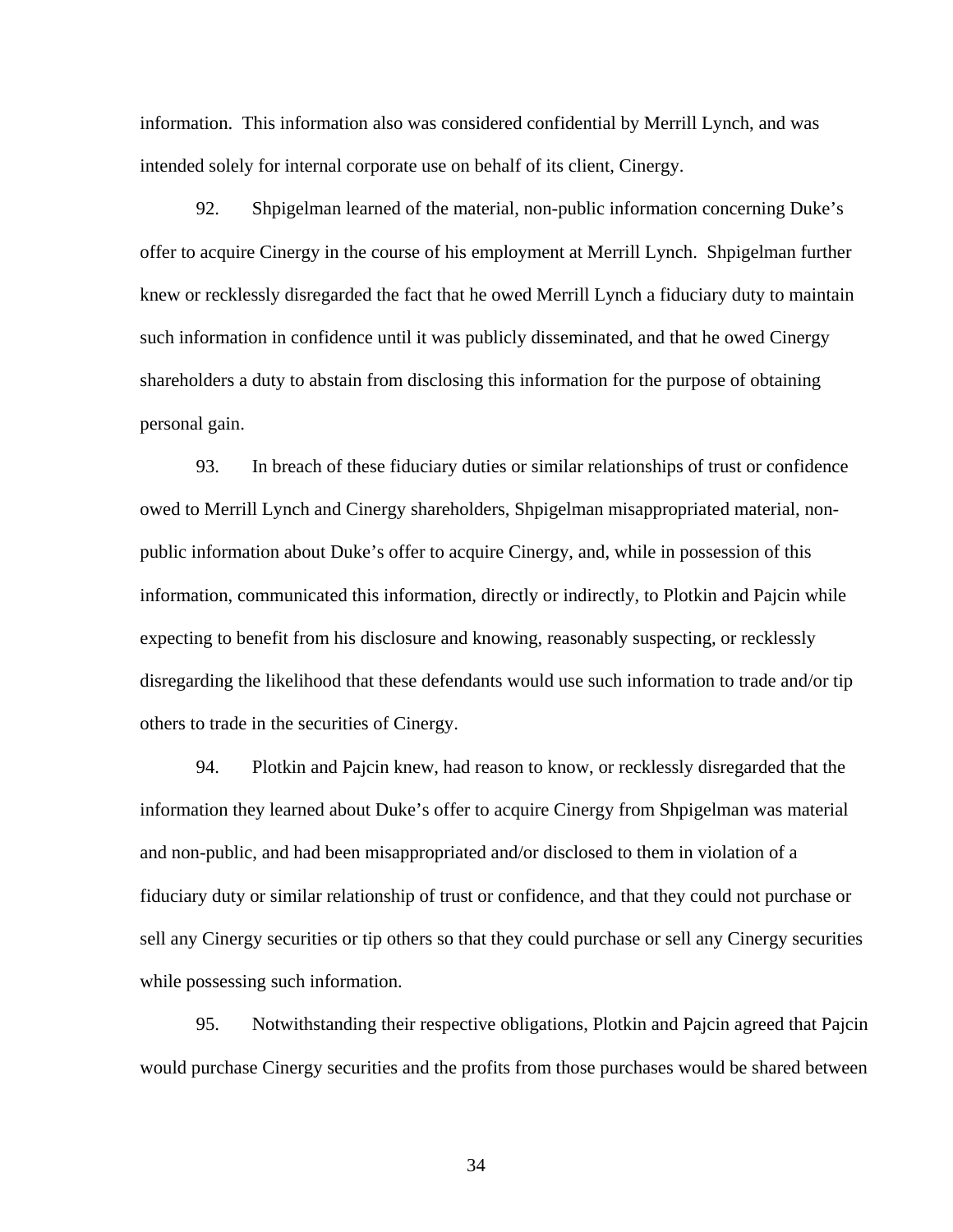them. As described above and in connection with this agreement, Pajcin purchased Cinergy securities while in possession of this misappropriated, material, non-public information as set forth on the annexed Exhibit A, which is incorporated herein by reference.

96. Also in violation of their respective obligations, Plotkin and/or Pajcin tipped Lopandic to trade in Cinergy securities while expecting to benefit from the disclosure and knowing, reasonably suspecting, or recklessly disregarding the likelihood that Lopandic would use such information to trade and/or tip others to trade in the securities of Cinergy. Plotkin and Pajcin also agreed to share kickbacks received from Lopandic for providing this information.

97. Lopandic knew, had reason to know, or recklessly disregarded that the information he learned about Duke's offer to acquire Cinergy from Plotkin and/or Pajcin was material and non-public, and had been misappropriated and/or disclosed in violation of a fiduciary duty or similar relationship of trust or confidence, and that he could not purchase or sell any Cinergy securities or tip others so that they could purchase or sell any Cinergy securities while possessing such information.

98. Notwithstanding his obligation, Lopandic tipped Borac to trade in Cinergy securities while expecting to benefit from his disclosure and knowing, reasonably suspecting, or recklessly disregarding the likelihood that Borac would use such information to trade and/or tip others to trade in the securities of Cinergy.

99. Borac knew, had reason to know, or recklessly disregarded that the information he learned about Duke's offer to acquire Cinergy from Lopandic was material and non-public, and had been misappropriated and/or disclosed in violation of a duty of trust or confidence, and that he could not purchase or sell any Cinergy securities while possessing such information.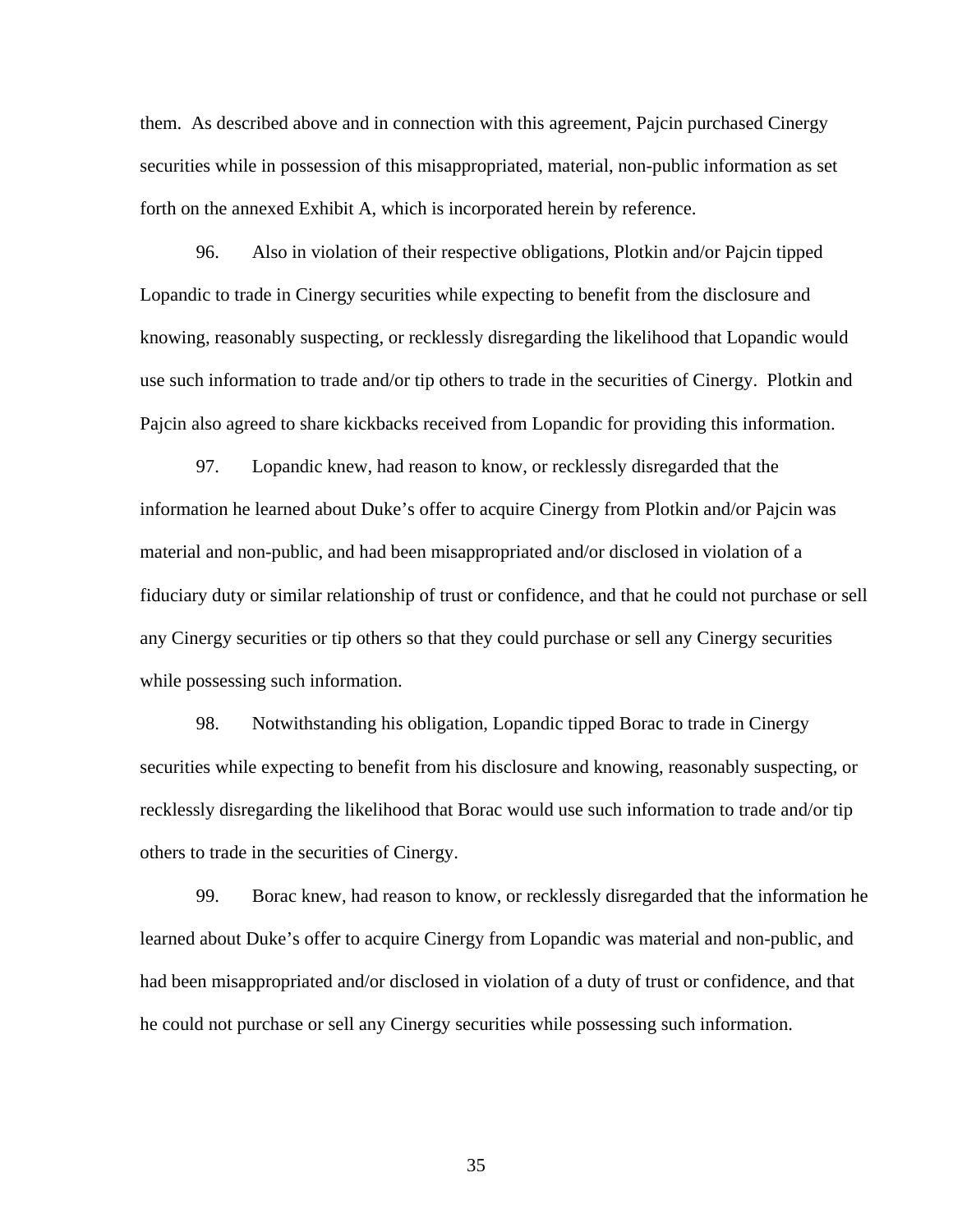100. Notwithstanding his obligation, as described above, Borac purchased Cinergy securities while in possession of this misappropriated, material, non-public information as set forth on the annexed Exhibit A, which is incorporated herein by reference.

101. By the conduct described above, defendants Shpigelman, Plotkin, Pajcin, Lopandic, and Borac, directly or indirectly, violated Section 10(b) of the Exchange Act [15

U.S.C. § 78j(b)] and Rule 10b-5 thereunder [17 C.F.R. § 240.10b-5].

102. Shpigelman, Pajcin and Plotkin are jointly and severally liable for the disgorgement of all ill-gotten profits realized through Pajcin's trading in Cinergy securities. Shpigelman, Pajcin, Plotkin, Lopandic and Borac are jointly and severally liable for the disgorgement of all ill-gotten profits realized through Borac's trading in Cinergy securities.

#### **COUNT V**

# **(Trading in LabOne Securities in Violation of Section 10(b) of the Exchange Act and Rule 10b-5 Thereunder as to Defendants Shpigelman, Plotkin, Pajcin, Siegel, Mikhail Plotkin, Lopandic, Borac, and Anticevic)**

103. Paragraphs 1 through 69 are realleged and incorporated herein by reference.

104. Prior to the public announcement of the acquisition of LabOne by Quest on August 8, 2005, information relating to the offer to acquire LabOne was material, non-public information. This information also was considered confidential by Merrill Lynch, and was intended solely for internal corporate use on behalf of its client, Quest.

105. Shpigelman learned of the material, non-public information concerning Quest's offer to acquire LabOne in the course of his employment at Merrill Lynch. Shpigelman further knew or recklessly disregarded the fact that he owed Merrill Lynch a fiduciary duty to maintain such information in confidence until it was publicly disseminated.

106. In breach of a fiduciary duty or similar relationship of trust or confidence owed to Merrill Lynch, Shpigelman misappropriated material, non-public information about Quest's offer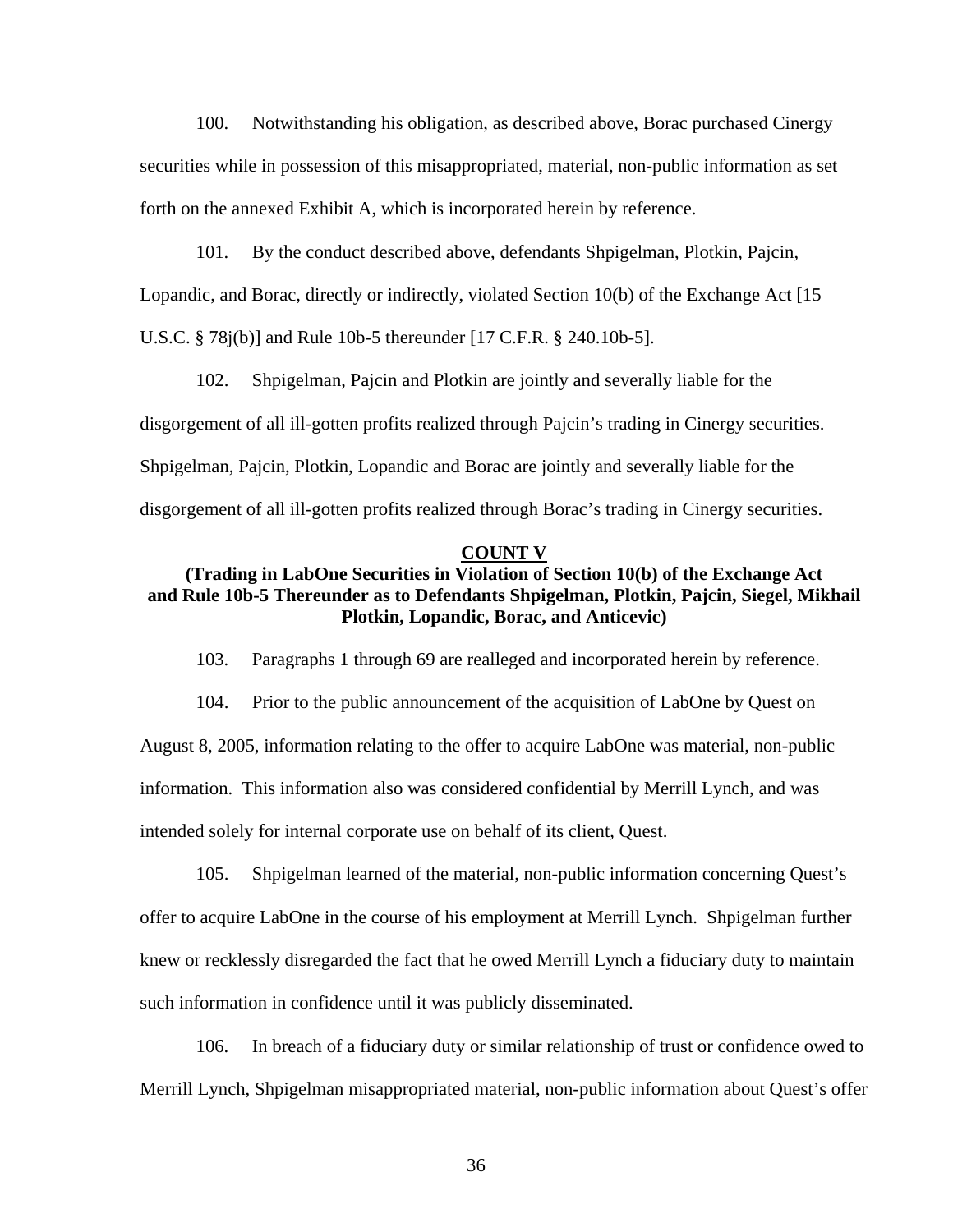to acquire LabOne, and, while in possession of this information, communicated this information, directly or indirectly, to Plotkin and Pajcin, while expecting to benefit from his disclosure and knowing, reasonably suspecting, or recklessly disregarding the likelihood that these defendants would use such information to trade and/or tip others to trade in the securities of LabOne.

107. Plotkin and Pajcin knew, had reason to know, or recklessly disregarded that the information they learned about Quest's offer to acquire LabOne from Shpigelman was material and non-public, and had been misappropriated and/or disclosed to them in violation of a fiduciary duty or similar relationship of trust or confidence, and that they could not purchase or sell any LabOne securities or tip others so that they could purchase or sell any LabOne securities while possessing such information.

108. Notwithstanding their respective obligations, Plotkin and Pajcin agreed that Pajcin would purchase LabOne securities and the profits from those trades would be shared between them. As described above and in connection with this agreement, Pajcin purchased LabOne securities through the Anticevic Saxo Bank Account while in possession of this misappropriated, material, non-public information, as set forth on the annexed Exhibit A, which is incorporated herein by reference.

109. Also in violation of their respective obligations, Plotkin and/or Pajcin tipped Siegel, Mikhail Plotkin, and Lopandic to trade in LabOne securities while expecting to benefit from the disclosures and knowing, reasonably suspecting, or recklessly disregarding the likelihood that these defendants would use such information to trade and/or tip others to trade in the securities of LabOne. Plotkin and Pajcin also agreed to share kickbacks received from Lopandic, Siegel, and Mikhail Plotkin for providing this information.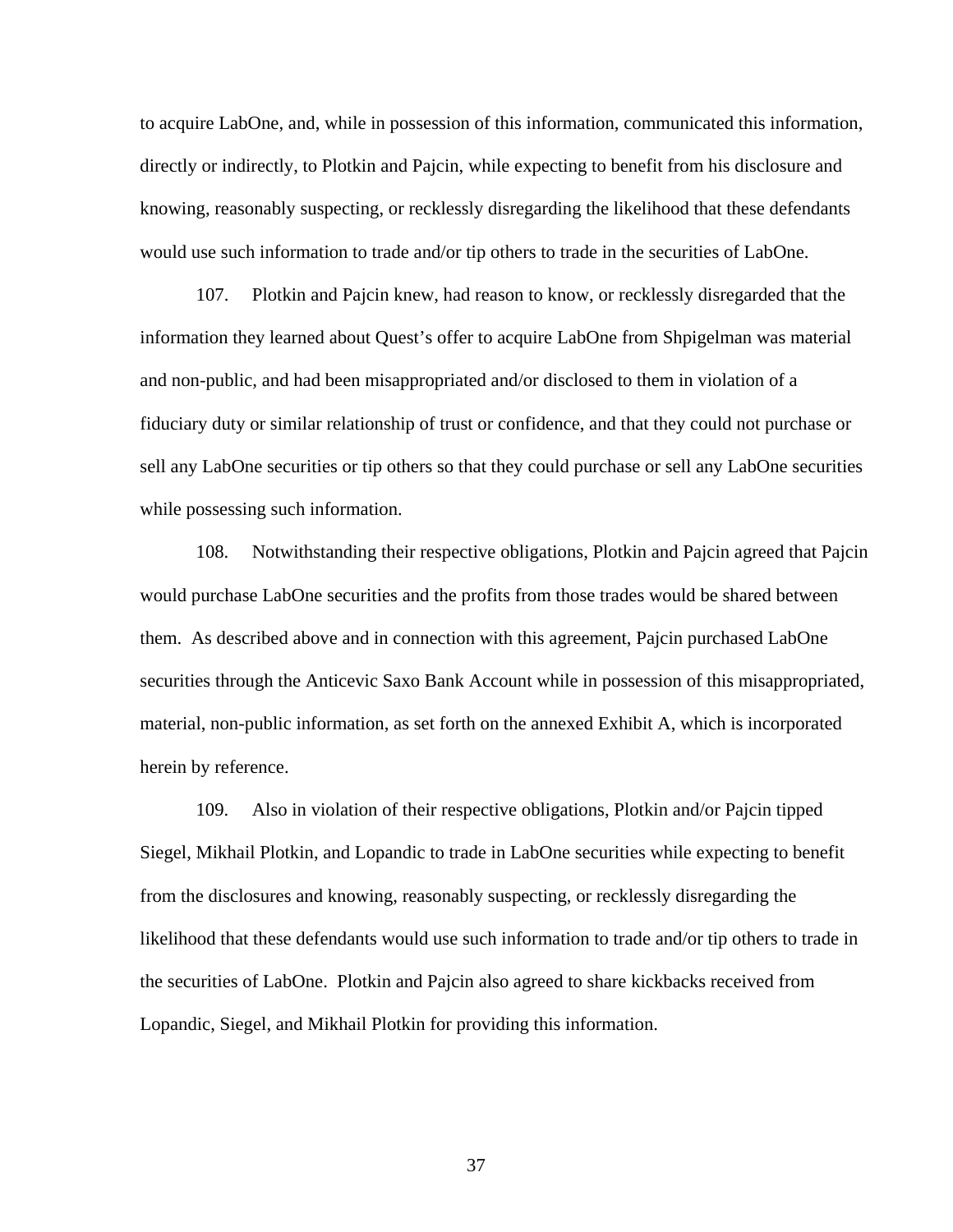110. Siegel, Mikhail Plotkin, and Lopandic each knew, had reason to know, or recklessly disregarded that the information they learned about Quest's offer to acquire LabOne from Plotkin and/or Pajcin was material and non-public, and had been misappropriated and/or disclosed in violation of a duty of trust or confidence, and that they could not purchase or sell any LabOne securities or tip others so that they could purchase or sell any LabOne securities while possessing such information.

111. Notwithstanding their respective obligations, as described above, Siegel and Mikhail Plotkin purchased LabOne securities while in possession of this misappropriated material, non-public information as set forth on the annexed Exhibit A, which is incorporated herein by reference.

112. Notwithstanding his obligation, Lopandic tipped Borac to trade in LabOne securities while expecting to benefit from his disclosure and knowing, reasonably suspecting, or recklessly disregarding the likelihood that Borac would use such information to trade and/or tip others to trade in the securities of LabOne.

113. Borac knew, had reason to know, or recklessly disregarded that the information he learned about Quest's offer to acquire LabOne from Lopandic was material and non-public, and had been misappropriated and/or disclosed in violation of a duty of trust or confidence, and that he could not purchase or sell any LabOne securities while possessing such information.

114. Notwithstanding his obligation, as described above, Borac purchased LabOne securities while in possession of this misappropriated material, non-public information as set forth on the annexed Exhibit A, which is incorporated herein by reference.

115. Anticevic knew, had reason to know, or recklessly disregarded that the trading performed by Pajcin in her accounts with her express permission was based upon material, non-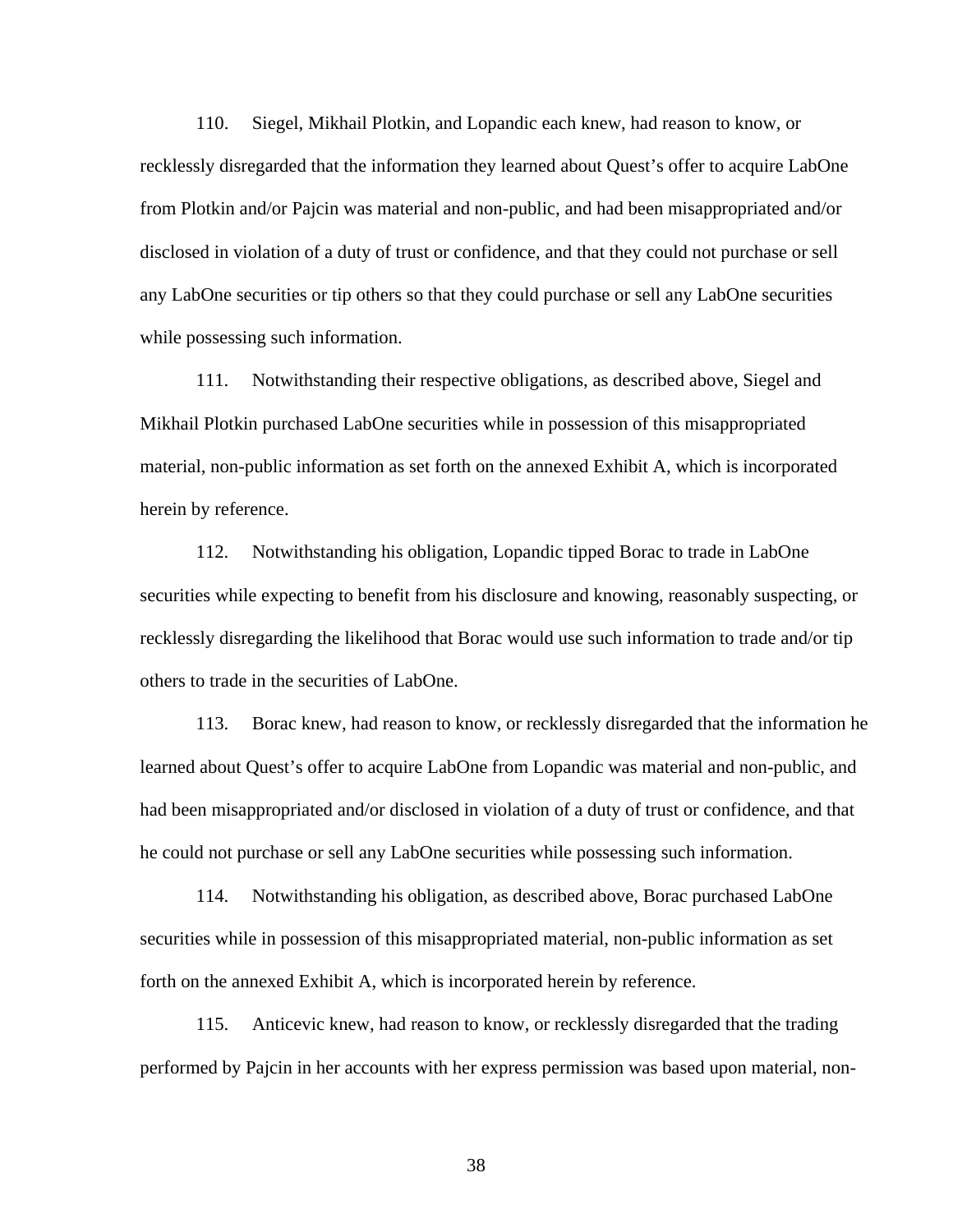public information that had been misappropriated and/or disclosed in violation of a duty of trust or confidence.

116. By the conduct described above, defendants Shpigelman, Plotkin, Pajcin, Siegel, Mikhail Plotkin, Lopandic, Borac, and Anticevic, directly or indirectly, violated Section 10(b) of the Exchange Act [15 U.S.C. § 78j(b)] and Rule 10b-5 thereunder [17 C.F.R. § 240.10b-5].

117. Shpigelman, Pajcin, Plotkin and Anticevic are jointly and severally liable for the disgorgement of all ill-gotten profits realized through Pajcin's trading in LabOne securities through the Anticevic Saxo Bank Account. Shpigelman, Pajcin, Plotkin and Siegel are jointly and severally liable for the disgorgement of all ill-gotten profits realized through Siegel's trading in LabOne securities. Shpigelman, Pajcin, Plotkin and Mikhail Plotkin are jointly and severally liable for the disgorgement of all ill-gotten profits realized through Mikhail Plotkin's trading in LabOne securities. Shpigelman, Pajcin, Plotkin, Lopandic and Borac are jointly and severally liable for the disgorgement of all ill-gotten profits realized through Borac's trading in LabOne securities.

#### **COUNT VI**

# **(Trading in Reebok Securities in Violation of Section 10(b) of the Exchange Act and Rule 10b-5 Thereunder as to Defendants Shpigelman, Plotkin, Pajcin, Santana, Siegel, Mikhail Plotkin, Lopandic, Borac, Sormaz, the Direktanlage Traders, Anticevic, and Vujovic)**

118. Paragraphs 1 through 69 are realleged and incorporated herein by reference.

119. Prior to the public announcement of the acquisition of Reebok by Adidas on

August 3, 2005, information relating to Adidas' offer to acquire Reebok was material, non-public information. This information also was considered confidential by Merrill Lynch, and was intended solely for internal corporate use on behalf of its client, Adidas.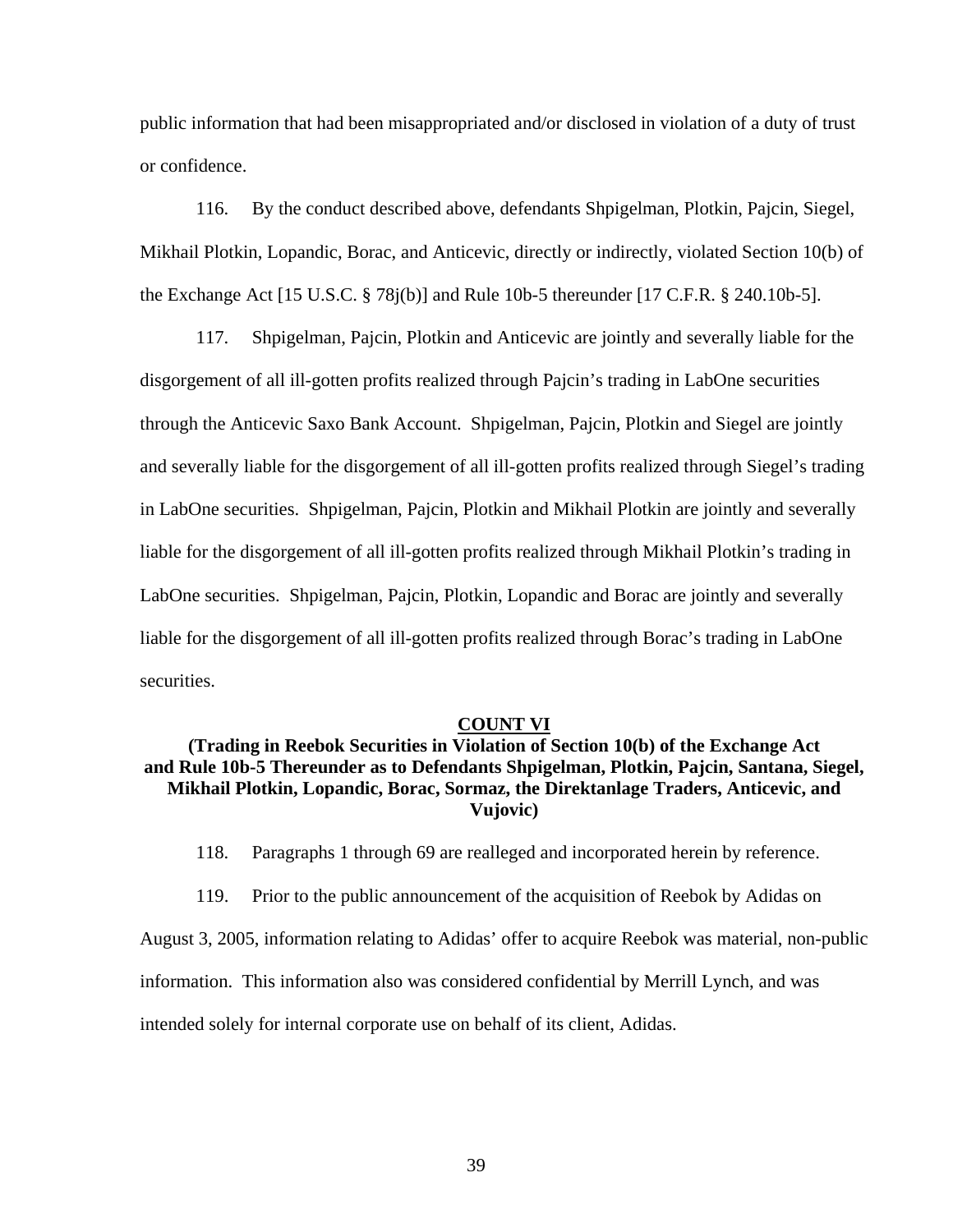120. Shpigelman learned of the material, non-public information concerning Adidas' offer to acquire Reebok in the course of his employment at Merrill Lynch. Shpigelman further knew or recklessly disregarded the fact that he owed Merrill Lynch a fiduciary duty to maintain such information in confidence until it was publicly disseminated.

121. In breach of a fiduciary duty or similar relationship of trust or confidence owed to Merrill Lynch, Shpigelman misappropriated material, non-public information about Adidas' offer to acquire Reebok, and, while in possession of this information, communicated this information, directly or indirectly, to Plotkin and Pajcin, while expecting to benefit from his disclosure and knowing, reasonably suspecting, or recklessly disregarding the likelihood that these defendants would use such information to trade and/or tip others to trade in the securities of Reebok.

122. Plotkin and Pajcin knew, had reason to know, or recklessly disregarded that the information they learned about Adidas' offer to acquire Reebok from Shpigelman was material and non-public, and had been misappropriated and/or disclosed to them in violation of a fiduciary duty or similar relationship of trust or confidence, and that they could not purchase or sell any Reebok securities or tip others so that they could purchase or sell any Reebok securities while possessing such information.

123. Notwithstanding their respective obligations, Plotkin and Pajcin agreed that Pajcin would purchase Reebok securities and the profits from those trades would be shared between them. As described above and in connection with this agreement, Pajcin purchased Reebok securities through accounts held in the names of Anticevic and Vujovic while in possession of this misappropriated material, non-public information, as set forth on the annexed Exhibit A, which is incorporated herein by reference.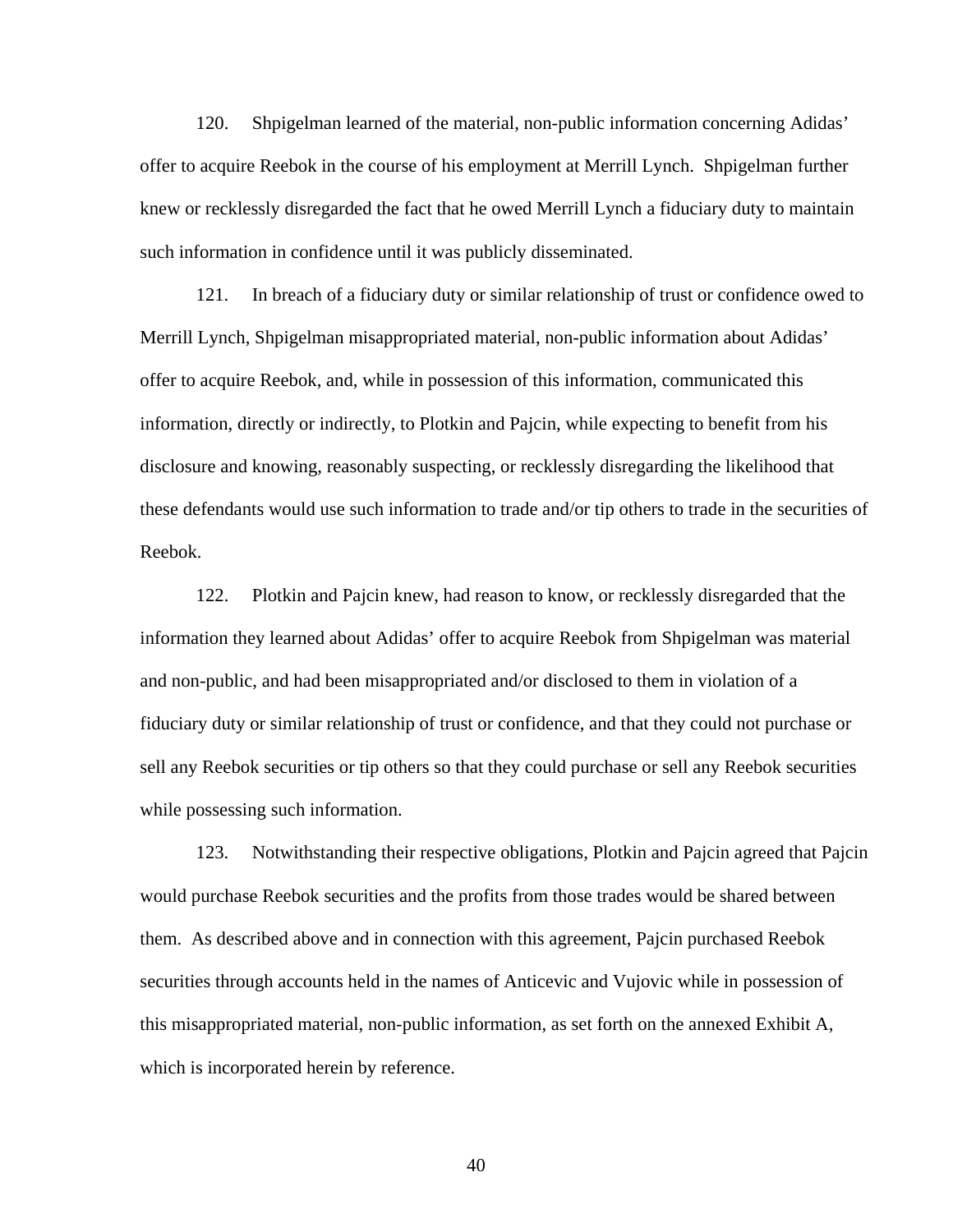124. Also in violation of their respective obligations, Plotkin and/or Pajcin tipped Siegel, Santana, Mikhail Plotkin, Lopandic and/or the Direktanlage Traders to trade in Reebok securities while expecting to benefit from the disclosures and knowing, reasonably suspecting, or recklessly disregarding the likelihood that these defendants would use such information to trade and/or tip others to trade in the securities of Reebok. Plotkin and Pajcin also agreed to share kickbacks received from Siegel, Santana, Mikhail Plotkin, Lopandic and/or the Direktanlage Traders for providing this information.

125. Siegel, Santana, Mikhail Plotkin, and Lopandic each knew, had reason to know, or recklessly disregarded that the information they learned about Adidas' offer to acquire Reebok from Plotkin and/or Pajcin was material and non-public, and had been misappropriated and/or disclosed in violation of a duty of trust or confidence, and that they could not purchase or sell any Reebok securities or tip others so that they could purchase or sell any Reebok securities while possessing such information.

126. Notwithstanding their respective obligations, as described above, Siegel, Santana, Mikhail Plotkin, and Lopandic each purchased Reebok securities in their respective accounts while in possession of this misappropriated, material, non-public information as set forth on the annexed Exhibit A, which is incorporated herein by reference.

127. Also in violation of his obligation, Lopandic tipped Borac, Sormaz, and/or the Direktanlage Traders to trade in Reebok while expecting to benefit from his disclosure and knowing, reasonably suspecting, or recklessly disregarding the likelihood that these defendants would use such information to trade and/or tip others to trade in the securities of Reebok.

128. Borac, Sormaz, and the Direktanlage Traders each knew, had reason to know, or recklessly disregarded that the information they learned about Adidas' offer to acquire Reebok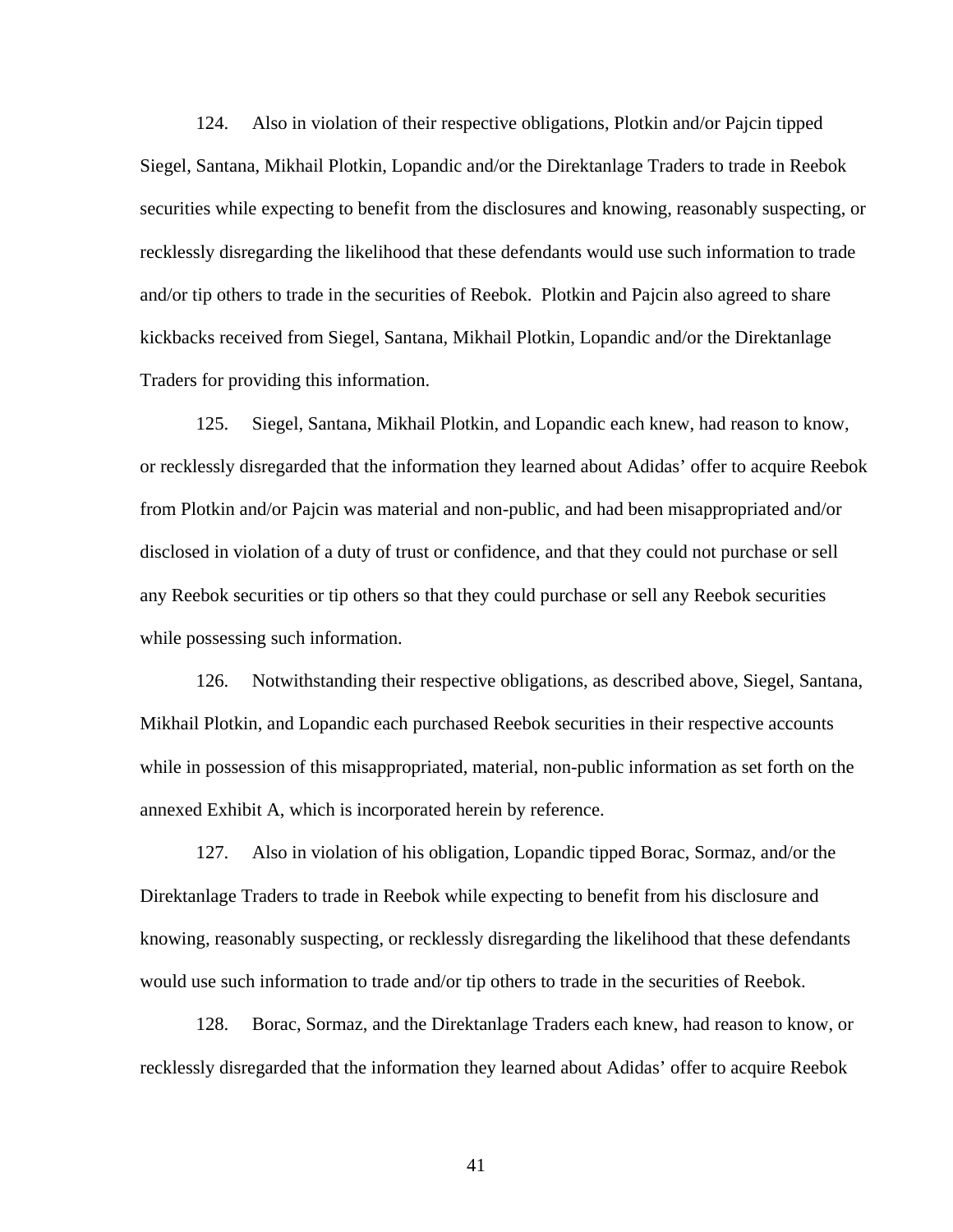from Lopandic and/or Pajcin and Plotkin was material and non-public, and had been misappropriated and/or disclosed in violation of a duty of trust or confidence, and that they could not purchase or sell any Reebok securities while possessing such information.

129. Notwithstanding their respective obligations, as described above, Borac, Sormaz, and the Direktanlage Traders each purchased Reebok securities while in possession of this misappropriated, material, non-public information as set forth on the annexed Exhibit A, which is incorporated herein by reference.

130. Anticevic and Vujovic each knew, had reason to know, or recklessly disregarded that the trading performed by Pajcin in their respective accounts with their express permission was based upon material, non-public information that had been misappropriated and/or disclosed in violation of a duty of trust or confidence.

131. By the conduct described above, defendants Shpigelman, Plotkin, Pajcin, Santana, Siegel, Mikhail Plotkin, Lopandic, Borac, Sormaz, the Direktanlage Traders, Anticevic, and Vujovic directly or indirectly, violated Section 10(b) of the Exchange Act [15 U.S.C. § 78j(b)] and Rule 10b-5 thereunder [17 C.F.R. § 240.10b-5].

132. Shpigelman, Pajcin, Plotkin, Anticevic and Vujovic are jointly and severally liable for the disgorgement of all profits realized through Pajcin's trading in Reebok securities through the Anticevic CyberTrader Account, the Anticevic Saxo Bank Account and the Vujovic Account. Shpigelman, Pajcin, Plotkin, Lopandic and/or the Direktanlage Traders are jointly and severally liable for the disgorgement of all ill-gotten profits realized through Lopandic's and/or the Direktanlage Traders' trading in Reebok securities. Shpigelman, Pajcin, Plotkin, Lopandic and Sormaz are jointly and severally liable for the disgorgement of all ill-gotten profits realized through Sormaz' trading in Reebok securities. Shpigelman, Pajcin, Plotkin, Lopandic and Borac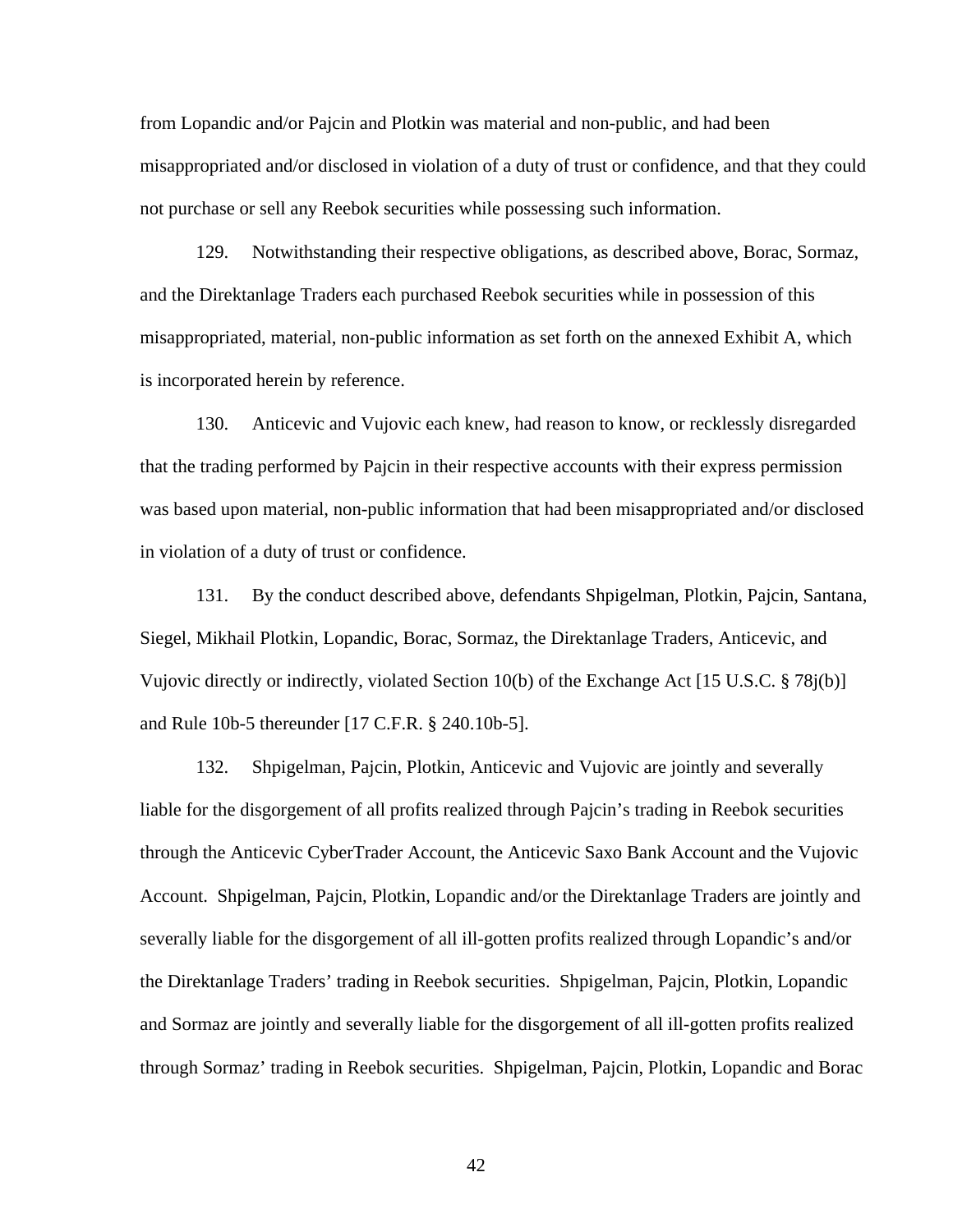are jointly and severally liable for the disgorgement of all ill-gotten profits realized through Borac's trading in Reebok securities. Shpigelman, Pajcin, Plotkin and Siegel are jointly and severally liable for the disgorgement of all ill-gotten profits realized through Siegel's trading in Reebok securities. Shpigelman, Pajcin, Plotkin and Santana are jointly and severally liable for the disgorgement of all ill-gotten profits realized through Santana's trading in Reebok securities. Shpigelman, Pajcin, Plotkin and Mikhail Plotkin are jointly and severally liable for the disgorgement of all ill-gotten profits realized through Mikhail Plotkin's trading in Reebok securities.

#### **COUNT VII**

# **(Trading in Celgene Securities in Violation of Section 10(b) of the Exchange Act And Rule 10b-5 Thereunder as to Defendants Shpigelman, Plotkin, Pajcin, Santana, Siegel, Lopandic, Borac, Sormaz, the Direktanlage Traders, and Anticevic)**

- 133. Paragraphs 1 through 69 are realleged and incorporated herein by reference.
- 134. The existence of negotiations concerning a potential transaction involving

Celgene during the summer of 2005 was material, non-public information. This information was also considered confidential by Merrill Lynch, and was intended solely for internal corporate use on behalf of its client, Celgene.

135. Shpigelman learned of the material, non-public information concerning a potential transaction involving Celgene in the course of his employment at Merrill Lynch. Shpigelman further knew or recklessly disregarded the fact that he owed Merrill Lynch a fiduciary duty to maintain such information in confidence until it was publicly disseminated, and that he owed Celgene shareholders a duty to abstain from disclosing this information for the purpose of obtaining personal gain.

136. In breach of these fiduciary duties or similar relationships of trust or confidence owed to Merrill Lynch, and Celgene shareholders, Shpigelman misappropriated material, non-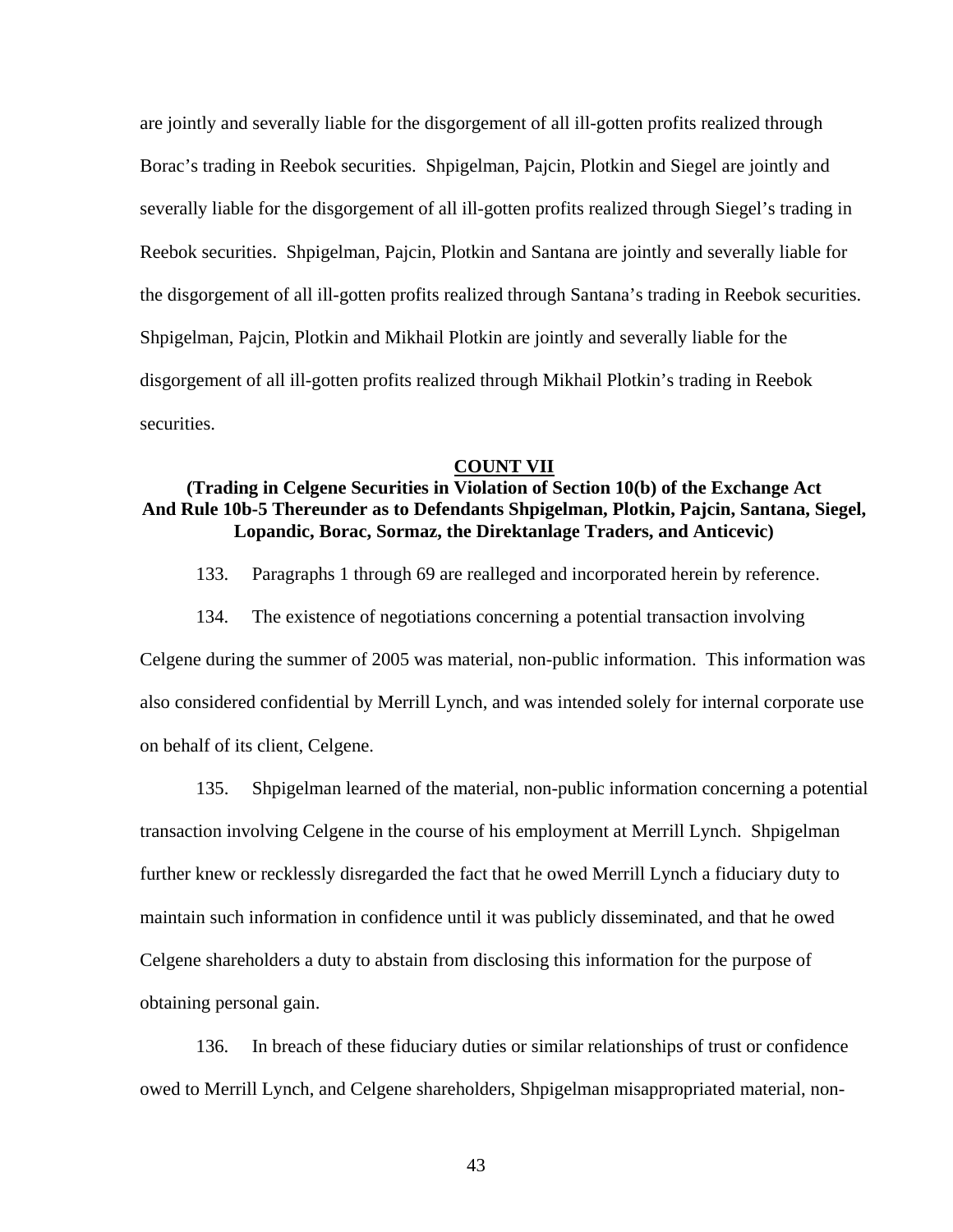public information about the potential transaction involving Celgene, and, while in possession of this information, communicated this information, directly or indirectly, to Plotkin and Pajcin while expecting to benefit from his disclosure and knowing, reasonably suspecting, or recklessly disregarding the likelihood that these defendants would use such information to trade and/or tip others to trade in the securities of Celgene.

137. Plotkin and Pajcin knew, had reason to know, or recklessly disregarded that the information they learned about Celgene from Shpigelman was material and non-public, and had been misappropriated by Shpigelman and/or disclosed to them in violation of a duty of trust or confidence, and that they could not purchase or sell any Celgene securities or tip others so that they could purchase or sell any Celgene securities while possessing such information.

138. Notwithstanding their respective obligations, Plotkin and Pajcin agreed that Pajcin would purchase Celgene securities and the profits from those purchases would be shared between them. As described above and in connection with this agreement Pajcin purchased Celgene securities through an account held in the name of Anticevic while in possession of this misappropriated, material, non-public information, as set forth on the annexed Exhibit A, which is incorporated herein by reference.

139. Also in violation of their respective obligations, Plotkin and/or Pajcin tipped Siegel, Santana, Lopandic and/or the Direktanlage Traders to trade in Celgene securities while expecting to benefit from the disclosures and knowing, reasonably suspecting, or recklessly disregarding the likelihood that these defendants would use such information to trade and/or tip others to trade in the securities of Celgene. Plotkin and Pajcin also agreed to share kickbacks received from Siegel, Santana, Lopandic and/or the Direktanlage Traders for providing this information.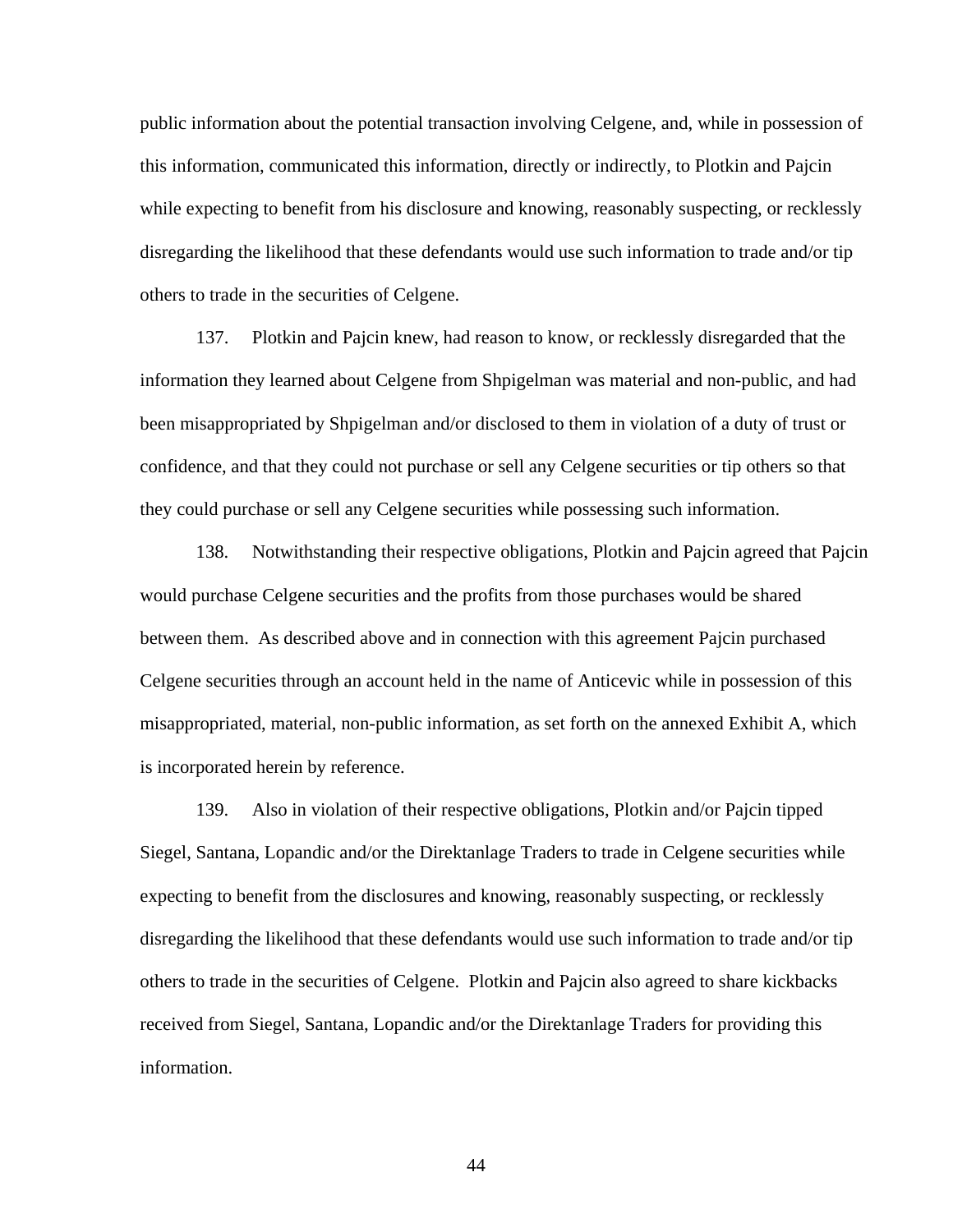140. Siegel, Santana, Lopandic and/or the Direktanlage Traders each knew, had reason to know, or recklessly disregarded that the information they learned about Celgene from Plotkin and/or Pajcin was material and non-public, and had been misappropriated and/or disclosed in violation of a duty of trust or confidence, and that they could not purchase or sell any Celgene securities or tip others so that they could purchase or sell any Celgene securities while possessing such information.

141. Notwithstanding their respective obligations, Siegel, Santana, Lopandic and the Direktanlage Traders each purchased Celgene securities in their respective accounts while in possession of this misappropriated, material, non-public information as set forth on the annexed Exhibit A, which is incorporated herein by reference.

142. Also in violation of his obligation, Lopandic tipped Borac, Sormaz, and/or the Direktanlage Traders to trade in Celgene while expecting to benefit from his disclosure and knowing, reasonably suspecting, or recklessly disregarding the likelihood that these defendants would use such information to trade and/or tip others to trade in the securities of Celgene.

143. Borac, Sormaz, and/or the Direktanlage Traders each knew, had reason to know, or recklessly disregarded that the information they learned about Celgene from Lopandic was material and non-public, and had been misappropriated and/or disclosed in violation of a duty of trust or confidence, and that they could not purchase or sell any Celgene securities while possessing such information.

144. Notwithstanding their respective obligations, Borac, Sormaz, and the Direktanlage Traders each purchased Celgene securities in their respective accounts while in possession of this misappropriated, material, non-public information as set forth on the annexed Exhibit A, which is incorporated herein by reference.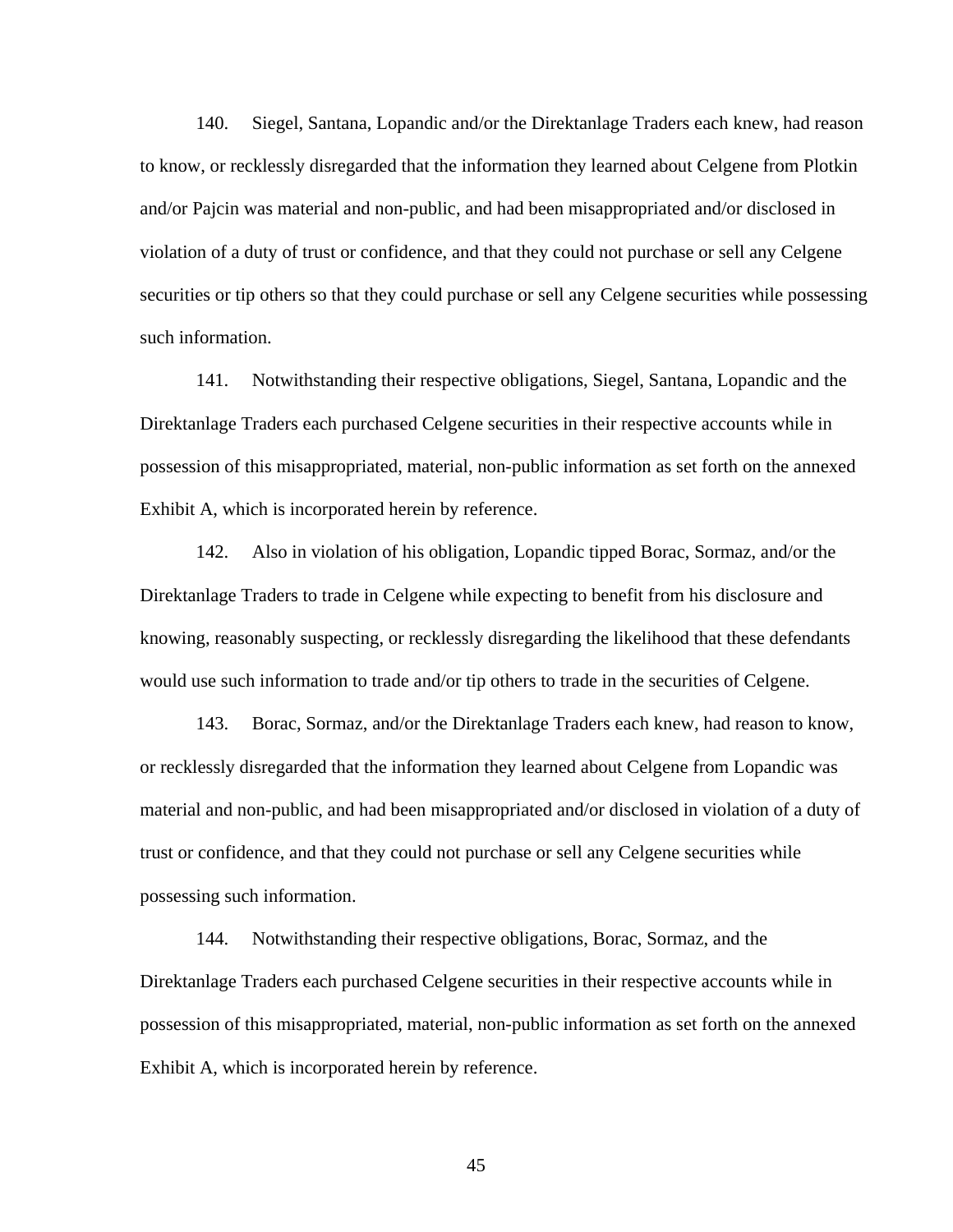145. Anticevic knew, had reason to know, or recklessly disregarded that the trading performed by Pajcin in her accounts with her express permission was based upon material, nonpublic information that had been misappropriated and/or disclosed in violation of a duty of trust or confidence.

146. By the conduct described above, defendants Shpigelman, Plotkin, Pajcin, Santana, Siegel, Lopandic, Borac, Sormaz, the Direktanlage Traders, and Anticevic, directly or indirectly, violated Section 10(b) of the Exchange Act [15 U.S.C. § 78j(b)] and Rule 10b-5 thereunder [17 C.F.R. § 240.10b-5].

147. Shpigelman, Pajcin, Plotkin and Anticevic are jointly and severally liable for the disgorgement of all ill-gotten profits realized through Pajcin's trading in Celgene securities through the Anticevic Saxo Bank Account. Shpigelman, Pajcin, Plotkin, Lopandic and/or the Direktanlage Traders are jointly and severally liable for the disgorgement of all ill-gotten profits realized through Lopandic's and/or the Direktanlage Traders' trading in Celgene securities. Shpigelman, Pajcin, Plotkin, Lopandic and Sormaz are jointly and severally liable for the disgorgement of all ill-gotten profits realized through Sormaz' trading in Celgene securities. Shpigelman, Pajcin, Plotkin, Lopandic and Borac are jointly and severally liable for the disgorgement of all ill-gotten profits realized through Borac's trading in Celgene securities. Shpigelman, Pajcin, Plotkin and Siegel are jointly and severally liable for the disgorgement of all ill-gotten profits realized through Siegel's trading in Celgene securities. Shpigelman, Pajcin, Plotkin and Santana are jointly and severally liable for the disgorgement of all ill-gotten profits realized through Santana's trading in Celgene securities.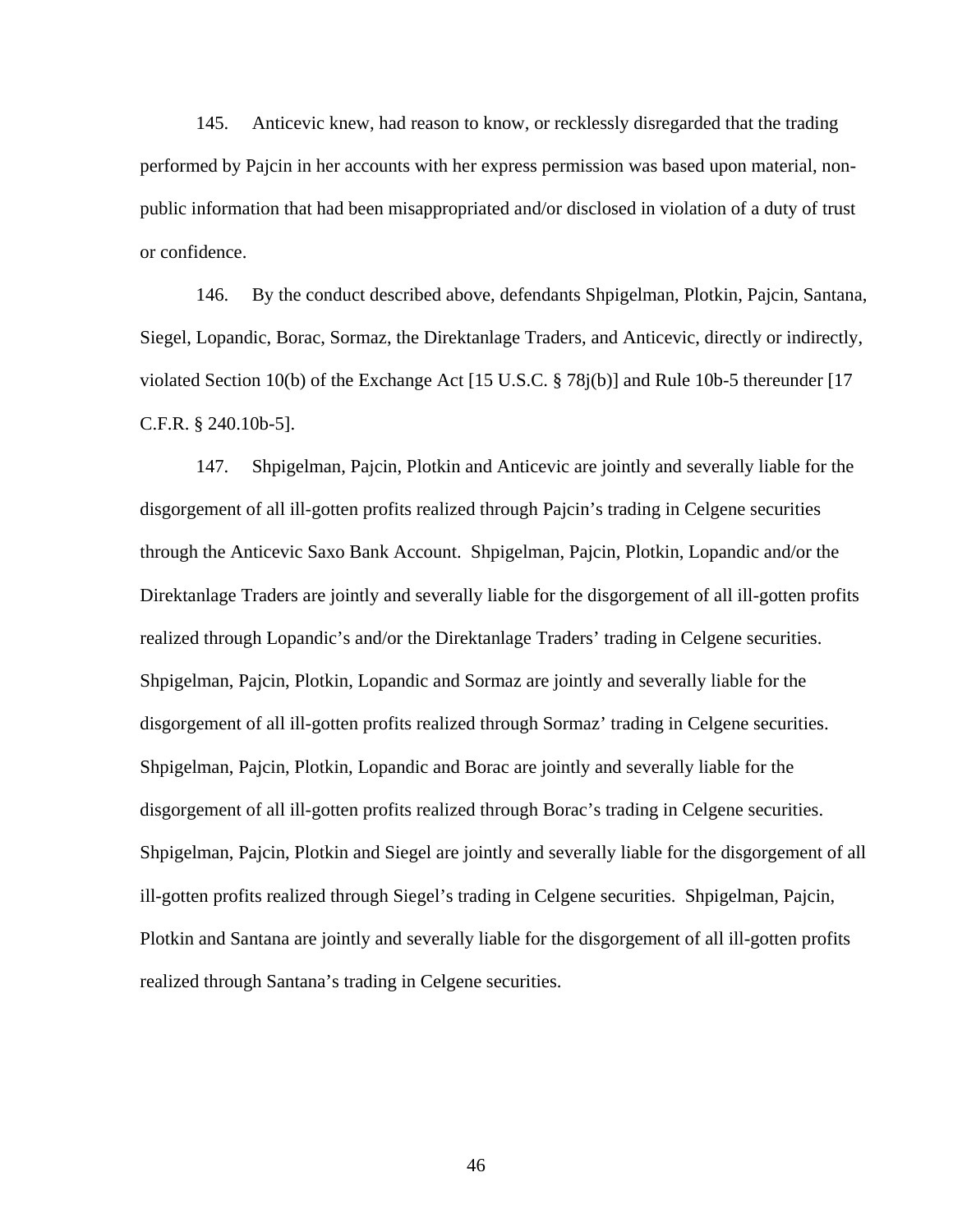## **COUNT VIII**

# **(Business Week Related Trading from November 2004 through March 2005 in Violation of Section 10(b) of the Exchange Act and Rule 10b-5 Thereunder as to Defendants Shuster, Plotkin, Pajcin, the Direktanlage Traders and/or Lopandic)**

148. Paragraphs 1 through 69 are realleged and incorporated herein by reference.

149. Prior to the public release of Business Week's "Inside Wall Street" column, the contents of the "Inside Wall Street" column are material, non-public information and are the property of Business Week. This information is also considered confidential by Quad and by Business Week's owner and publisher, McGraw-Hill.

150. Shuster learned of the contents of the upcoming "Inside Wall Street" column in the course of his employment at Quad and through misappropriation of confidential property and information from Quad after the termination of his employment. Shuster further knew or recklessly disregarded the fact that he owed Quad, and through Quad, McGraw-Hill, a fiduciary duty to maintain such information in confidence until it became publicly available.

151. In breach of a fiduciary duty or similar relationship of trust or confidence owed to Quad, and through Quad to Business Week's owner and publisher, McGraw-Hill, Shuster misappropriated material, non-public information concerning the contents of the "Inside Wall Street" column with respect to the following companies: TheStreet.Com, Biolase, Curis, SIPEX, Alltel, Cornell, Spectrum, Arbitron, IMAX, and Impax. Shuster communicated this information, directly or indirectly, to Plotkin and Pajcin, while expecting to benefit from his disclosures and knowing, reasonably suspecting, or recklessly disregarding the likelihood that these defendants would use such information to trade and/or tip others to trade in the securities of these companies.

152. Plotkin and Pajcin knew, had reason to know, or recklessly disregarded that the information they learned about the contents of the "Inside Wall Street" column with respect to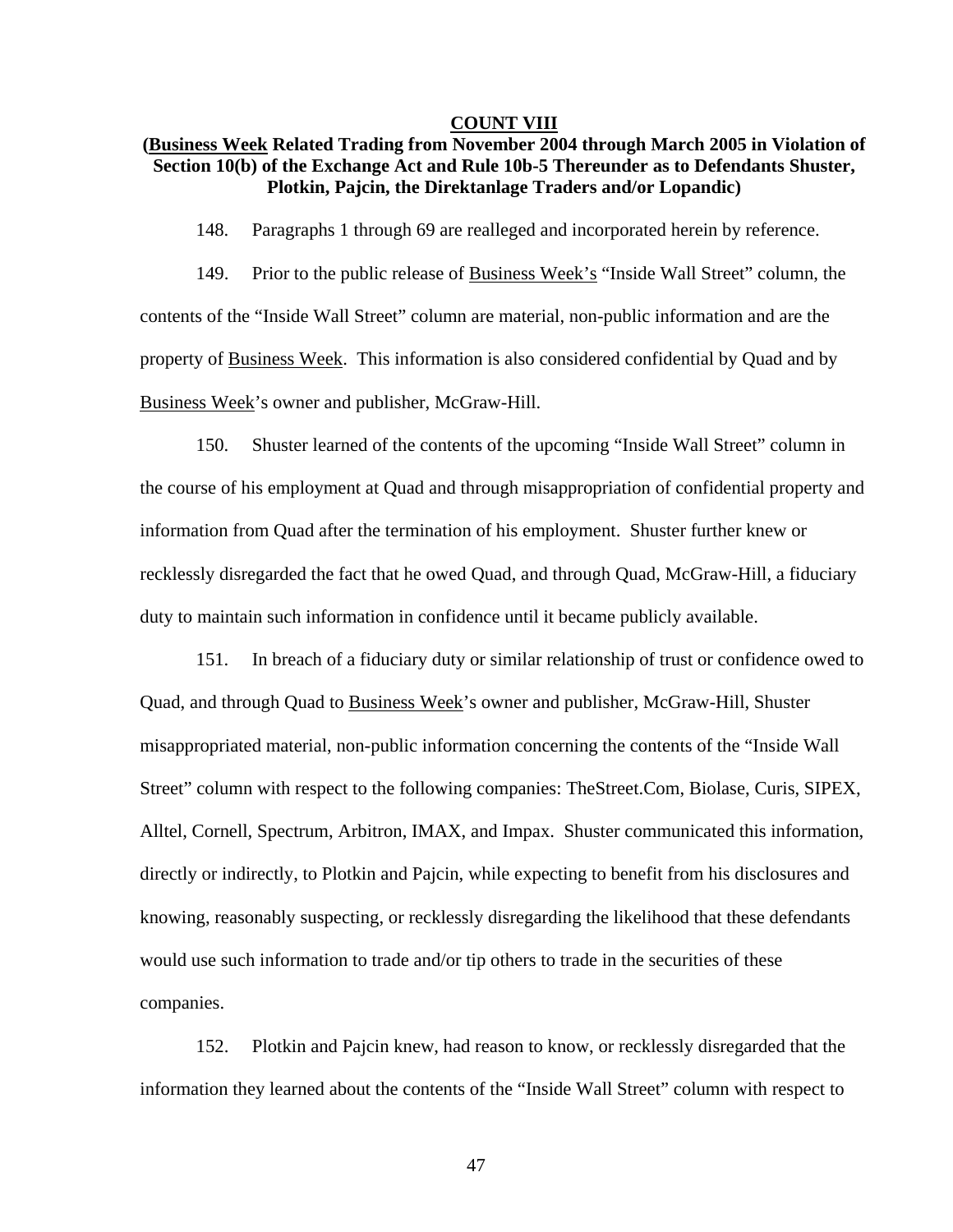TheStreet.Com, Biolase, Curis, SIPEX, Alltel, Cornell, Spectrum, Arbitron, IMAX and Impax from Shuster was material and non-public, and had been misappropriated by Shuster, and that they could not purchase or sell any of the securities in these companies or tip others so that they could purchase or sell any of these securities while possessing such information.

153. Notwithstanding their respective obligations, Plotkin and Pajcin agreed that Pajcin would trade in the securities of TheStreet.Com, Biolase, Curis, SIPEX, Alltel, Cornell, Spectrum, Arbitron, IMAX, and Impax based on the information provided by Shuster relating to the contents of the "Inside Wall Street" column, and that the profits from those purchases would be shared between them. As described above and in connection with this agreement Pajcin purchased these securities while in possession of misappropriated, material, non-public information, as set forth on the annexed Exhibit B, which is incorporated herein by reference.

154. Also in violation their respective obligations, Plotkin and Pajcin agreed to and did tip Lopandic and/or the Direktanlage Traders to trade in the securities of TheStreet.com, Biolase, Curis, SIPEX, Arbitron, and Impax while expecting to benefit from their disclosures and knowing, reasonably suspecting, or recklessly disregarding the likelihood that Lopandic and/or the Direktanlage Traders would use such information to trade and/or tip others to trade in these securities. Plotkin and Pajcin also agreed to share kickbacks received from Lopandic for providing this information.

155. Lopandic and/or the Direktanlage Traders knew, had reason to know, or recklessly disregarded that the information they learned about the contents of the "Inside Wall Street" column with respect to TheStreet.com, Biolase, Curis, SIPEX, Arbitron and Impax from Plotkin and/or Pajcin on the occasions described above was material and non-public, and had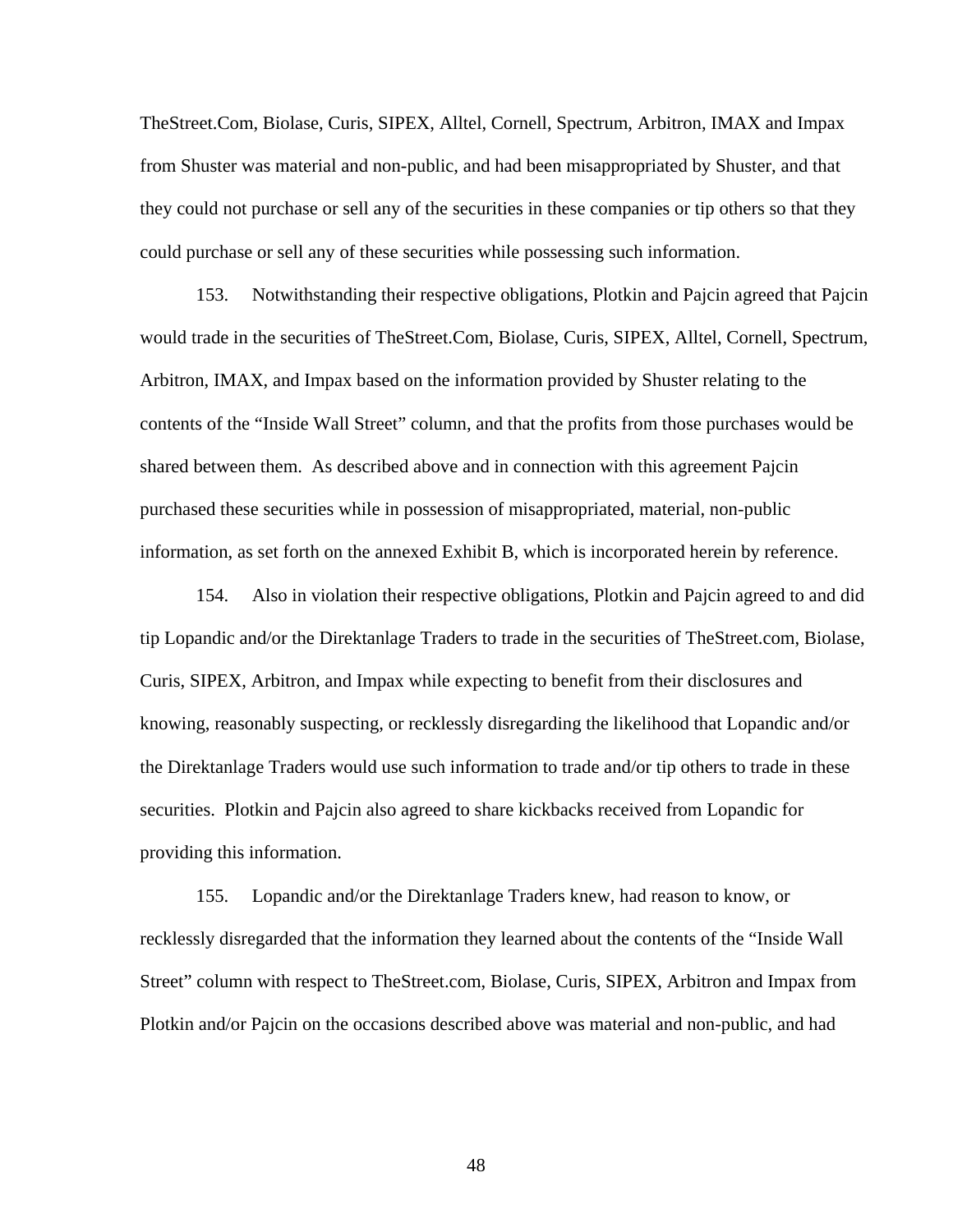been misappropriated, and that they could not purchase or sell any of these securities while possessing such information

156. Notwithstanding his obligation, Lopandic tipped the Direktanlage Traders to trade in the securities of TheStreet.com, Biolase, Curis, SIPEX, Arbitron, and Impax on the occasions described above while expecting to benefit from his disclosures and knowing, reasonably suspecting, or recklessly disregarding the likelihood that the Direktanlage Traders would use such information to trade and/or tip others to trade in these securities.

157. The Direktanlage Traders knew, had reason to know, or recklessly disregarded that the information they learned about the contents of the "Inside Wall Street" column with respect to TheStreet.com, Biolase, Curis, SIPEX, Arbitron and Impax from Lopandic and/or Pajcin and Plotkin was material and non-public, and had been misappropriated and/or disclosed in violation of a duty of trust or confidence and that they could not purchase or sell any of these securities while possessing such information.

158. Notwithstanding their obligation, the Direktanlage Traders purchased the securities of TheStreet.com, Biolase, Curis, SIPEX, Arbitron, and Impax while in possession of the misappropriated, material, non-public information as set forth on the annexed Exhibit B, which is incorporated herein by reference.

159. By the conduct described above, Defendants Shuster, Plotkin, Pajcin, the Direktanlage Traders and/or Lopandic, directly or indirectly, violated Section 10(b) of the Exchange Act [15 U.S.C. § 78j(b)] and Rule 10b-5 thereunder [17 C.F.R. § 240.10b-5].

160. Shpigelman, Pajcin and Plotkin are jointly and severally liable for the disgorgement of all ill-gotten profits realized through Pajcin's trading in the securities of TheStreet.Com, Biolase, Curis, SIPEX, Alltel, Cornell, Spectrum, Arbitron, IMAX, and Impax.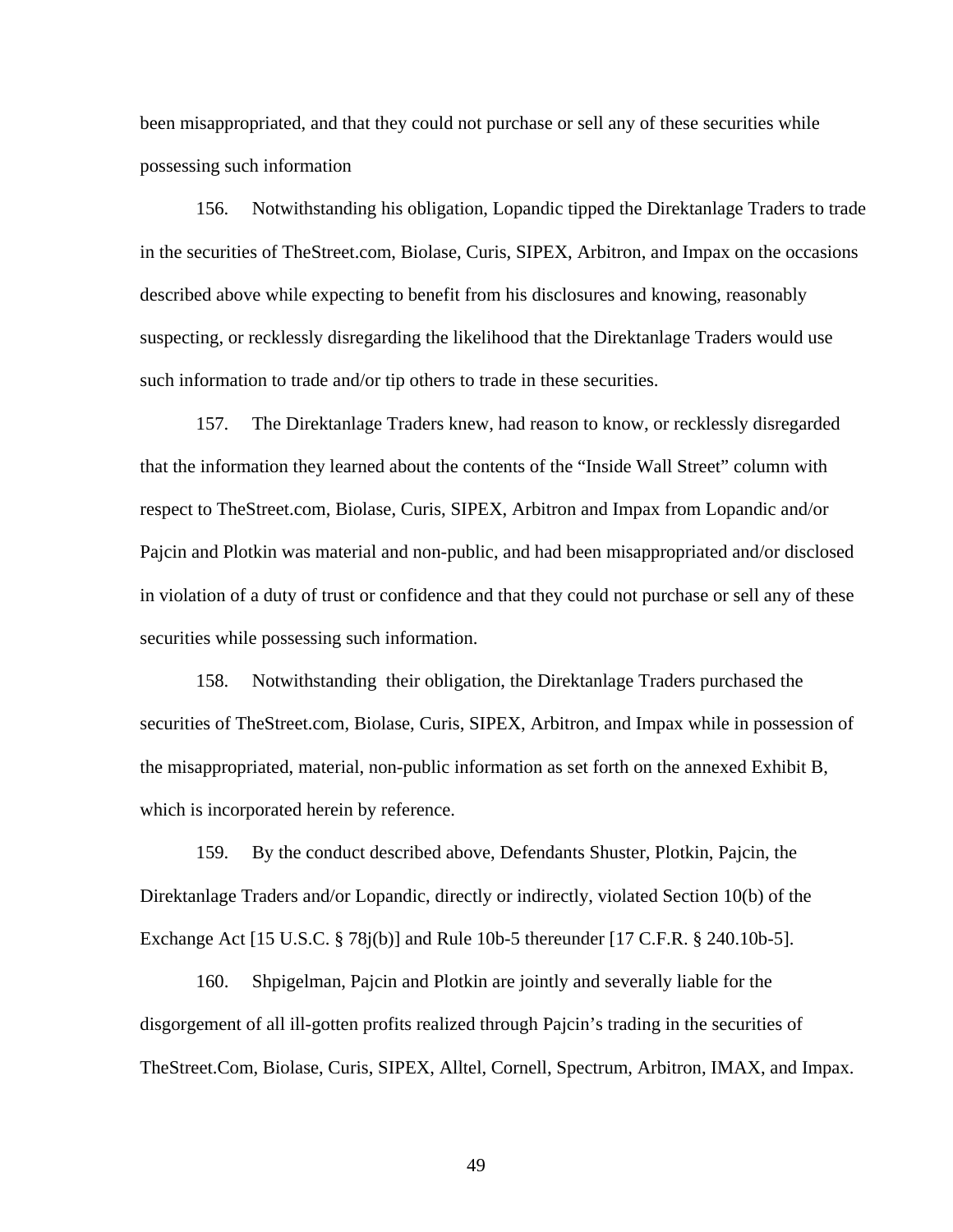Shpigelman, Pajcin, the Direktanlage Traders and/or Lopandic are jointly and severally liable for the disgorgement of all ill-gotten profits realized through the Direktanlage Traders' trading in the securities of TheStreet.com, Biolase, Curis, SIPEX, Arbitron, and Impax.

## **COUNT IX**

# **(Business Week Related Trading from June 2005 through September 2005 in Violation of Section 10(b) of the Exchange Act and Rule 10b-5 Thereunder as to Defendants Renteria, Plotkin, Pajcin, Siegel, Santana, Mikhail Plotkin, Lopandic, Borac, the Direktanlage Traders, Anticevic and Vujovic)**

161. Paragraphs 1 through 69 are realleged and incorporated herein by reference.

162. Prior to the public release of Business Week's "Inside Wall Street" column, the contents of the "Inside Wall Street" column are material, non-public information and are the property of Business Week. This information is also considered confidential by Quad and by Business Week's owner and publisher, McGraw-Hill.

163. Renteria learned of the contents of the upcoming "Inside Wall Street" column in the course of his employment at Quad. Renteria further knew or recklessly disregarded the fact that he owed Quad, and through Quad, McGraw-Hill, a fiduciary duty to maintain such information in confidence until it became publicly available.

164. In breach of a fiduciary duty or similar relationship of trust or confidence owed to Quad, and through Quad to Business Week's owner and publisher, McGraw-Hill, Renteria misappropriated material, non-public information concerning the contents of the "Inside Wall Street" column with respect to the following companies: Perficient, PriceSmart, Alaska Communications, Casual Male, FedEx, Energy Conversion, Mikhon Gaming, Polycom, Spectrum, Symbol, and Check Point. Renteria communicated this information, except for the information relating to Check Point, directly or indirectly, to Plotkin and Pajcin, while expecting to benefit from his disclosures and knowing, reasonably suspecting, or recklessly disregarding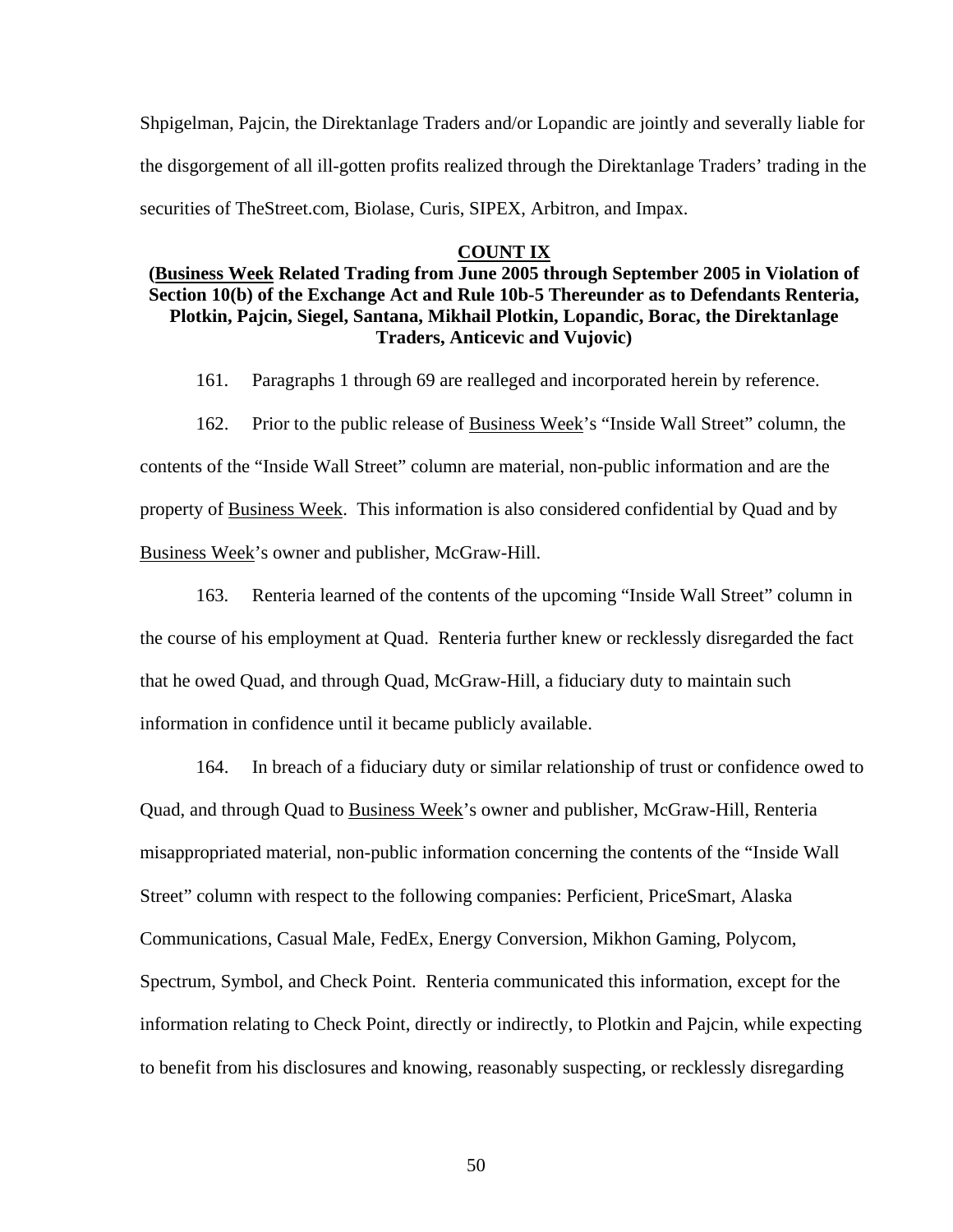the likelihood that these defendants would use such information to trade and/or tip others to trade in the securities of these companies, and communicated the information relating to Check Point directly or indirectly to Plotkin while expecting to benefit from his disclosure and knowing, reasonably suspecting, or recklessly disregarding the likelihood that Plotkin would use such information to trade and/or tip others to trade in the securities of these Check Point.

165. Plotkin and Pajcin knew, had reason to know, or recklessly disregarded that the information they learned about the contents of the "Inside Wall Street" column with respect to Perficient, PriceSmart, Alaska Communications, Casual Male, FedEx, Energy Conversion, Mikhon Gaming, Polycom, Spectrum, and Symbol from Renteria was material and non-public, and had been misappropriated by Renteria in breach of a duty of trust or confidence, and that they could not purchase or sell any of the securities in these companies or tip others so that they could purchase or sell any of these securities while possessing such information. Plotkin, in turn, knew, had reason to know, or recklessly disregarded that the information he learned about the contents of the "Inside Wall Street" column with respect to Check Point from Renteria was material and non-public, and had been misappropriated by Renteria in breach of a duty of trust or confidence, and that he could not purchase or sell any of the securities in these companies or tip others so that they could purchase or sell any of these securities while possessing such information.

166. Notwithstanding their respective obligations, Plotkin and Pajcin agreed that Pajcin would purchase the securities of Fedex, Mikohn Gaming, Polycom, Spectrum, and Symbol, and that the profits from those purchases would be shared between them. As described above and in connection with this agreement, Pajcin purchased the securities of Fedex, Mikohn Gaming, Polycom and Spectrum through accounts held in Anticevic's name, and purchased the securities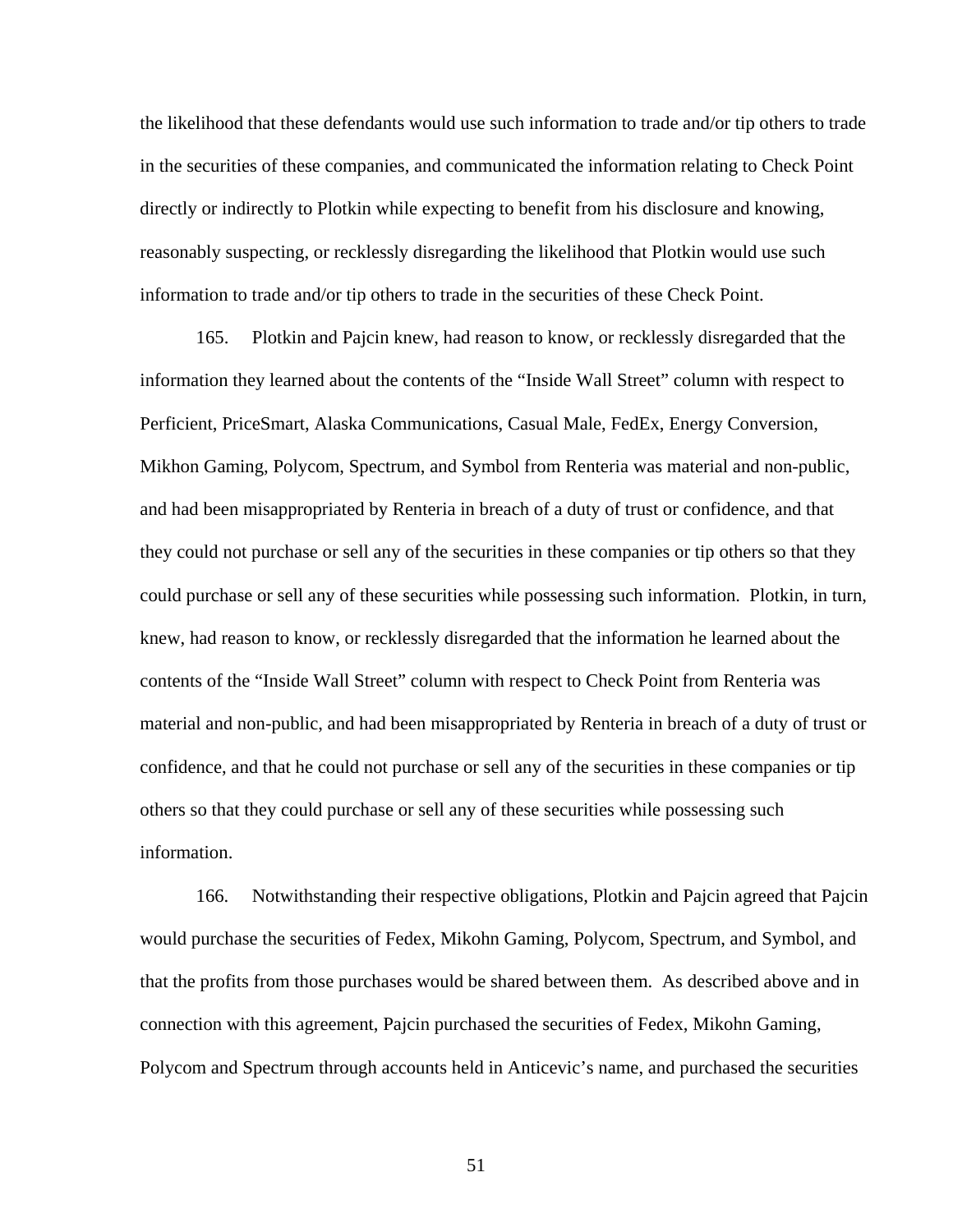of Symbol through accounts held in the name of Anticevic and Vujovic while in possession of this misappropriated, material, non-public information as set forth on the annexed Exhibit B, which is incorporated herein by reference.

167. Also in violation of their respective obligations, Pajcin and/or Plotkin tipped: (1) Siegel to trade in the securities of Perficient, Alaska Communications, Casual Male, FedEx, Energy Conservation, Mikohn Gaming, Polycom, and Spectrum; (2) Santana to trade in the securities of Casual Male, FedEx, Energy Conversion, Mikohn Gaming, Polycom, Spectrum, and Symbol; (3) Mikhail Plotkin to trade in the securities of Perficient and Alaska Communications; (4) Lopandic to trade in the securities of Perficient, PriceSmart, FedEx and Mikohn Gaming; and (5) Lopandic and/or the Direktanlage Traders to trade in the securities of Casual Male, Energy Conversion, Mikohn Gaming and Spectrum while expecting to benefit from their disclosures and knowing, reasonably suspecting, or recklessly disregarding the likelihood that these defendants would use such information to trade and/or tip others to trade in these securities. In violation of his respective obligation, Plotkin tipped Mikhail Plotkin to trade in the securities of Check Point. Plotkin and Pajcin agreed to share kickbacks arranged with Siegel, Santana, Mikhail Plotkin, Lopandic and/or the Direktanlage Traders to be received in exchange for providing this information.

168. Siegel knew, had reason to know, or recklessly disregarded that the information he learned about the contents of the "Inside Wall Street" column with respect to Perficient, Alaska Communications, Casual Male, FedEx, Energy Conservation, Mikohn Gaming, Polycom, and Spectrum from Plotkin and/or Pajcin was material and non-public, and had been misappropriated in breach of a fiduciary duty or similar duty of trust or confidence, and that he could not purchase or sell any of these securities while possessing such information.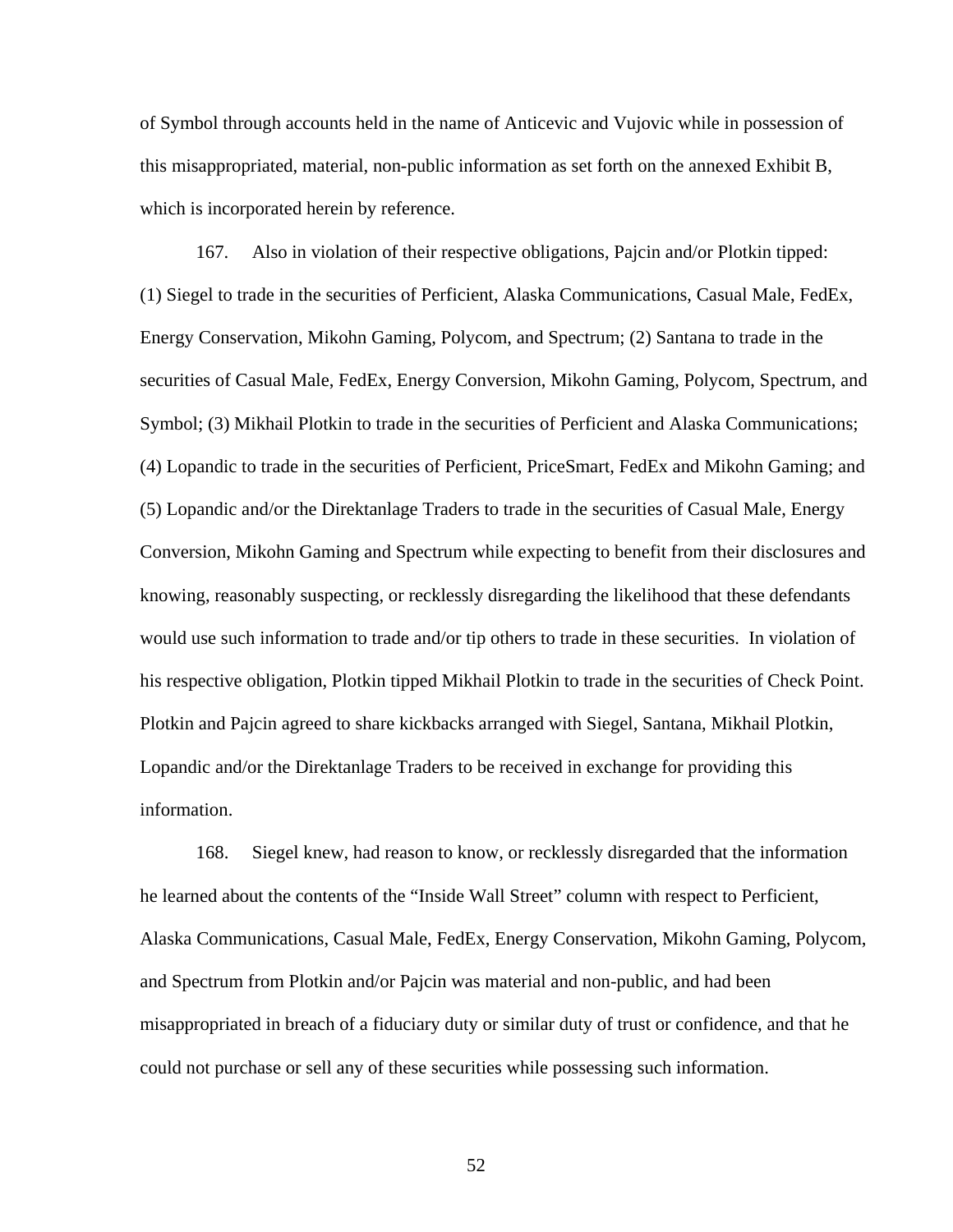169. Notwithstanding his obligation, as described above, Siegel purchased the securities of Perficient, Alaska Communications, Casual Male, FedEx, Energy Conservation, Mikohn Gaming, Polycom, and Spectrum securities while in possession of this misappropriated, material, non-public information as set forth on Exhibit B, which is incorporated herein by reference.

170. Santana knew, had reason to know, or recklessly disregarded that the information he learned about the contents of the "Inside Wall Street" column with respect to Casual Male, FedEx, Energy Conversion, Mikohn Gaming, Polycom, Spectrum, and Symbol from Plotkin and/or Pajcin was material and non-public, and had been misappropriated in breach of a fiduciary duty or similar duty of trust or confidence, and that he could not purchase or sell any of these securities while possessing such information.

171. Notwithstanding his obligation, as described above, Santana purchased the securities of Casual Male, FedEx, Energy Conversion, Mikohn Gaming, Polycom, Spectrum, and Symbol securities while in possession of this misappropriated, material, non-public information as set forth on Exhibit B, which is incorporated herein by reference.

172. Mikhail Plotkin knew, had reason to know, or recklessly disregarded that the information he learned about the contents of the "Inside Wall Street" column with respect to Perficient and Alaska Communications from Plotkin and/or Pajcin and with respect to Check Point from Plotkin was material and non-public, and had been misappropriated in breach of a fiduciary duty or similar duty of trust or confidence, and that he could not purchase or sell any of these securities while possessing such information.

173. Notwithstanding his obligation, as described above, Mikhail Plotkin purchased the securities of Perficient, Alaska Communications, and Check Point while in possession of the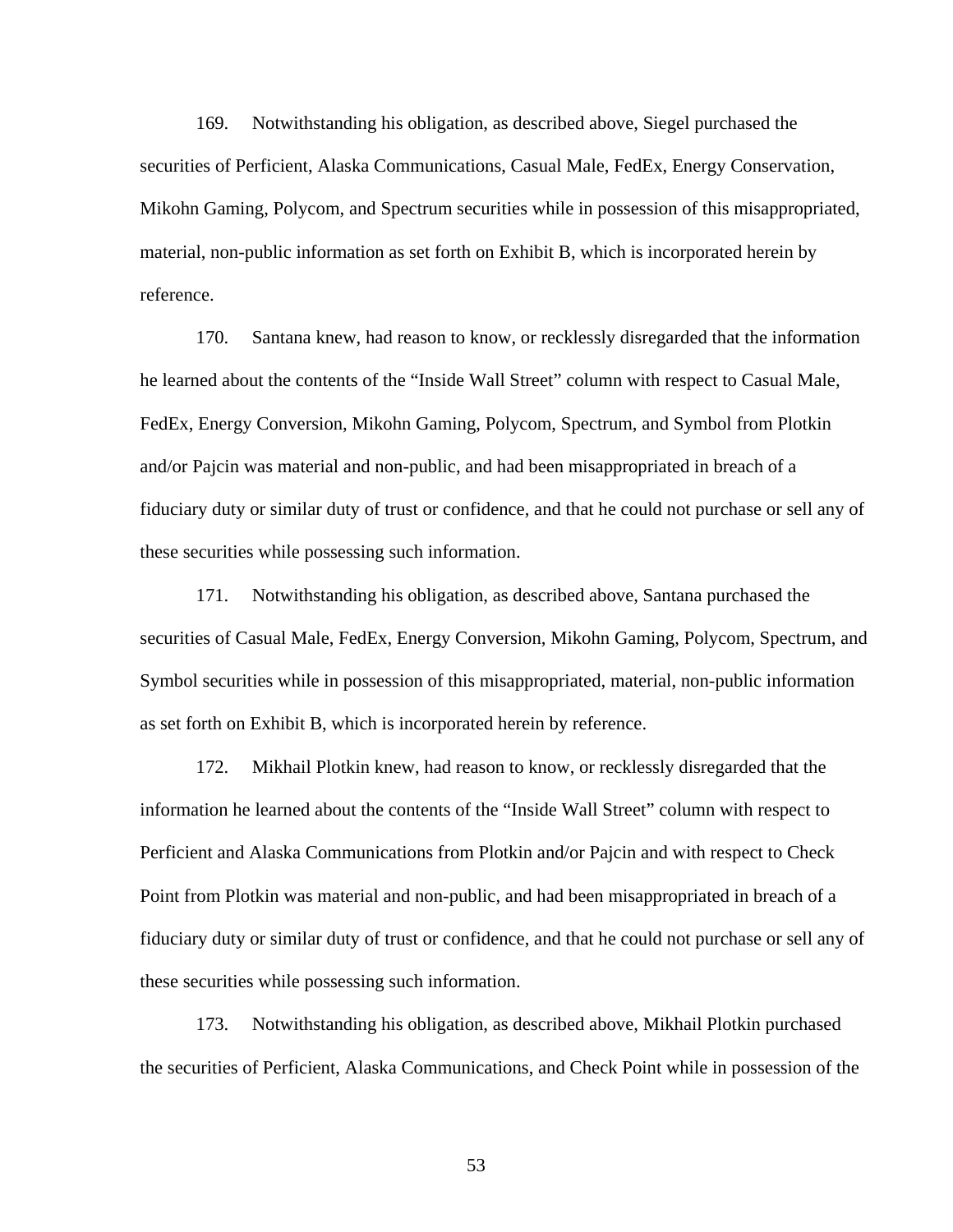misappropriated, material, non-public information as set forth on Exhibit B, which is incorporated herein by reference.

174. Lopandic knew, had reason to know, or recklessly disregarded that the information he learned about the contents of the "Inside Wall Street" column with respect to Perficient, PriceSmart, FedEx and Mikohn Gaming from Plotkin and/or Pajcin was material and non-public, and had been misappropriated in breach of a fiduciary duty or similar duty of trust or confidence, and that he could not purchase or sell any of these securities while possessing such information.

175. Notwithstanding his obligation, Lopandic tipped Borac to trade in the securities of Perficient, PriceSmart, FedEx, and Mikohn Gaming, expecting to benefit from his disclosures and knowing, reasonably suspecting, or recklessly disregarding the likelihood that Borac would use such information to trade and/or tip others to trade in these securities.

176. Borac knew, had reason to know, or recklessly disregarded that the information he learned about the contents of the "Inside Wall Street" column with respect to Perficient, PriceSmart, FedEx, and Mikohn Gaming from Lopandic was material and non-public, and had been misappropriated in breach of a fiduciary duty or similar duty of trust or confidence, and that he could not purchase or sell any of these securities while possessing such information.

177. Notwithstanding his obligation, as described above, Borac purchased the securities of Perficient, PriceSmart, FedEx, and Mikohn Gaming while in possession of the misappropriated, material, non-public information as set forth on Exhibit B, which is incorporated herein by reference.

178. In addition, notwithstanding his obligation, Lopandic tipped the Direktanlage Traders to trade in Casual Male, Energy Conversion, Mikohn Gaming, and Spectrum, expecting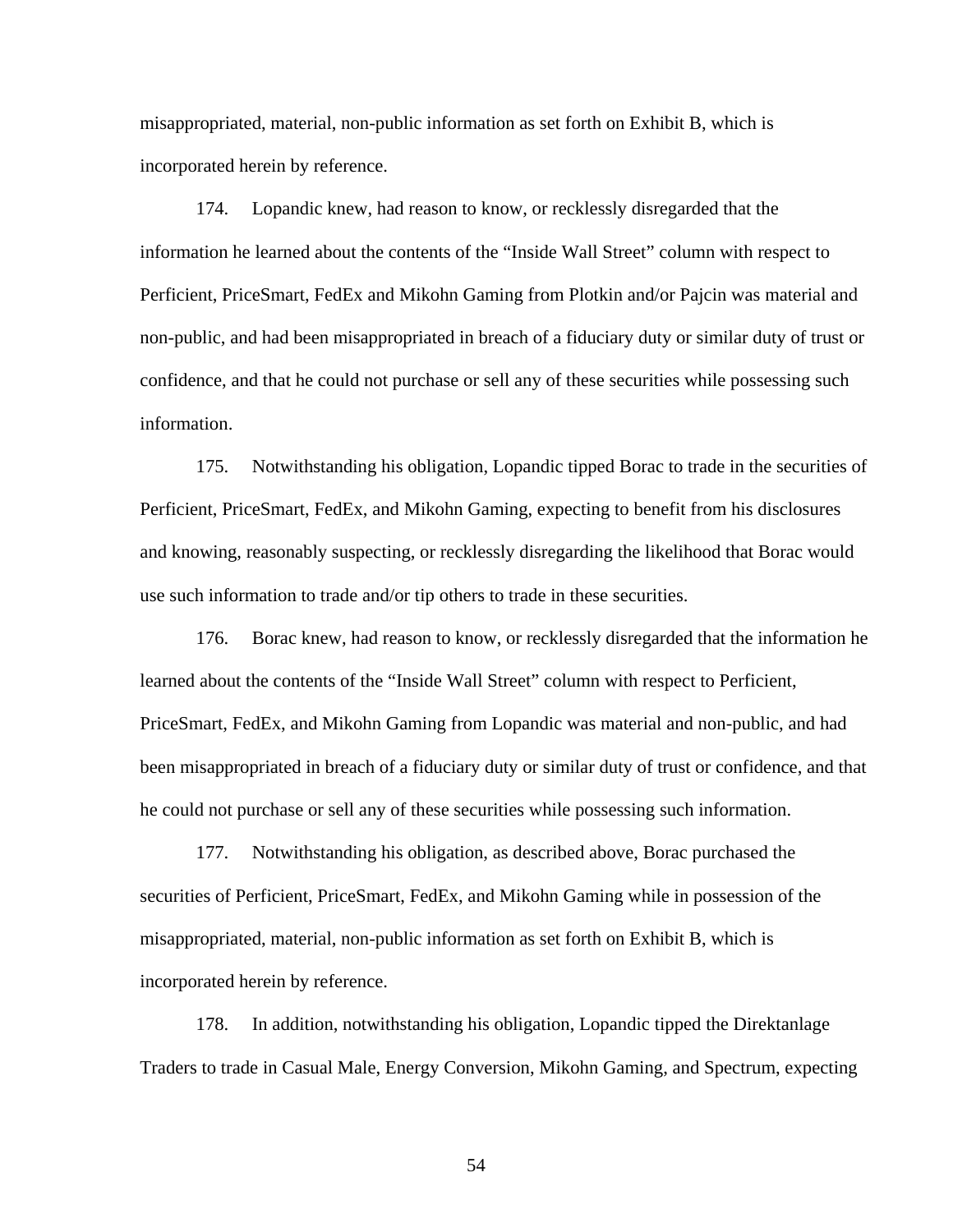to benefit from his disclosures and knowing, reasonably suspecting, or recklessly disregarding the likelihood that the Direktanlage Traders would use such information to trade and/or tip others to trade in these securities.

179. The Direktanlage Traders knew, had reason to know, or recklessly disregarded that the information they learned about the contents of the "Inside Wall Street" column with respect to Casual Male, Energy Conversion, Mikohn Gaming, and Spectrum from Lopandic and/or Pajcin and Lopandic was material and non-public, and had been misappropriated in breach of a fiduciary duty or similar duty of trust or confidence, and that they could not purchase or sell any of these securities while possessing such information.

180. Notwithstanding their obligation, as described above, the Direktanlage Traders purchased the securities of Casual Male, Energy Conversion, Mikohn Gaming, and Spectrum securities while in possession of the misappropriated, material, non-public information as set forth on Exhibit B, which is incorporated herein by reference.

181. Anticevic and Vujovic knew, had reason to know, or recklessly disregarded that the trading performed by Pajcin in their respective accounts with their express permission was based upon material, non-public information that had been misappropriated and/or disclosed in violation of a fiduciary duty or similar duty of trust or confidence.

182. By the conduct described above, defendants Renteria, Plotkin, Pajcin, Siegel, Santana, Mikhail Plotkin, Lopandic, Borac, the Direktanlage Traders, Anticevic and Vujovic, directly or indirectly, violated Section 10(b) of the Exchange Act [15 U.S.C. § 78j(b)] and Rule 10b-5 thereunder [17 C.F.R. § 240.10b-5].

183. Renteria, Pajcin, Plotkin and Anticevic are jointly and severally liable for the disgorgement of all ill-gotten profits realized through Pajcin's trading in the securities of FedEx,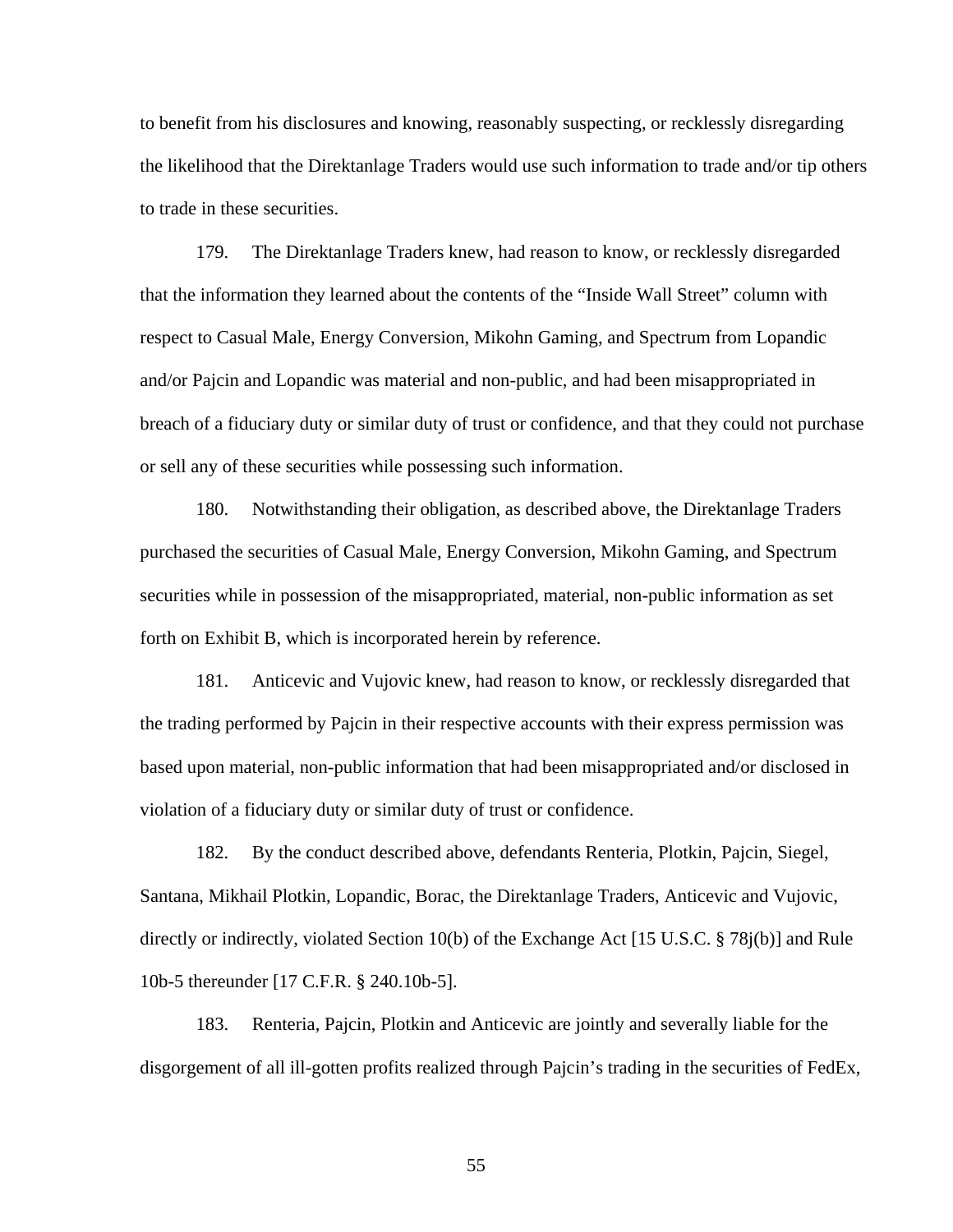Mikohn Gaming, Polycom, Spectrum and Symbol through the accounts held in Anticevic's name. Renteria, Pajcin, Plotkin, and Vujovic are jointly and severally liable for the disgorgement of all ill-gotten profits realized through Pajcin's trading in the securities of Symbol through the Vujovic Account. Renteria, Pajcin, Plotkin, and Siegel are jointly and severally liable for the disgorgement of all ill-gotten profits realized through Siegel's trading in the securities of Perficient, Alaska Communications, Casual Male, FedEx, Energy Conservation, Mikohn Gaming, Polycom and Spectrum. Renteria, Pajcin, Plotkin, and Santana are jointly and severally liable for the disgorgement of all ill-gotten profits realized through Santana's trading in the securities of Casual Male, FedEx, Energy Conversion, Mikohn Gaming, Polycom, Spectrum and Symbol. Renteria, Pajcin, Plotkin, and Mikhail Plotkin are jointly and severally liable for the disgorgement of all ill-gotten profits realized through Mikhail Plotkin's trading in the securities of Perficient and Alaska Communications. Renteria, Pajcin, Plotkin, and Lopandic are jointly and severally liable for the disgorgement of all ill-gotten profits realized through Borac's trading in the securities of Perficient, PriceSmart, FedEx and Mikohn Gaming. Renteria, Pajcin, Plotkin and/or Lopandic are jointly and severally liable for the disgorgement of all ill-gotten profits realized through the Direktanlage Traders' trading in the securities of Casual Male, Energy Conversion, Mikohn Gaming and Spectrum. Renteria, Plotkin, and Mikhail Plotkin are jointly and severally liable for the disgorgement of all ill-gotten profits realized through Mikhail Plotkin's trading in the securities of Check Point.

#### **RELIEF SOUGHT**

**WHEREFORE**, the Commission respectfully requests that this Court enter a judgment: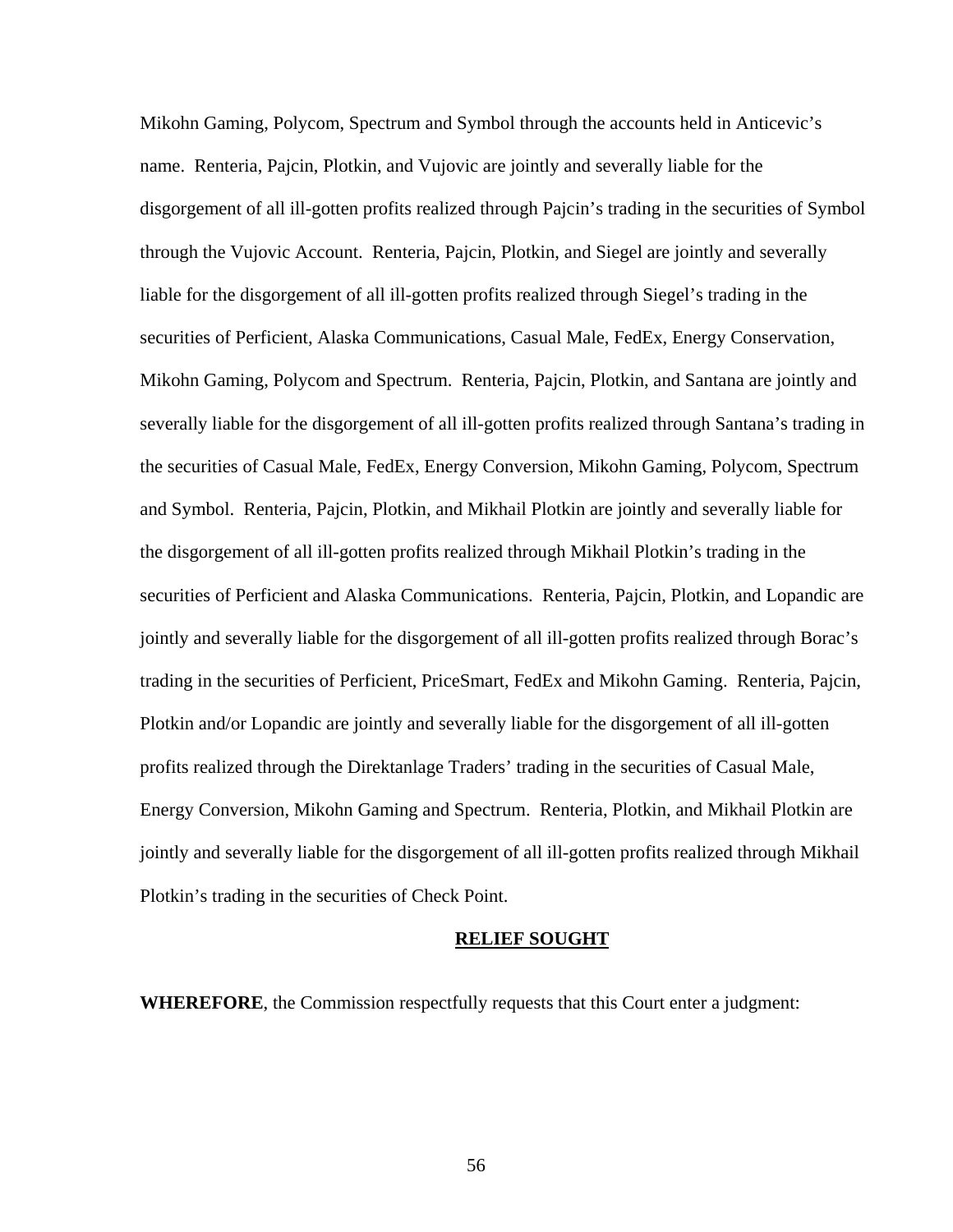Permanently restraining and enjoining each of the defendants, Anticevic, Pajcin, Plotkin, Shpigelman, Shuster, Renteria, Siegel, Santana, Vujovic, Lopandic, Mikhail Plotkin, Sormaz, Borac, and the Direktanlage Traders, their officers, agents, servants, employees, and attorneys, and those persons in active concert or participation with them who receive actual notice of the injunction by personal service or otherwise, and each of them, from violating Section 10(b) of the Exchange Act, and Rule 10b-5 thereunder;

## **II.**

 Permanently restraining and enjoining defendants Shpigelman, Pajcin, and Plotkin, their officers, agents, servants, employees, and attorneys, and those persons in active concert or participation with them who receive actual notice of the injunction by personal service or otherwise, and each of them, from violating Section 14(e) of the Exchange Act, and Rule 14e-3 thereunder;

## **III.**

Directing defendant Anticevic and each of her financial and brokerage institutions, agents, servants, employees, and attorneys, and those persons in active concert or participation with her, to repatriate the proceeds of all the unlawful trading set forth herein, including, but not limited to proceeds residing in the Anticevic Saxo Bank Account, and/or in Account #945302193853 at LBIE;

### **IV.**

Directing defendant Lopandic and each of his financial and brokerage institutions, agents, servants, employees, and attorneys, and those persons in active concert or participation with him,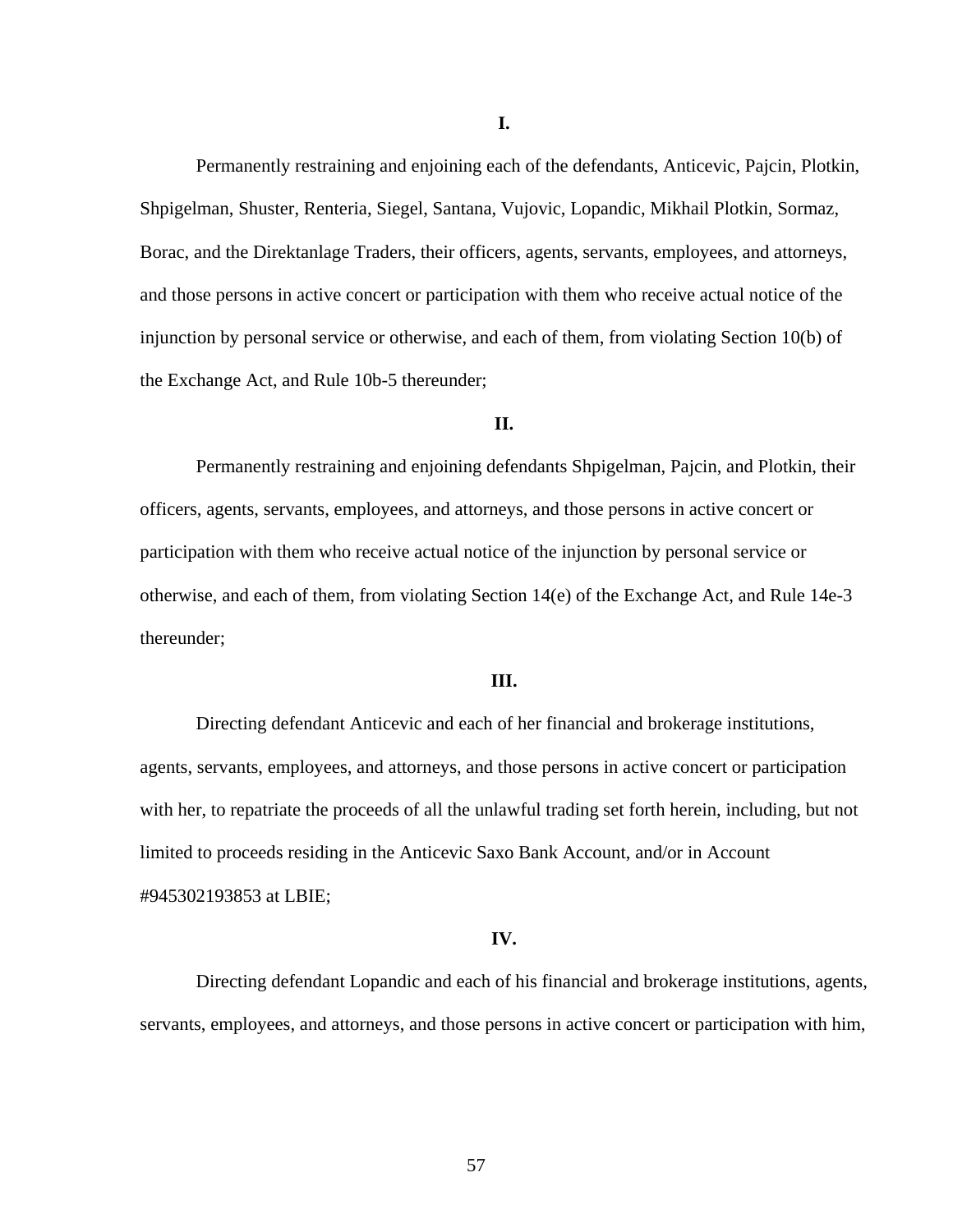to repatriate the proceeds of all the unlawful trading set forth herein, including, but not limited to proceeds residing in the Lopandic Account, and/or in Account #945302193853 at LBIE;

## **V.**

Directing defendant Borac and each of his financial and brokerage institutions, agents, servants, employees, and attorneys, and those persons in active concert or participation with him, to repatriate the proceeds of all the unlawful trading set forth herein, including, but not limited to proceeds residing in the Borac Account, and/or in Account #945302193853 at LBIE;

### **VI.**

Directing defendant Sormaz and each of his financial and brokerage institutions, agents, servants, employees, and attorneys, and those persons in active concert or participation with him, to repatriate the proceeds of all the unlawful trading set forth herein, including, but not limited to proceeds residing in the Sormaz Account, and/or in Account #945302193853 at LBIE;

### **VII.**

Directing defendant Direktanlage Traders and each of their financial and brokerage institutions, agents, servants, employees, and attorneys, and those persons in active concert or participation with them, to repatriate the proceeds of all the unlawful trading set forth herein;

#### **VIII.**

Ordering defendants Anticevic, Pajcin, Plotkin, Shpigelman, Shuster, Renteria, Siegel, Santana, Vujovic, Lopandic, Mikhail Plotkin, Sormaz, Borac and the Direktanlage Traders to disgorge all profits realized from all the unlawful trading set forth herein, plus prejudgment interest;